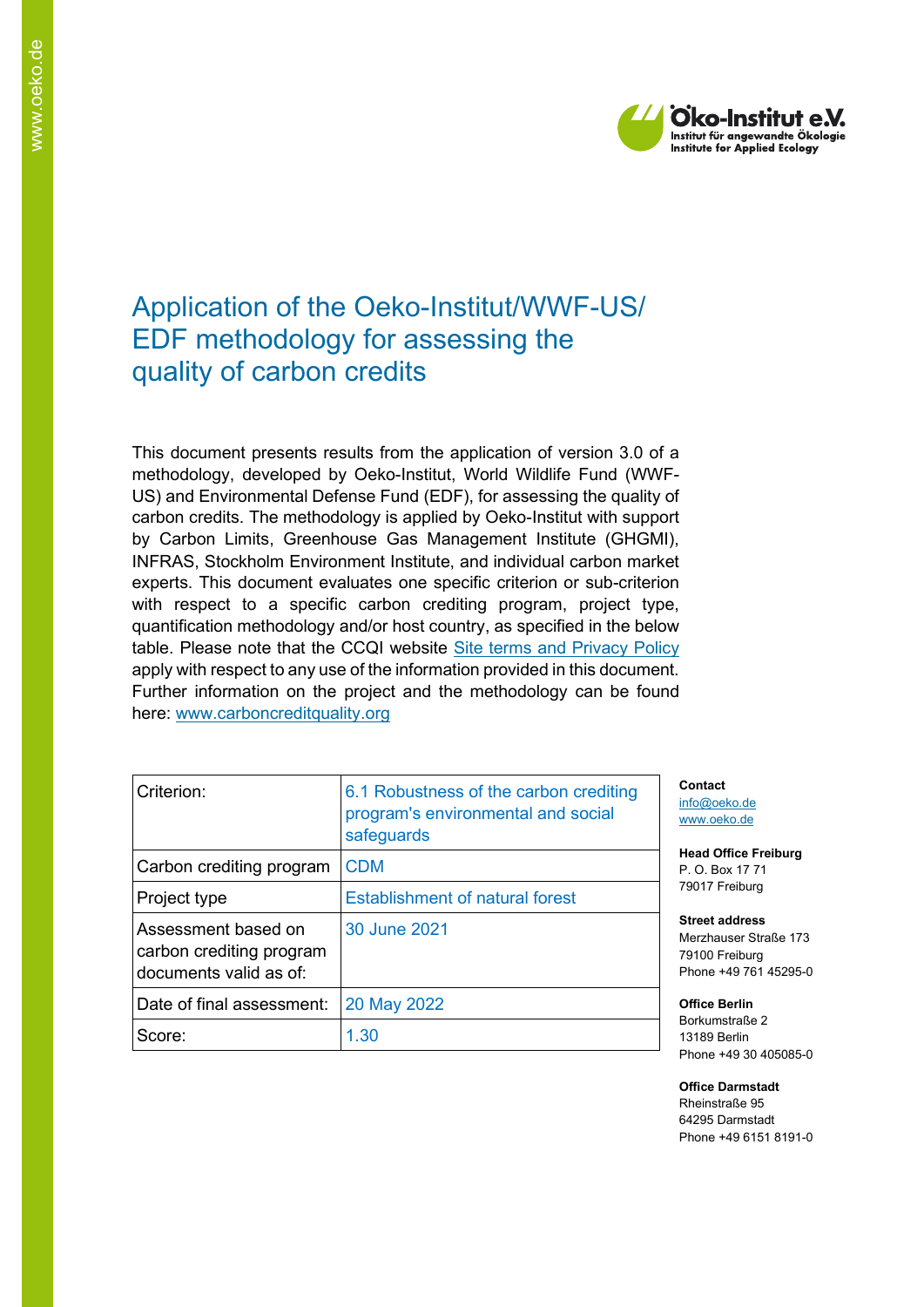# **Assessment**

# **Indicator 6.1.1**

#### **Relevant scoring methodology provisions**

"The program requires the project owners to identify and mitigate potential negative environmental and social impacts, including to local and affected stakeholder wellbeing."

## **Information sources considered**

- 1 Decision 5/CMP.1: Modalities and procedures for afforestation and reforestation project activities under the clean development mechanism in the first commitment period of the Kyoto Protocol. ANNEX Modalities and procedures for afforestation and reforestation project activities under the clean development mechanism. Online available at: [https://cdm.unfccc.int/Reference/COPMOP/08a01\\_abbr.pdf.](https://cdm.unfccc.int/Reference/COPMOP/08a01_abbr.pdf)
- 2 CDM project standard for project activities. CDM-EB93-A04-STAN. Version 02.0. Document issued on 29 November 2018. Online available at: [https://cdm.unfccc.int/sunsetcms/storage/contents/stored-file-](https://cdm.unfccc.int/sunsetcms/storage/contents/stored-file-20181221092046526/Reg_stan04v02.pdf)[20181221092046526/Reg\\_stan04v02.pdf.](https://cdm.unfccc.int/sunsetcms/storage/contents/stored-file-20181221092046526/Reg_stan04v02.pdf)
- 3 CDM project standard for programmes of activities. CDM-EB93-A04-STAN. Version 02.0. Document issued on 29 November 2018. Online available at: [https://cdm.unfccc.int/sunsetcms/storage/contents/stored-file-](https://cdm.unfccc.int/sunsetcms/storage/contents/stored-file-20181221092036152/Reg_stan03v02.pdf)[20181221092036152/Reg\\_stan03v02.pdf.](https://cdm.unfccc.int/sunsetcms/storage/contents/stored-file-20181221092036152/Reg_stan03v02.pdf)

#### **Relevant carbon crediting program provisions**

- Provision 1 Source 1, paragraph "Modalities and procedures for afforestation and reforestation project activities under the clean development mechanism", paragraph 12, page 64: "The DOE selected by project participants to validate a proposed afforestation or reforestation project activity under the CDM, being under a contractual arrangement with them, shall review the project design document and any supporting documentation to confirm that the following requirements have been met:
	- […]

c) Project participants have submitted to the DOE documentation on the analysis of the socio-economic and environmental impacts, including impacts on biodiversity and natural ecosystems, and impacts outside the project boundary of the proposed afforestation or reforestation project activity under the CDM. If any negative impact is considered significant by the project participants or the host Party, project participants have undertaken a socioeconomic impact assessment and/or an environmental impact assessment in accordance with the procedures required by the host Party. Project participants shall submit a statement that confirms that they have undertaken such an assessment in accordance with the procedures required by the host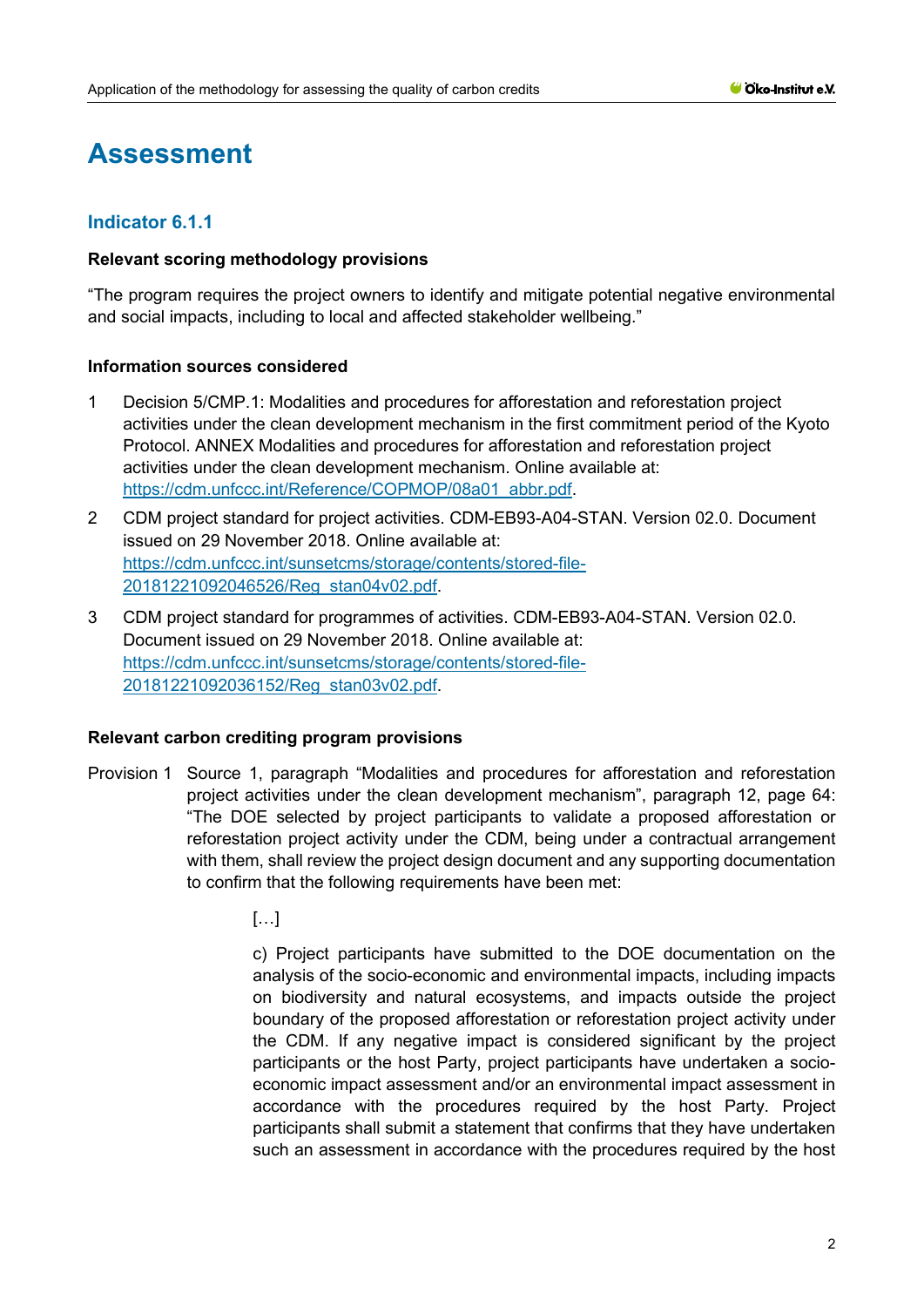Party and include a description of the planned monitoring and remedial measures to address them"

Provision 2 Source 1, appendix B, paragraph 2, page 77: "k) Socio-economic impacts of the project activity:

> (i) Documentation on the analysis of the socio-economic impacts, including impacts outside the project boundary of the proposed afforestation or reforestation project activity under the CDM. This analysis should include, where applicable, information on, inter alia, local communities, indigenous peoples, land tenure, local employment, food production, cultural and religious sites, and access to fuelwood and other forest products

> (ii) If any negative impact is considered significant by the project participants or the host Party, a statement that project participants have undertaken a socioeconomic impact assessment, in accordance with the procedures required by the host Party, including conclusions and all references to support documentation"

- Provision 3 Source 2, paragraph 165, page 34: "The project participants shall carry out an analysis of the environmental impacts of the proposed A/R CDM project activity, including impacts on biodiversity and natural ecosystems and impacts outside the project boundary. The project participants shall provide a summary of the analysis and references to all related documentation."
- Provision 4 Source 2, paragraph 166, page 34: "If the project participants or the host Party consider the environmental impacts of the proposed A/R CDM project activity significant, they shall carry out an environmental impact assessment in accordance with the relevant procedures of the host Party, and provide all conclusions and references to all related documentation and a description of the planned monitoring and remedial measures to address these significant impacts."
- Provision 5 Source 2, paragraph 167, page 34: "The project participants shall carry out an analysis of the major socio-economic impacts of the proposed A/R CDM project activity, including impacts outside the project boundary. The project participants shall provide a summary of the analysis and references to all related documentation."
- Provision 6 Source 2, paragraph 168, page 34: "If, as a result of the analysis referred to paragraph 167 above, the project participants or the host Party consider any negative impact as significant, the project participants shall carry out a socio-economic impact assessment in accordance with the relevant procedures of the host Party. The project participants shall provide all conclusions and references to all related documentation and a description of the planned monitoring and remedial measures to address these significant impacts."
- Provision 7 Source 3, paragraph 44, page 13: "The analysis of the environmental impacts and, as applicable, the environmental impact assessment referred to in this section shall be carried out for the whole PoA or at the CPA level. The coordinating/managing entity shall describe the level applied."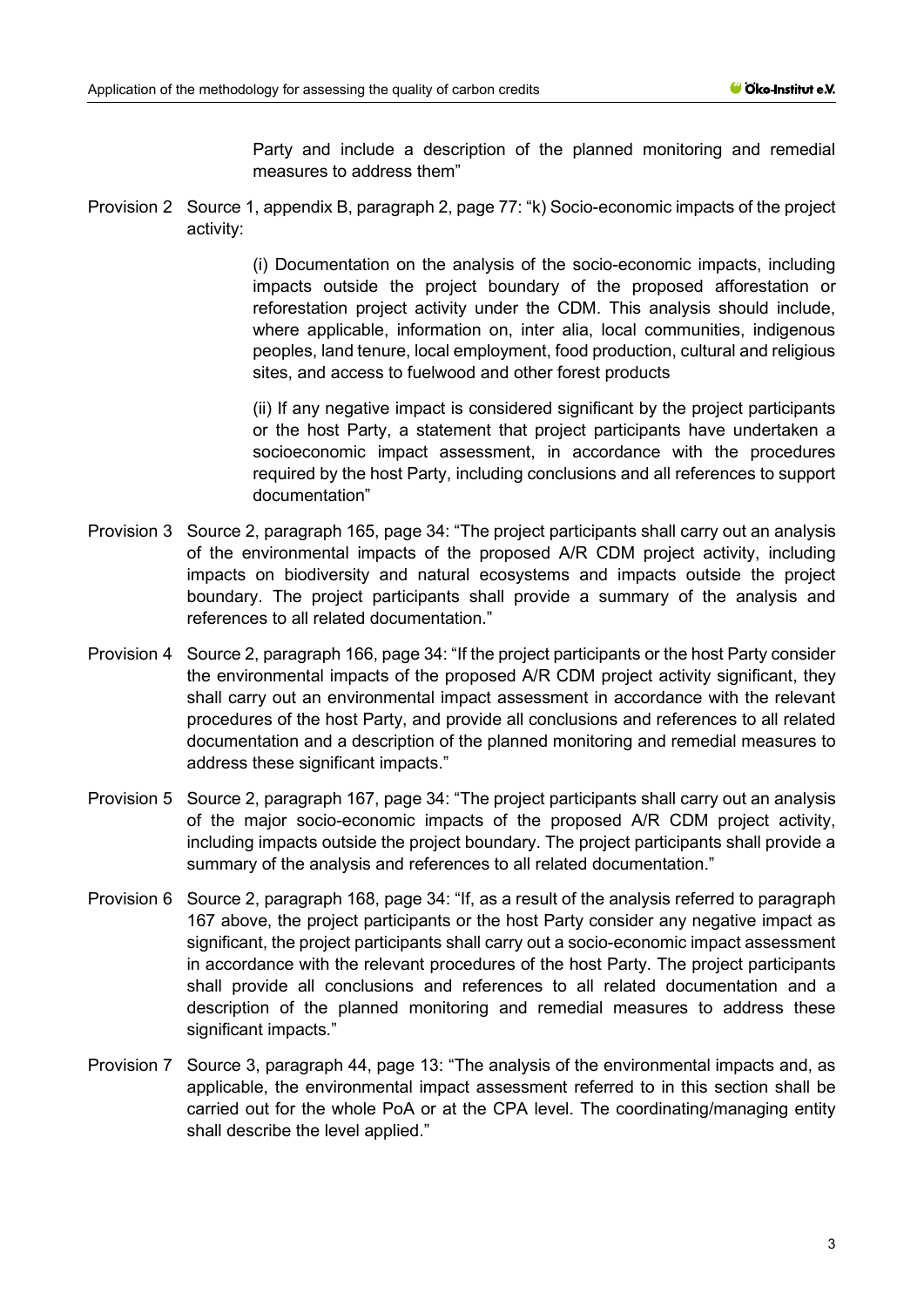- Provision 8 Source 3, paragraph 45, page 13: "If the coordinating/managing entity has chosen to carry out the analysis of the environmental impacts for the whole PoA, it shall carry out the analysis, including transboundary impacts (or, in the case of a proposed A/R CDM PoA, impacts on biodiversity and natural ecosystems and impacts outside the programme boundary), and provide a summary of the analysis and references to all related documentation."
- Provision 9 Source 3 paragraph 46, page 13: "If, as a result of the analysis referred to in paragraph 45 above, the coordinating/ managing entity or the host Party(ies) consider the environmental impacts of the proposed CDM PoA significant, it shall carry out an environmental impact assessment in accordance with the relevant procedures of the host Party(ies), and provide all conclusions and references to al related documentation(and, in the case of a proposed A/R CDM PoA, the coordinating/managing entity shall also provide a description of the planned monitoring and remedial measures to address these significant impacts)."
- Provision 10 Source 3, paragraph 48, page 13: "For a proposed A/R CDM PoA, the coordinating/managing entity shall carry out an analysis of its major socio-economic impacts, including impacts outside the programme or project boundary, for the whole PoA or at the CPA level. The coordinating/managing entity shall describe the level applied."
- Provision 11 Source 3, paragraph 49, page 13: "If the coordinating/managing entity has chosen to carry out the analysis for the whole PoA, it shall carry out the analysis and provide a summary of the analysis and references to all related documentation."
- Provision 12 Source 3, paragraph 50, page 13: "If, as a result of the analysis referred to in paragraph 49 above, the coordinating/ managing entity or the host Party considers any negative impact as significant, the coordinating/managing entity shall carry out a socio-economic impact assessment in accordance with the relevant procedures of the host Party. The coordinating/managing entity shall provide all conclusions, references to all related documentation and a description of the planned monitoring and remedial measures to address these significant impacts."

## **Assessment outcome**

Yes (2 Points).

## **Justification of assessment**

The CDM project standard for project activities requires for afforestation and reforestation project activities to carry out an analysis of the environmental impacts and socio-economic impacts and if the impacts are considered to be significant, to carry out environmental and socio-economic impact assessments (Provision 3 to Provision 6). The same applies for A/R CDM PoAs (Provision 7 to Provision 12).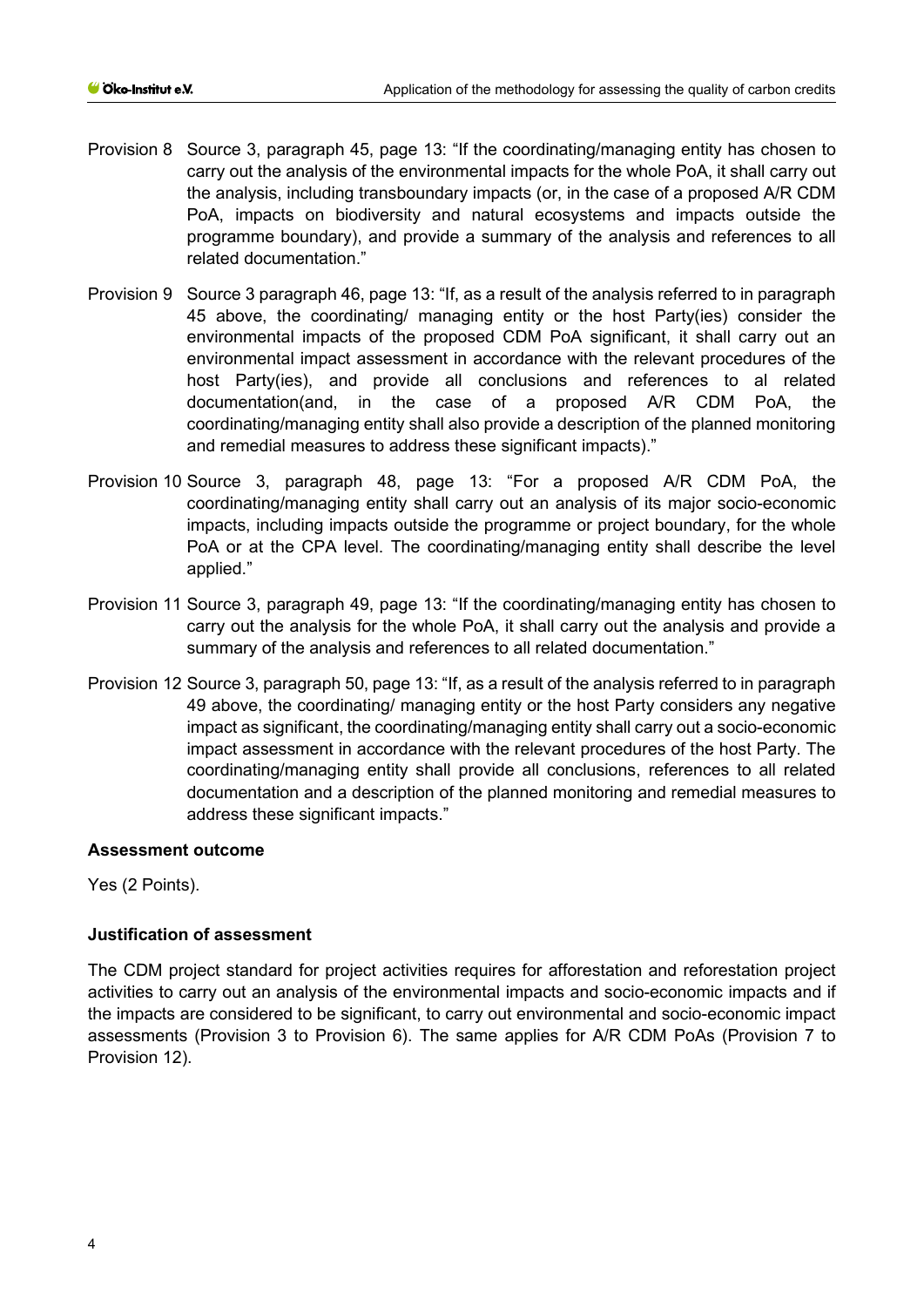# **Indicator 6.1.2**

## **Relevant scoring methodology provisions**

"The program clearly defines the types of environmental and social impacts that the project owners must identify and mitigate."

#### **Information sources considered**

- 1 CDM project standard for project activities. CDM-EB93-A04-STAN. Version 02.0. Document issued on 29 November 2018. Online available at: [https://cdm.unfccc.int/sunsetcms/storage/contents/stored-file-](https://cdm.unfccc.int/sunsetcms/storage/contents/stored-file-20181221092046526/Reg_stan04v02.pdf)[20181221092046526/Reg\\_stan04v02.pdf.](https://cdm.unfccc.int/sunsetcms/storage/contents/stored-file-20181221092046526/Reg_stan04v02.pdf)
- 2 CDM project standard for programmes of activities. CDM-EB93-A04-STAN. Version 02.0. Document issued on 29 November 2018. Online available at: [https://cdm.unfccc.int/sunsetcms/storage/contents/stored-file-](https://cdm.unfccc.int/sunsetcms/storage/contents/stored-file-20181221092036152/Reg_stan03v02.pdf)[20181221092036152/Reg\\_stan03v02.pdf.](https://cdm.unfccc.int/sunsetcms/storage/contents/stored-file-20181221092036152/Reg_stan03v02.pdf)

#### **Relevant carbon crediting program provisions**

- Provision 1 Source 1, paragraph 165, page 34: "The project participants shall carry out an analysis of the environmental impacts of the proposed A/R CDM project activity, including impacts on biodiversity and natural ecosystems and impacts outside the project boundary. The project participants shall provide a summary of the analysis and references to all related documentation."
- Provision 2 Source 1, paragraph 167, page 34: "The project participants shall carry out an analysis of the major socio-economic impacts of the proposed A/R CDM project activity, including impacts outside the project boundary. The project participants shall provide a summary of the analysis and references to all related documentation."
- Provision 3 Source 2, paragraph 45, page 13: "If the coordinating/managing entity has chosen to carry out the analysis of the environmental impacts for the whole PoA, it shall carry out the analysis, including transboundary impacts (or, in the case of a proposed A/R CDM PoA, impacts on biodiversity and natural ecosystems and impacts outside the programme boundary), and provide a summary of the analysis and references to all related documentation."
- Provision 4 Source 2, paragraph 48, page 13: "For a proposed A/R CDM PoA, the coordinating/managing entity shall carry out an analysis of its major socio-economic impacts, including impacts outside the programme or project boundary, for the whole PoA or at the CPA level. The coordinating/managing entity shall describe the level applied."

## **Assessment outcome**

No (0 Points).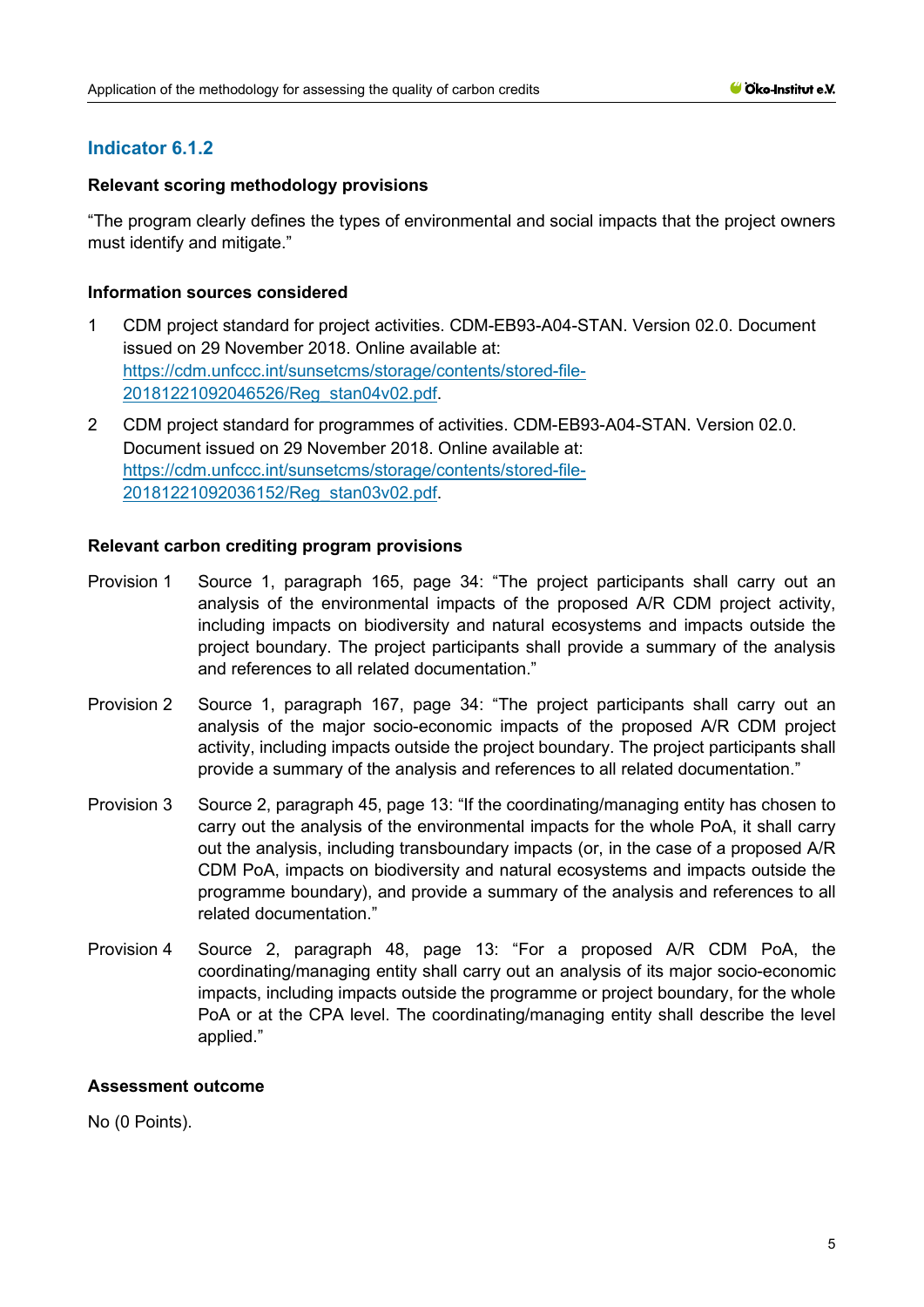## **Justification of assessment**

The carbon crediting program requires project owners carry out an analysis of the environmental impacts of the proposed A/R CDM project activity (Provision 1). It further specifies that this must include impacts on biodiversity and natural ecosystems and impacts outside the project boundary (Provision 1). Similarly, the program requires project owners to carry out an analysis of "the major" socio-economic impacts of the proposed activity (Provision 2). The same applies for Program of activities (Provisions 3 and 4). The program however does not clearly define the environmental and social impacts that must be assessed.

# **Indicator 6.1.3**

## **Relevant scoring methodology provisions**

"The program requires the project owners to assign roles and responsibilities for managing environmental and social risks of the project."

# **Information sources considered**

- 1 CDM project standard for project activities. CDM-EB93-A04-STAN. Version 02.0. Document issued on 29 November 2018. Online available at: [https://cdm.unfccc.int/sunsetcms/storage/contents/stored-file-](https://cdm.unfccc.int/sunsetcms/storage/contents/stored-file-20181221092046526/Reg_stan04v02.pdf)[20181221092046526/Reg\\_stan04v02.pdf.](https://cdm.unfccc.int/sunsetcms/storage/contents/stored-file-20181221092046526/Reg_stan04v02.pdf)
- 2 CDM project standard for programmes of activities. CDM-EB93-A04-STAN. Version 02.0. Document issued on 29 November 2018. Online available at: [https://cdm.unfccc.int/sunsetcms/storage/contents/stored-file-](https://cdm.unfccc.int/sunsetcms/storage/contents/stored-file-20181221092036152/Reg_stan03v02.pdf)[20181221092036152/Reg\\_stan03v02.pdf.](https://cdm.unfccc.int/sunsetcms/storage/contents/stored-file-20181221092036152/Reg_stan03v02.pdf)

## **Relevant carbon crediting program provisions**

-

# **Assessment outcome**

No (0 Points).

## **Justification of assessment**

The CDM provisions do not include such requirements.

# **Indicator 6.1.4**

## **Relevant scoring methodology provisions**

"The program assesses the institutional arrangements and capacities of the project owners to identify and manage the environmental and social risks associated with the project."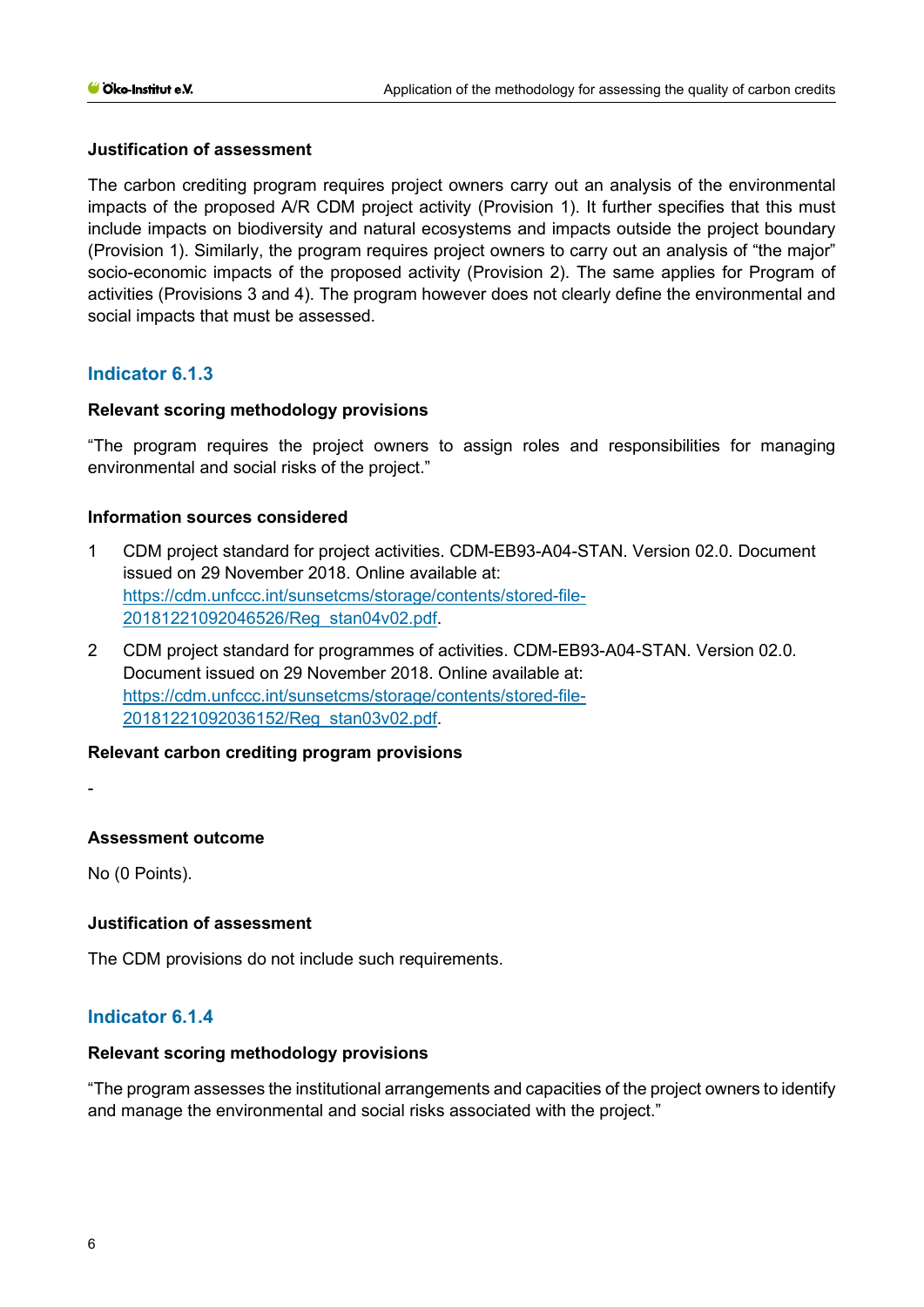#### **Information sources considered**

- 1 CDM project standard for project activities. CDM-EB93-A04-STAN. Version 02.0. Document issued on 29 November 2018. Online available at: [https://cdm.unfccc.int/sunsetcms/storage/contents/stored-file-](https://cdm.unfccc.int/sunsetcms/storage/contents/stored-file-20181221092046526/Reg_stan04v02.pdf)[20181221092046526/Reg\\_stan04v02.pdf.](https://cdm.unfccc.int/sunsetcms/storage/contents/stored-file-20181221092046526/Reg_stan04v02.pdf)
- 2 CDM project standard for programmes of activities. CDM-EB93-A04-STAN. Version 02.0. Document issued on 29 November 2018. Online available at: [https://cdm.unfccc.int/sunsetcms/storage/contents/stored-file-](https://cdm.unfccc.int/sunsetcms/storage/contents/stored-file-20181221092036152/Reg_stan03v02.pdf)[20181221092036152/Reg\\_stan03v02.pdf.](https://cdm.unfccc.int/sunsetcms/storage/contents/stored-file-20181221092036152/Reg_stan03v02.pdf)

#### **Relevant carbon crediting program provisions**

-

#### **Assessment outcome**

No (0 Points).

## **Justification of assessment**

The CDM has no provisions in place that require the assessment of institutional arrangements and capacities of the project owner to manage the environmental and social risks associated with the project.

## **Indicator 6.1.5**

#### **Relevant scoring methodology provisions**

"The program requires the project owners to identify and adhere to any national or local legal requirements which may be relevant to the project."

#### **Information sources considered**

- 1 CDM project standard for project activities. CDM-EB93-A04-STAN. Version 02.0. Document issued on 29 November 2018. Online available at: [https://cdm.unfccc.int/sunsetcms/storage/contents/stored-file-](https://cdm.unfccc.int/sunsetcms/storage/contents/stored-file-20181221092046526/Reg_stan04v02.pdf)[20181221092046526/Reg\\_stan04v02.pdf.](https://cdm.unfccc.int/sunsetcms/storage/contents/stored-file-20181221092046526/Reg_stan04v02.pdf)
- 2 CDM project standard for programmes of activities. CDM-EB93-A04-STAN. Version 02.0. Document issued on 29 November 2018. Online available at: [https://cdm.unfccc.int/sunsetcms/storage/contents/stored-file-](https://cdm.unfccc.int/sunsetcms/storage/contents/stored-file-20181221092036152/Reg_stan03v02.pdf)[20181221092036152/Reg\\_stan03v02.pdf.](https://cdm.unfccc.int/sunsetcms/storage/contents/stored-file-20181221092036152/Reg_stan03v02.pdf)

#### **Relevant carbon crediting program provisions**

Provision 1 Source 1, paragraph 166, page 34: "If the project participants or the host Party consider the environmental impacts of the proposed A/R CDM project activity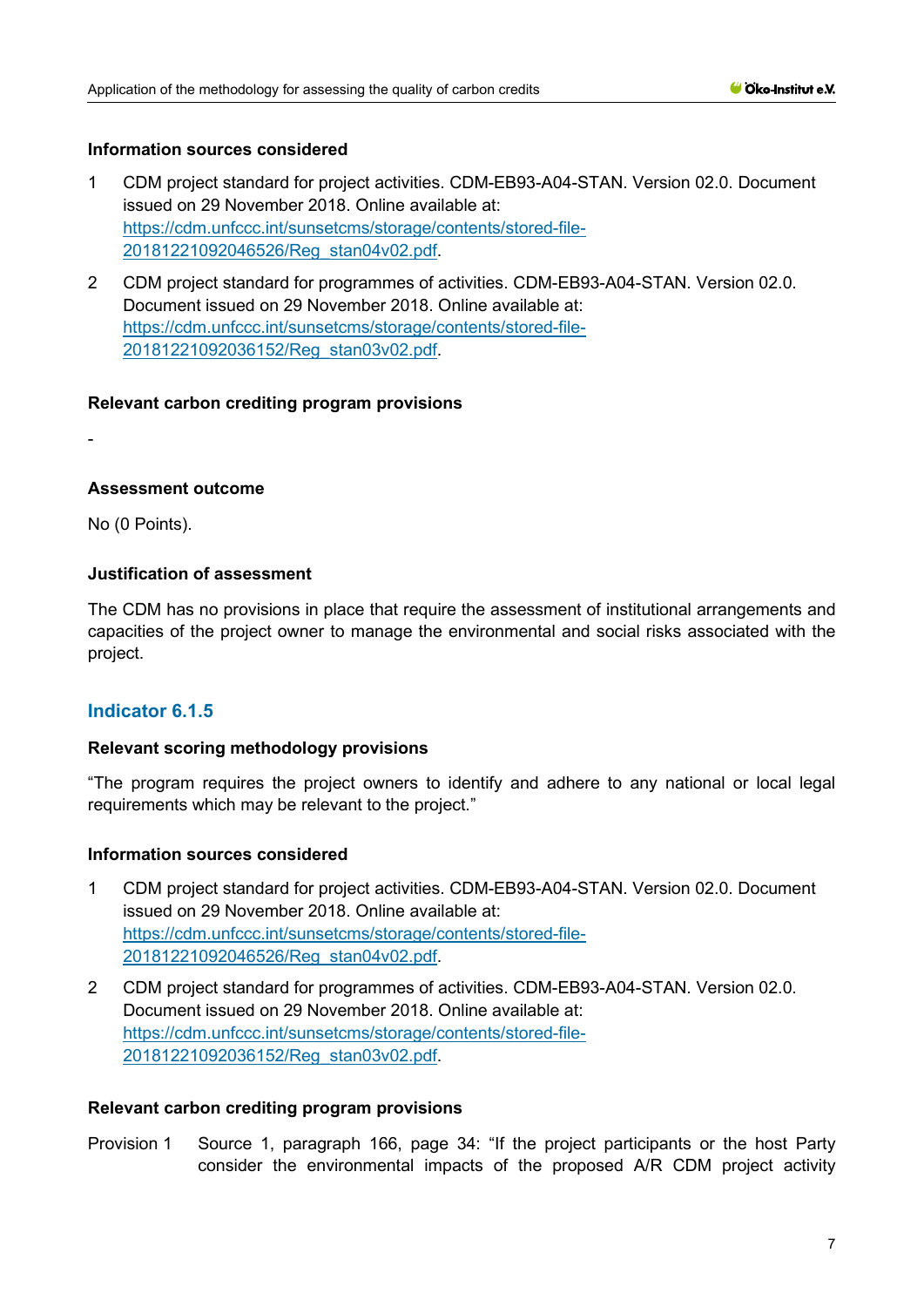significant, they shall carry out an environmental impact assessment in accordance with the relevant procedures of the host Party, and provide all conclusions and references to all related documentation and a description of the planned monitoring and remedial measures to address these significant impacts."

- Provision 2 Source 1, paragraph 168, page 34: "If, as a result of the analysis referred to paragraph 167 above, the project participants or the host Party consider any negative impact as significant, the project participants shall carry out a socio-economic impact assessment in accordance with the relevant procedures of the host Party. The project participants shall provide all conclusions and references to all related documentation and a description of the planned monitoring and remedial measures to address these significant impacts."
- Provision 3 Source 1 paragraph 138, page 30: "[…] The control of the project participants over afforestation or reforestation shall be considered as established if the project participants have the exclusive right to implement the proposed A/R CDM project activity, defined in a way that is acceptable under the legal system of the host Party."
- Provision 4 Source 2, paragraph 46, page 13: "If, as a result of the analysis referred to in paragraph 45 above, the coordinating/ managing entity or the host Party(ies) consider the environmental impacts of the proposed CDM PoA significant, it shall carry out an environmental impact assessment in accordance with the relevant procedures of the host Party(ies), and provide all conclusions and references to al related documentation(and, in the case of a proposed A/R CDM PoA, the coordinating/managing entity shall also provide a description of the planned monitoring and remedial measures to address these significant impacts)."
- Provision 5 Source 2, paragraph 50, page 13: "If, as a result of the analysis referred to in paragraph 49 above, the coordinating/ managing entity or the host Party considers any negative impact as significant, the coordinating/managing entity shall carry out a socio-economic impact assessment in accordance with the relevant procedures of the host Party. The coordinating/managing entity shall provide all conclusions, references to all related documentation and a description of the planned monitoring and remedial measures to address these significant impacts."

## **Assessment outcome**

No (0 Points).

## **Justification of assessment**

The program provisions do not explicitly require the project owner to adhere to any legal requirements relevant to the projects. There is only reference to national law regarding ownership of forest land (Provision 3) and requirements for environmental or socio-economic assessment (if there are significant impacts) (Provision 4 and Provision 5).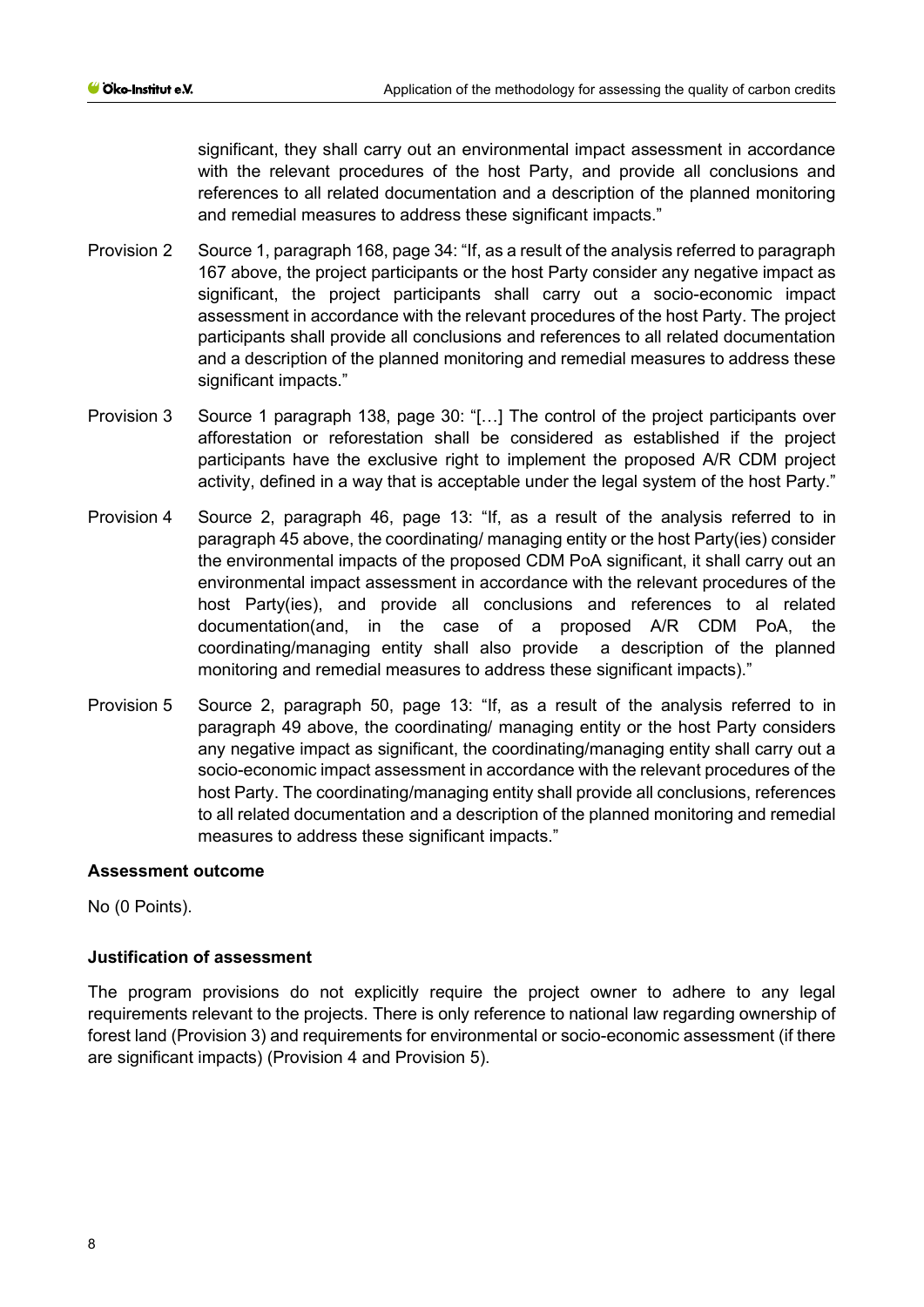# **Indicator 6.1.6**

## **Relevant scoring methodology provisions**

"The program requires the disclosure of all relevant information from the project owner's evaluation of environmental or social impacts. If an Environmental Impact Assessment is relevant or required to be carried out in the project's local legal context, the assessment is fully disclosed (except for any confidential information that is not relevant to the conclusions of the assessment)."

## **Information sources considered**

- 1 CDM project standard for project activities. CDM-EB93-A04-STAN. Version 02.0. Document issued on 29 November 2018. Online available at: [https://cdm.unfccc.int/sunsetcms/storage/contents/stored-file-](https://cdm.unfccc.int/sunsetcms/storage/contents/stored-file-20181221092046526/Reg_stan04v02.pdf)[20181221092046526/Reg\\_stan04v02.pdf.](https://cdm.unfccc.int/sunsetcms/storage/contents/stored-file-20181221092046526/Reg_stan04v02.pdf)
- 2 Decision 3/CMP.1: Modalities and procedures for a clean development mechanism as defined in Article 12 of the Kyoto Protocol. ANNEX Modalities and procedures for a clean development mechanism. Online available at: [https://cdm.unfccc.int/Reference/COPMOP/08a01\\_abbr.pdf.](https://cdm.unfccc.int/Reference/COPMOP/08a01_abbr.pdf)
- 3 CDM project cycle procedure for project activities. CDM-EB93-A06-PROC. Version 02.0. Document issued on 29 November 2018. Online available at: [https://cdm.unfccc.int/sunsetcms/storage/contents/stored-file-](https://cdm.unfccc.int/sunsetcms/storage/contents/stored-file-20181221092024737/PC_proc03v02.pdf)[20181221092024737/PC\\_proc03v02.pdf.](https://cdm.unfccc.int/sunsetcms/storage/contents/stored-file-20181221092024737/PC_proc03v02.pdf)

- Provision 1 Source 1, paragraph 166, page 34: "If the project participants or the host Party consider the environmental impacts of the proposed A/R CDM project activity significant, they shall carry out an environmental impact assessment in accordance with the relevant procedures of the host Party, and provide all conclusions and references to all related documentation and a description of the planned monitoring and remedial measures to address these significant impacts."
- Provision 2 Source 1, paragraph 168, page 34: "If, as a result of the analysis referred to paragraph 167 above, the project participants or the host Party consider any negative impact as significant, the project participants shall carry out a socio-economic impact assessment in accordance with the relevant procedures of the host Party. The project participants shall provide all conclusions and references to all related documentation and a description of the planned monitoring and remedial measures to address these significant impacts."
- Provision 3 Source 2, section "Modalities and procedures for a clean development mechanism", paragraph 6, page 9: "Information obtained from CDM project participants marked as proprietary or confidential shall not be disclosed without the written consent of the provider of the information, except as required by national law. Information used to determine additionality as defined in paragraph 43 below, to describe the baseline methodology and its application, and to support an environmental impact assessment referred to in paragraph 37 (c) below, shall not be considered as proprietary or confidential."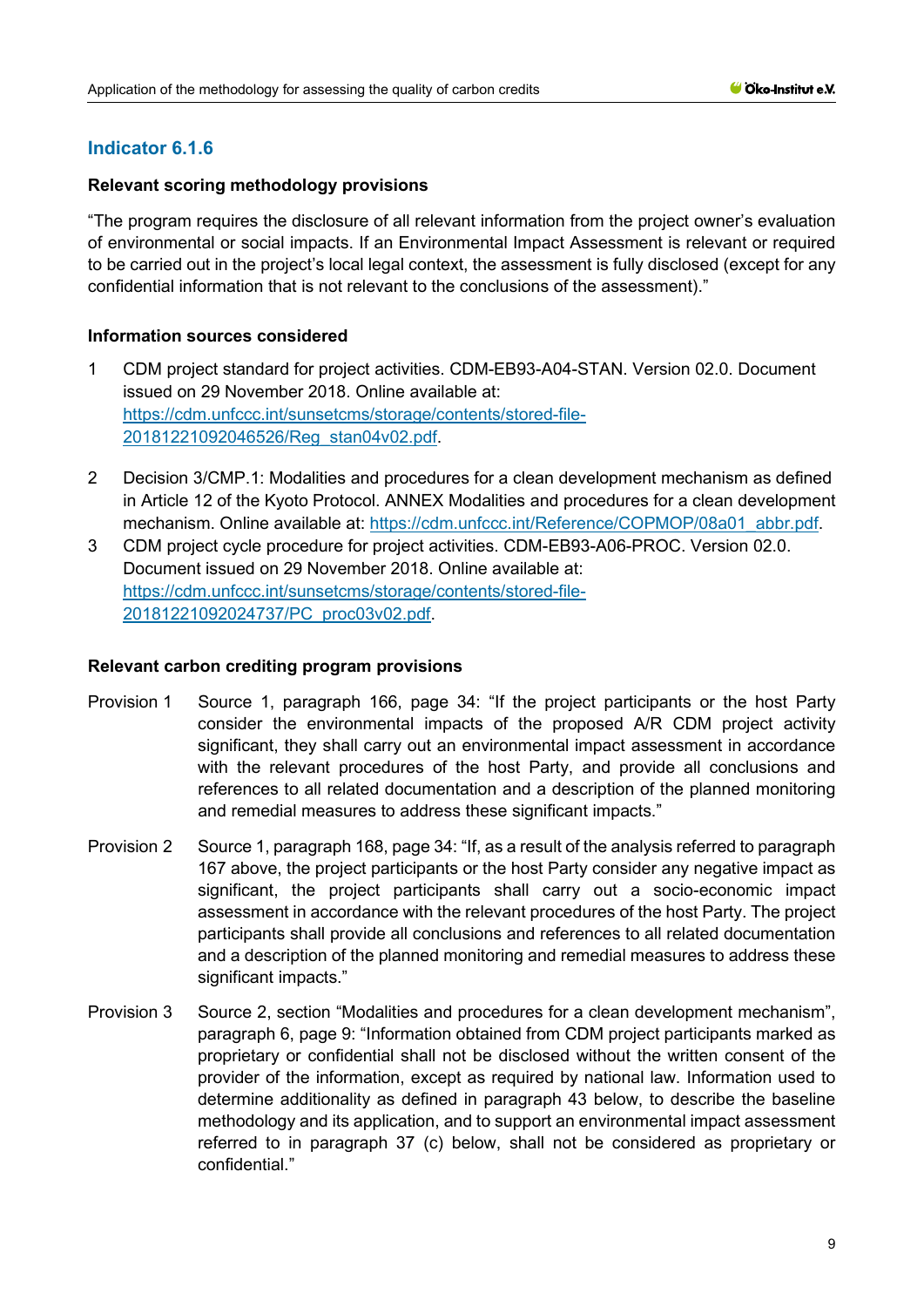Provision 4 Source 3, paragraph 19, page 9: "When submitting the PDD through the dedicated interface, the DOE shall provide the following information to be made publicly available on the UNFCCC CDM website:

[…]

(c) A summary of the environmental impact assessment report of the proposed CDM project activity, if the environmental impact assessment was conducted in accordance with the "CDM project standard for project activities"

## **Assessment outcome**

No (0 Points).

# **Justification of assessment**

Provision 1 and 2 require that "all conclusions and references" from the impact assessment need to be disclosed. A summary of the environmental impact assessment needs to be publicly available on the website (Provision 4). It is therefore not clear whether all relevant information of the impact assessment is disclosed as required by this indicator. The indicator is thus not sufficiently fulfilled.

# **Indicator 6.1.7**

# **Relevant scoring methodology provisions**

"The program requires, at least for any potential negative impacts, that a validation and verification entity validates the evaluation of social and environmental impacts by the project owner prior to registration."

## **Information sources considered**

- 1 CDM validation and verification standard for project activities. CDM-EB93-A05-STAN. Version 02.0. Document issued on 29 November 2018. Online available at: [https://cdm.unfccc.int/sunsetcms/storage/contents/stored-file-](https://cdm.unfccc.int/sunsetcms/storage/contents/stored-file-20181221092105818/Reg_stan06v02.pdf)[20181221092105818/Reg\\_stan06v02.pdf.](https://cdm.unfccc.int/sunsetcms/storage/contents/stored-file-20181221092105818/Reg_stan06v02.pdf)
- 2 CDM validation and verification standard for programmes of activities. CDM-EB93-A08-STAN. Version 02.0. Document issued on 29 November 2018. Online available at: [https://cdm.unfccc.int/sunsetcms/storage/contents/stored-file-](https://cdm.unfccc.int/sunsetcms/storage/contents/stored-file-20190102091604136/Reg_Stan05v02.pdf)[20190102091604136/Reg\\_Stan05v02.pdf.](https://cdm.unfccc.int/sunsetcms/storage/contents/stored-file-20190102091604136/Reg_Stan05v02.pdf)

## **Relevant carbon crediting program provisions**

Provision 1 Source 1, paragraph 206, page 38: "The DOE shall validate the documentation received from the project participants on the analysis of environmental impacts of the proposed A/R CDM project activity, including impacts on biodiversity and natural ecosystems, and impacts outside the project boundary of the proposed A/R CDM project activity."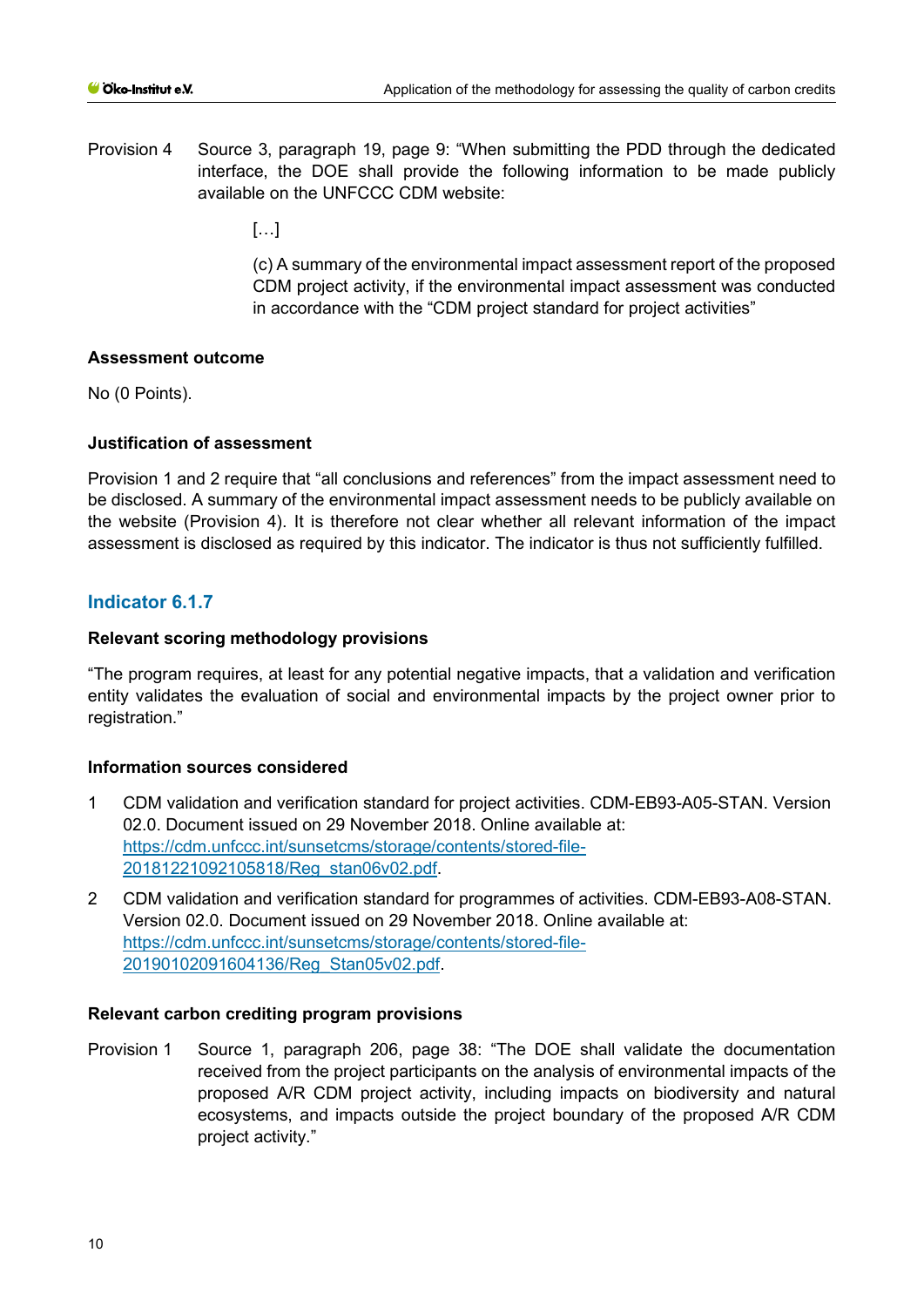- Provision 2 Source 1, paragraph 207, page 38: "The DOE shall confirm the above requirement by means of a document review and/or using local official sources and expertise
- Provision 3 Source 1, paragraph 208, page 38-39: "If the above-mentioned analysis leads to the conclusion that a negative impact that may be considered significant by the project participants or the host Party has been detected, then the DOE shall determine whether an environmental impact assessment has been undertaken in accordance with relevant host Party regulations, and the outcome of such impact assessment is summarized in the PDD."
- Provision 4 Source 1, paragraph 209, page 39: "The DOE shall state whether the project participants have undertaken an analysis of environmental impacts and, if considered significant by the project participants or the host Party, a socio-economic impact assessment and/or an environmental impact assessment in accordance with relevant host Party regulations."
- Provision 5 Source 1, paragraph 210, page 39: "The DOE shall also state whether the outcome of such impact assessment has been summarized in the PDD and whether a description of the planned monitoring and remedial measures to address the negative impacts has been included in the PDD."
- Provision 6 Source 1, paragraph 211, page 39: "The DOE shall validate the documentation received from the project participants on the analysis of the major socio-economic impacts of the proposed A/R CDM project activity, including impacts outside the project boundary of the proposed A/R CDM project activity."
- Provision 7 Source 1, paragraph 212, page 39: "The DOE shall confirm the above requirement by means of a document review and/or using local official sources and expertise."
- Provision 8 Source 1, paragraph 213, page 39: "If the above-mentioned analysis leads to the conclusion that a negative impact that may be considered significant by the project participants or the host Party has been detected, then the DOE shall determine whether a socio-economic impact assessment has been undertaken in accordance with relevant host Party regulations, and the outcome of such impact assessment is summarized in the PDD."
- Provision 9 Source 1, paragraph 214, page 39: "The DOE shall state whether the project participants have undertaken an analysis of the socio-economic impacts and, if considered significant by the project participants or the host Party, a socio-economic impact assessment in accordance with relevant host Party regulations."
- Provision 10 Source 1, paragraph 215, page 39: "The DOE shall also state whether the outcome of such impact assessment has been summarized in the PDD and whether a description of the planned monitoring and remedial measures to address the negative impacts has been included in the PDD."
- Provision 11 Source 2, paragraph 230, page 43: "If the coordinating/managing entity chose to carry out analysis of environmental impacts of the A/R CDM PoA at the CPA level, the DOE shall validate the documentation received from the coordinating/managing entity on the analysis, including impacts on biodiversity and natural ecosystems and impacts outside the project boundary of the proposed A/R CPA."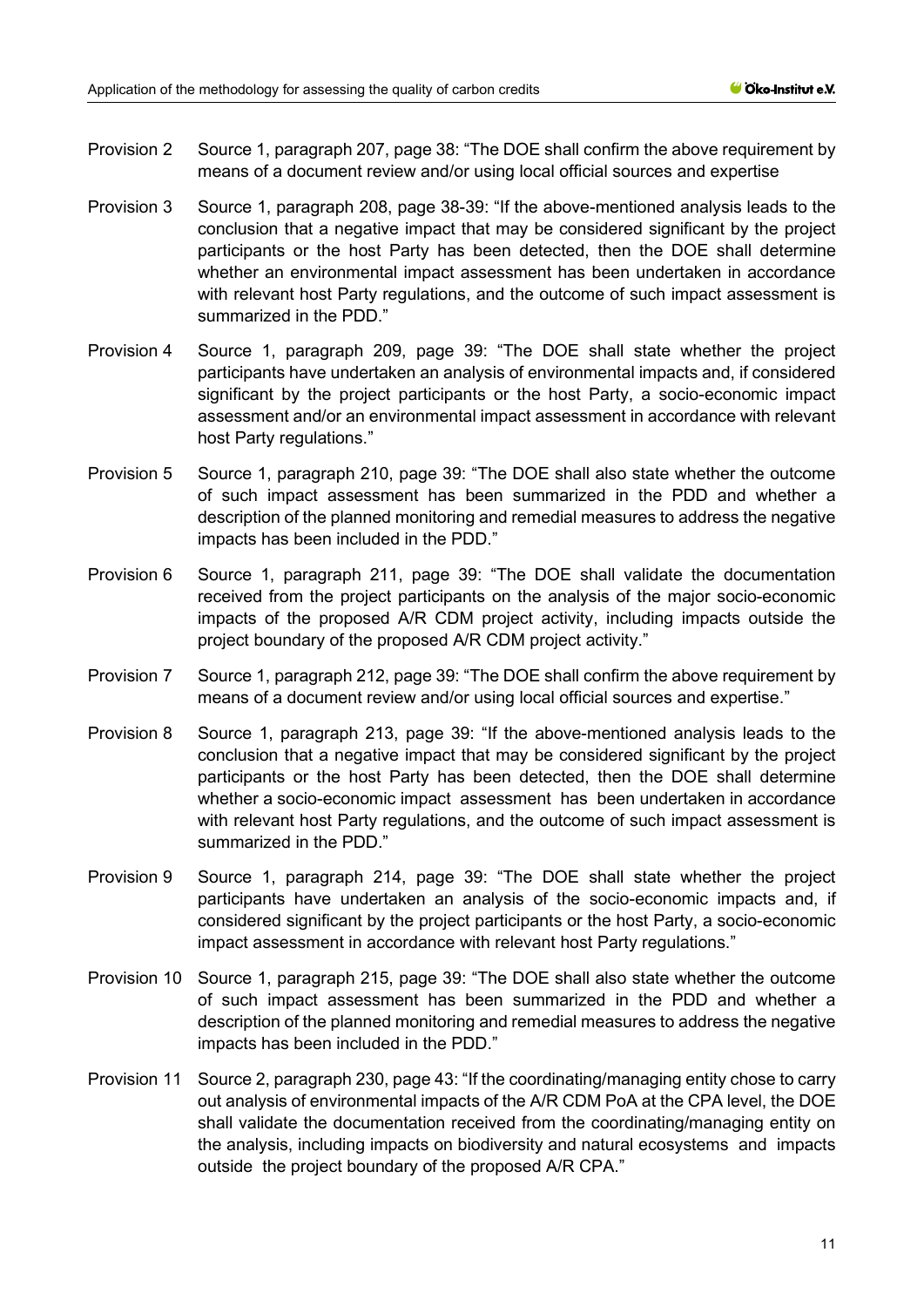- Provision 12 Source 2, paragraph 231, page 43: "The DOE shall confirm the above requirement by means of a document review and/or using local official sources and expertise."
- Provision 13 Source 2, paragraph 232, page 43: "If the above-mentioned analysis leads to the conclusion that a negative impact that may be considered significant by the coordinating/managing entity or the host Party has been detected, then the DOE shall determine whether an environmental impact assessment has been undertaken in accordance with relevant host Party regulations, and the outcome of such impact assessment is summarized in the CPA-DD."
- Provision 14 Source 2, paragraph 233, page 43: "The DOE shall state whether the coordinating/managing entity has undertaken an analysis of the environmental impacts and, if considered significant by the coordinating/managing entity or the host Party, an environmental impact assessment in accordance with relevant host Party regulations."
- Provision 15 Source 2, paragraph 234, page 43: "The DOE shall also state whether the outcome of such impact assessment has been summarized in the CPA-DD and whether a description of the planned monitoring and remedial measures to address the negative impacts has been included in the CPA-DD."
- Provision 16 Source 2, paragraph 235, page 43: "If the coordinating/managing entity chose to carry out an analysis of the major socio-economic impacts of the A/R CDM PoA at the CPA level, the DOE shall validate the documentation received from the coordinating/managing entity on the analysis, including impacts outside the project boundary of the proposed A/R CPA."
- Provision 17 Source 2, paragraph 236, page 43: "The DOE shall confirm the above requirement by means of a document review and/or using local official sources and expertise."
- Provision 18 Source 2, paragraph 237, page 43: "If the above-mentioned analysis leads to the conclusion that a negative impact that may be considered significant by the coordinating/managing entity or the host Party has been detected, then the DOE shall determine whether a socio-economic impact assessment has been undertaken in accordance with relevant host Party regulations, and the outcome of such impact assessment is summarized in the CPA-DD."
- Provision 19 Source 2, paragraph 238, page 43: "The DOE shall state whether the coordinating/managing entity has undertaken an analysis of the socio-economic impacts and, if considered significant by the coordinating/managing entity or the host Party, a socio-economic impact assessment in accordance with relevant host Party regulations."
- Provision 20 Source 2, paragraph 239, page 43: "The DOE shall also state whether the outcome of such impact assessment has been summarized in the CPA-DD and whether a description of the planned monitoring and remedial measures to address the negative impacts has been included in the CPA-DD."

#### **Assessment outcome**

No (0 Points)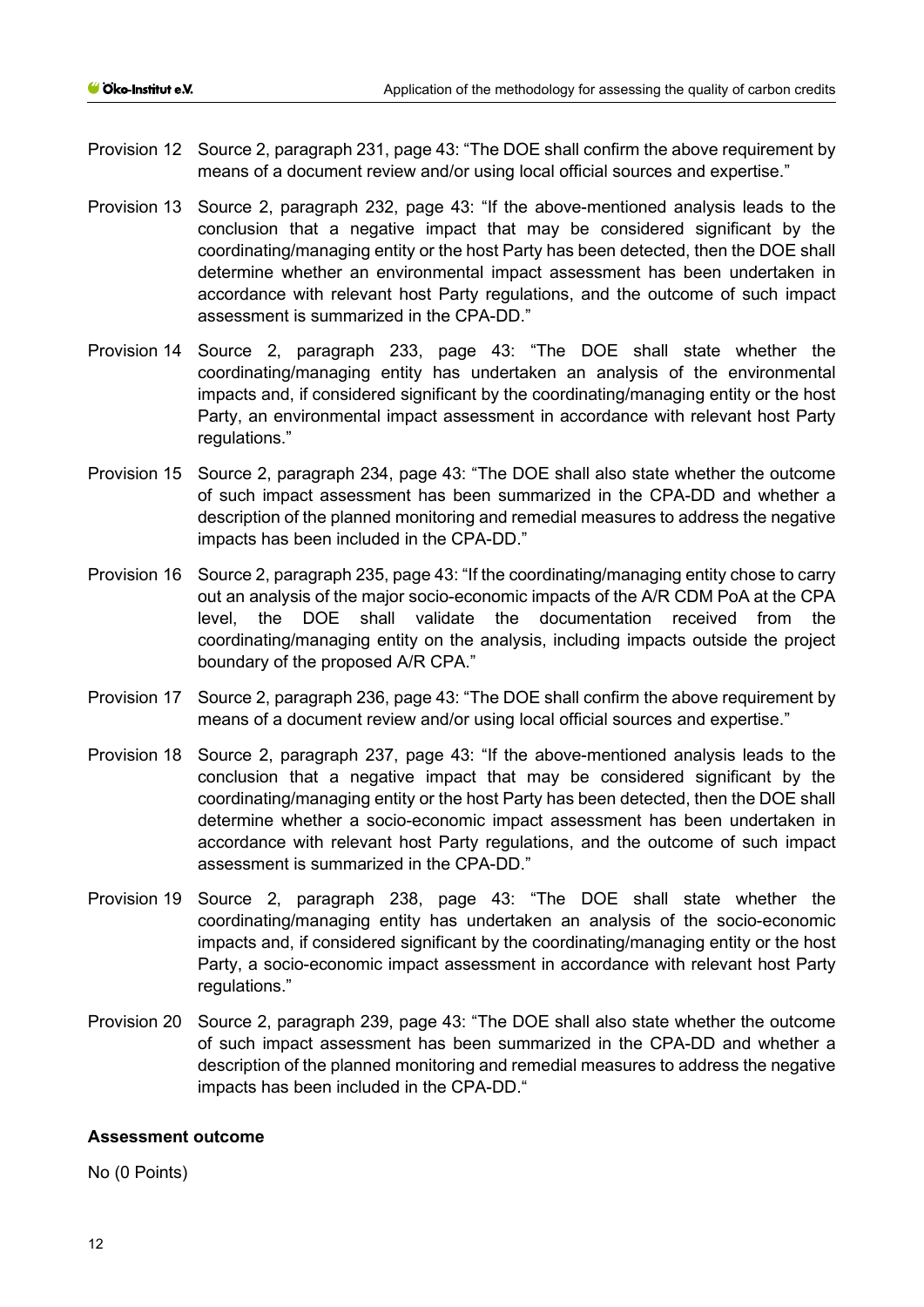## **Justification of assessment**

Source 1 and 2 prescribe how the social and environmental impact assessment are validated under the CDM for project activities and programmes of activies respectively. The program provisions 2 and 3 only prescribe that an independent auditor should determine whether any impacts have been assessed in accordance with applicable national law but not how these impacts were assessed. From the phrasing "The DOE shall validate the documentation received from the project participants on the analysis of environmental impacts" (e.g. Provision 1) it is however not clear if also the content of the impact analysis is fully validated or only the formal submission of the documents. The indicator is therefore not fulfilled.

# **Indicator 6.1.8**

#### **Relevant scoring methodology provisions**

"The program requires a follow-up on any potential negative impacts identified in the evaluation of social and environmental impacts prior to registration, e.g., by including measures to mitigate any negative impacts in monitoring plans."

#### **Information sources considered**

- 1 CDM project standard for project activities. CDM-EB93-A04-STAN. Version 02.0. Online available at: [https://cdm.unfccc.int/sunsetcms/storage/contents/stored-file-](https://cdm.unfccc.int/sunsetcms/storage/contents/stored-file-20181221092046526/Reg_stan04v02.pdf)[20181221092046526/Reg\\_stan04v02.pdf.](https://cdm.unfccc.int/sunsetcms/storage/contents/stored-file-20181221092046526/Reg_stan04v02.pdf)
- 2 CDM project standard for programmes of activities. CDM-EB93-A04-STAN. Version 02.0. Document issued on 29 November 2018. Online available at: [https://cdm.unfccc.int/sunsetcms/storage/contents/stored-file-](https://cdm.unfccc.int/sunsetcms/storage/contents/stored-file-20181221092036152/Reg_stan03v02.pdf)[20181221092036152/Reg\\_stan03v02.pdf.](https://cdm.unfccc.int/sunsetcms/storage/contents/stored-file-20181221092036152/Reg_stan03v02.pdf)
- 3 Decision 5/CMP.1: Modalities and procedures for afforestation and reforestation project activities under the clean development mechanism in the first commitment period of the Kyoto Protocol. ANNEX Modalities and procedures for afforestation and reforestation project activities under the clean development mechanism. Online available at: [https://cdm.unfccc.int/Reference/COPMOP/08a01\\_abbr.pdf.](https://cdm.unfccc.int/Reference/COPMOP/08a01_abbr.pdf)

- Provision 1 Source 1, paragraph 165, page 34: "The project participants shall carry out an analysis of the environmental impacts of the proposed A/R CDM project activity, including impacts on biodiversity and natural ecosystems and impacts outside the project boundary. The project participants shall provide a summary of the analysis and references to all related documentation."
- Provision 2 Source 1, paragraph 166, page 34: "If the project participants or the host Party consider the environmental impacts of the proposed A/R CDM project activity significant, they shall carry out an environmental impact assessment in accordance with the relevant procedures of the host Party, and provide all conclusions and references to all related documentation and a description of the planned monitoring and remedial measures to address these significant impacts."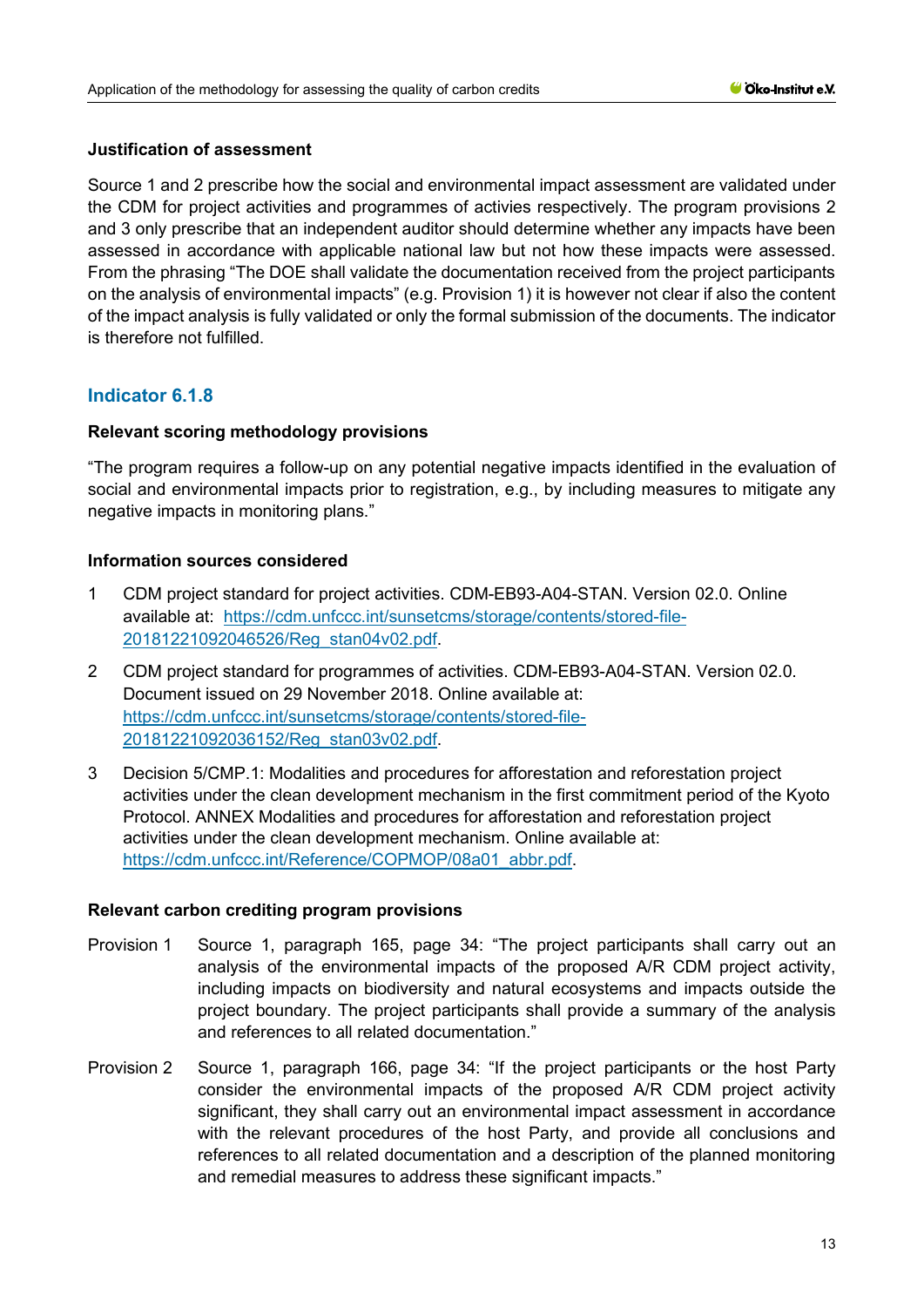- Provision 3 Source 1, paragraph 167, page 34: "The project participants shall carry out an analysis of the major socio-economic impacts of the proposed A/R CDM project activity, including impacts outside the project boundary. The project participants shall provide a summary of the analysis and references to all related documentation."
- Provision 4 Source 1, paragraph 168, page 34: "If, as a result of the analysis referred to paragraph 167 above, the project participants or the host Party consider any negative impact as significant, the project participants shall carry out a socio-economic impact assessment in accordance with the relevant procedures of the host Party. The project participants shall provide all conclusions and references to all related documentation and a description of the planned monitoring and remedial measures to address these significant impacts."
- Provision 5 Source 2, paragraph 44, page 13: "The analysis of the environmental impacts and, as applicable, the environmental impact assessment referred to in this section shall be carried out for the whole PoA or at the CPA level. The coordinating/managing entity shall describe the level applied."
- Provision 6 Source 3, paragraph 53, page 17: "Project participants shall include, as part of the project design document, a monitoring plan that provides for:

[…]

(d) The collection and archiving of information relating to the planned monitoring and remedial measures referred to in paragraph 37 (c) above;"

Provision 7 Source 3, paragraph 34, page 69: "In accordance with the provisions on confidentiality in paragraph 27 (h) of the annex to decision 17/CP.7, the DOE contracted by the project participants to perform the verification shall make the monitoring report publicly available, and shall:

 $[...]$ 

(d) Determine whether the socio-economic and environmental impacts were monitored in accordance with the monitoring plan;"

# **Assessment outcome**

No (0 Points).

## **Justification of assessment**

The CDM requires for both project activities and programmes of activities (Provision 1 to Provision 5) a follow-up on negative impacts, including monitoring plans which include impacts and remedial measures (Provision 6 and Provision 7). However, this follow-up in form of a planned monitoring and remedial measures is only required for negative impacts that are deemed significant – and not for any/all negative impacts (e.g. Provision 2). The indicator is therefore considered to be not sufficiently fulfilled.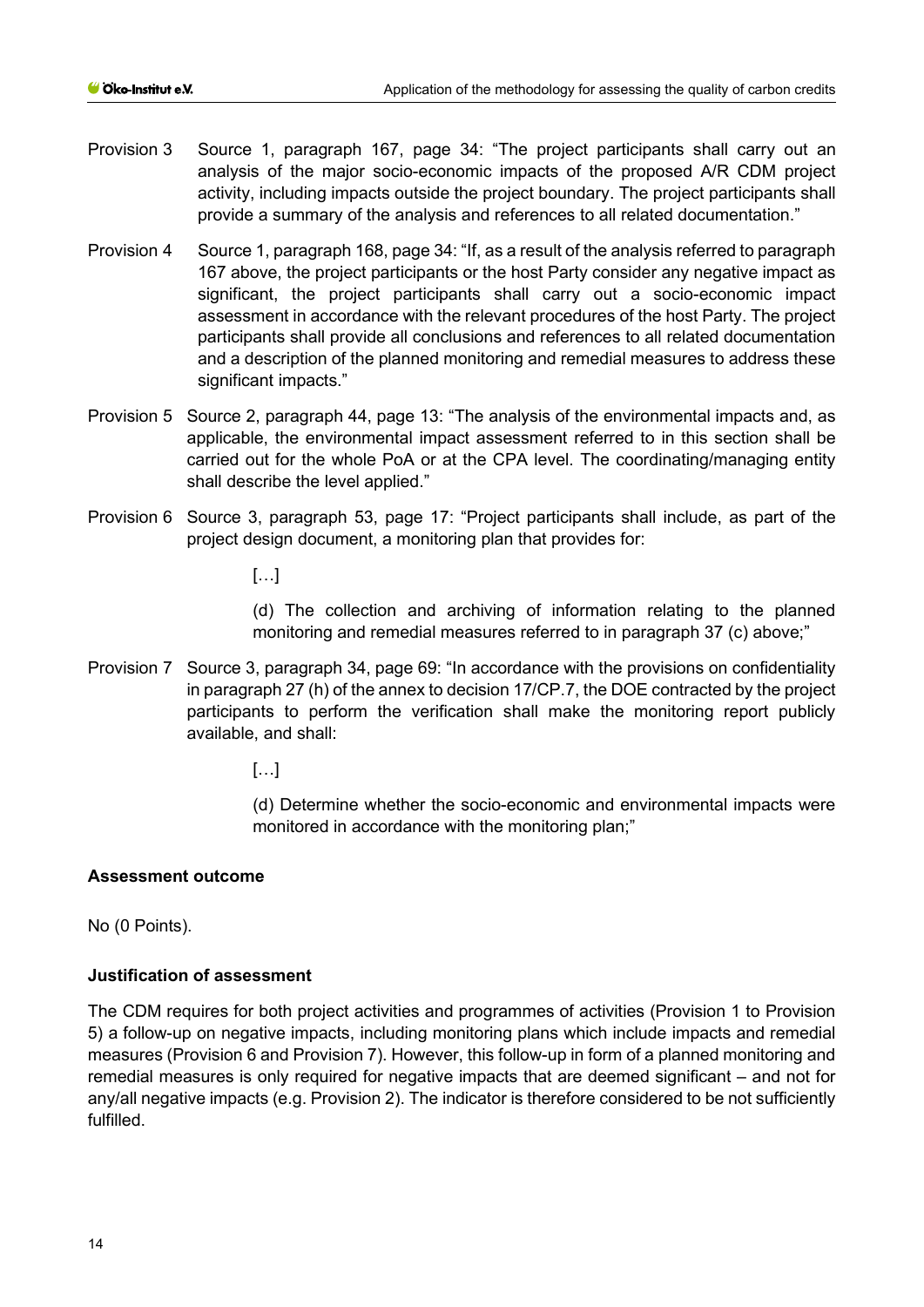# **Indicator 6.1.9**

## **Relevant scoring methodology provisions**

"The program requires, at least for any potential negative impacts, that social and economic impacts be monitored throughout the crediting periods of the project."

## **Information sources considered**

1 Decision 5/CMP.1: Modalities and procedures for afforestation and reforestation project activities under the clean development mechanism in the first commitment period of the Kyoto Protocol. ANNEX Modalities and procedures for afforestation and reforestation project activities under the clean development mechanism. Online available at: [https://cdm.unfccc.int/Reference/COPMOP/08a01\\_abbr.pdf.](https://cdm.unfccc.int/Reference/COPMOP/08a01_abbr.pdf)

## **Relevant carbon crediting program provisions**

- Provision 1 Source 1, paragraph 14, page 83-84: "The DOE selected by project participants to validate a proposed afforestation or reforestation project activity under the CDM, being under a contractual arrangement with them, shall review the project design document and any supporting documentation to confirm that the following requirements have been met:
	- $[...]$

c) Project participants have submitted to the DOE documentation on the analysis of the socio-economic and environmental impacts, including impacts on biodiversity and natural ecosystems, and impacts outside the project boundary of the proposed afforestation or reforestation project activity under the CDM. If any negative impact is considered significant by the project participants or the host Party, project participants have undertaken a socioeconomic impact assessment and/or an environmental impact assessment in accordance with the procedures required by the host Party. Project participants shall submit a statement that confirms that they have undertaken such an assessment in accordance with the procedures required by the host Party and include a description of the planned monitoring and remedial measures to address them"

Provision 2 Source 1, paragraph 53, page 17:

"Project participants shall include, as part of the project design document, a monitoring plan that provides for:

 $\left[\ldots\right]$ 

(d) The collection and archiving of information relating to the planned monitoring and remedial measures referred to in paragraph 37 (c) above;"

Provision 3 Source 1, paragraph 62, page 18: "In accordance with the provisions on confidentiality in paragraph 27 (h) of the annex to decision 17/CP.7, the DOE contracted by the project participants to perform the verification shall make the monitoring report publicly available, and shall: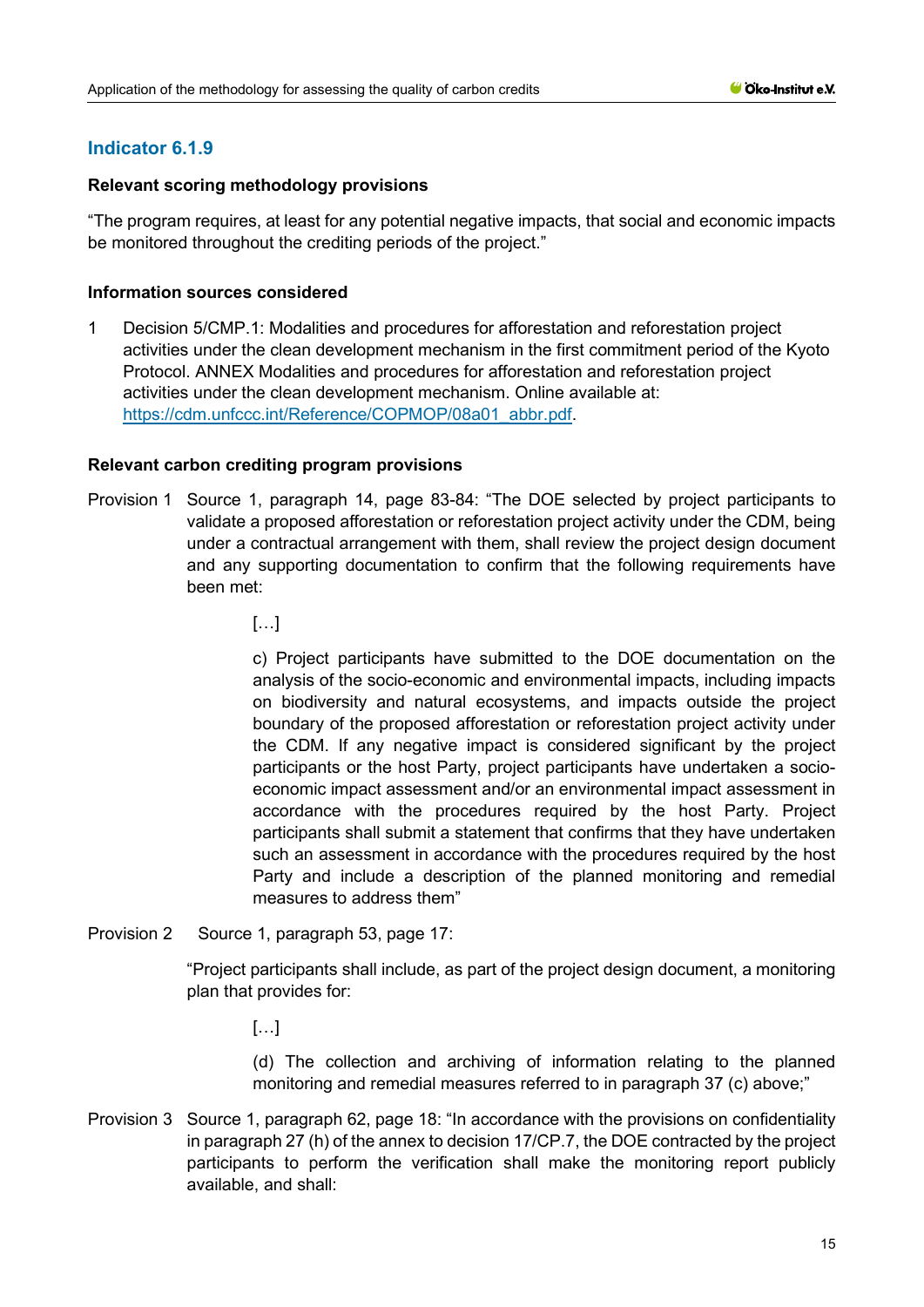$\left[\ldots\right]$ 

(d) Determine whether the socio-economic and environmental impacts were monitored in accordance with the monitoring plan;"

Provision 4 Source 1, paragraph 25, page 67: "Project participants shall include, as part of the project design document, a monitoring plan that provides for:

> (a) The collection and archiving of all relevant data necessary for estimating or measuring the actual net greenhouse gas removals by sinks during the crediting period."

## **Assessment outcome**

No (0 Points).

# **Justification of assessment**

While the program provision require project owners to develop a monitoring plan and validation and verification bodies to check these (Provision 1 to Provision 4), not all negative impacts but only "significant" impacts are further pursued in the relevant program provision (Provision 1 for example). The indicator is therefore like Indicator 6.1.8 not fulfilled.

# **Indicator 6.1.10**

## **Relevant scoring methodology provisions**

"The program requires the project owners to establish an environmental and social management plan, at least for projects that the program classifies as having high environmental and social risks."

## **Information sources considered**

- 1 CDM project standard for project activities. CDM-EB93-A04-STAN. Version 02.0. Online available at: [https://cdm.unfccc.int/sunsetcms/storage/contents/stored-file-](https://cdm.unfccc.int/sunsetcms/storage/contents/stored-file-20181221092046526/Reg_stan04v02.pdf)[20181221092046526/Reg\\_stan04v02.pdf.](https://cdm.unfccc.int/sunsetcms/storage/contents/stored-file-20181221092046526/Reg_stan04v02.pdf)
- 2 CDM project standard for programmes of activities. CDM-EB93-A04-STAN. Version 02.0. Document issued on 29 November 2018. Online available at: [https://cdm.unfccc.int/sunsetcms/storage/contents/stored-file-](https://cdm.unfccc.int/sunsetcms/storage/contents/stored-file-20181221092036152/Reg_stan03v02.pdf)[20181221092036152/Reg\\_stan03v02.pdf.](https://cdm.unfccc.int/sunsetcms/storage/contents/stored-file-20181221092036152/Reg_stan03v02.pdf)

## **Relevant carbon crediting program provisions**

-

## **Assessment outcome**

No (0 Points).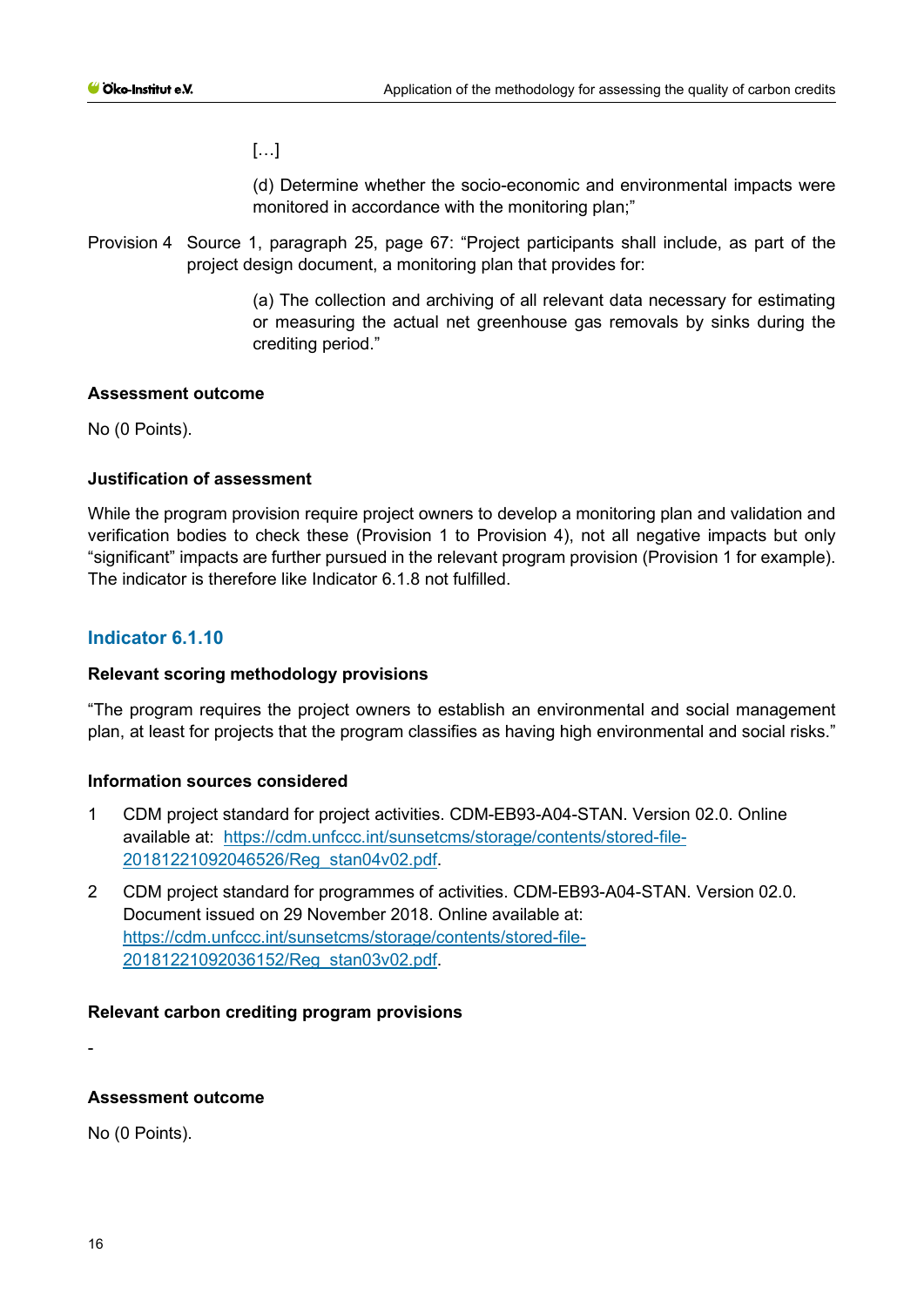#### **Justification of assessment**

The CDM has no such provision in place.

# **Indicator 6.1.11**

#### **Relevant scoring methodology provisions**

"The program has a grievance mechanism in place that allows local stakeholders to submit grievances throughout the lifetime of the project without any barriers (e.g. liability for expenses associated with the investigation). Such grievances must be duly considered by the carbon crediting program."

#### **Information sources considered**

-

## **Relevant carbon crediting program provisions**

-

#### **Assessment outcome**

No (0 Points).

## **Justification of assessment**

The CDM has no such provision in place.

## **Indicator 6.1.12**

#### **Relevant scoring methodology provisions**

"The program requires that project owners have a culturally appropriate grievance mechanism in place for local stakeholders to submit grievances to them throughout the lifetime of the project. Such grievances must be duly considered by the project owner."

#### **Information sources considered**

-

## **Relevant carbon crediting program provisions**

-

## **Assessment outcome**

No (0 Points).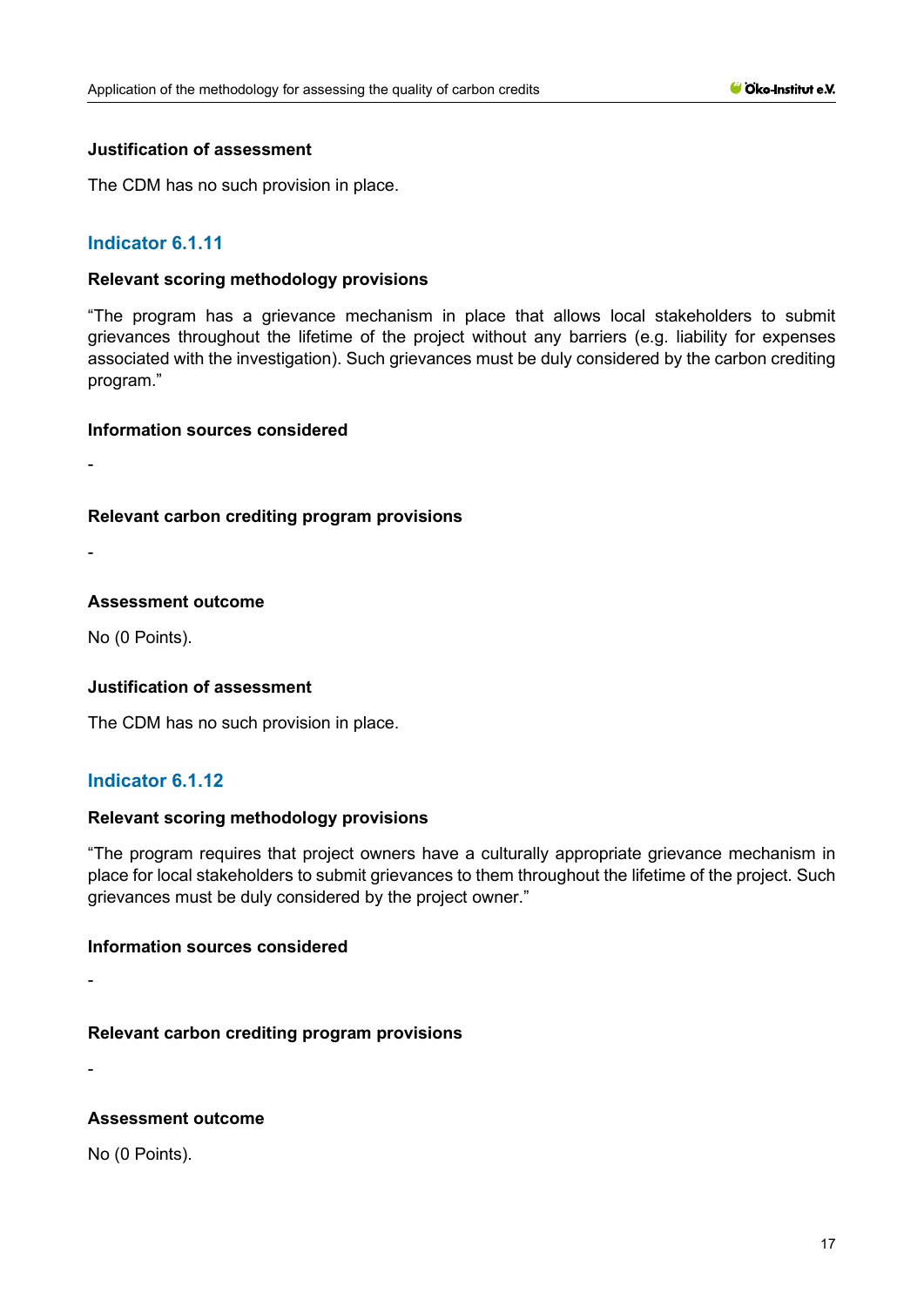#### **Justification of assessment**

The CDM does not require project owners to have a grievance mechanism in place.

#### **Indicator 6.1.13**

#### **Relevant scoring methodology provisions**

"The program requires that the grievance mechanism to be established by the project owners provide the possibility of providing anonymous grievances."

#### **Information sources considered**

**Relevant carbon crediting program provisions**

#### **Assessment outcome**

No (0 Points)

-

-

#### **Justification of assessment**

The CDM has no such provision in place.

#### **Indicator 6.1.14**

#### **Relevant scoring methodology provisions**

"The program requires that grievances received by the carbon crediting program and/or the project owners must be responded to within a specific response time."

#### **Information sources considered**

-

#### **Relevant carbon crediting program provisions**

-

#### **Assessment outcome**

No (0 Points).

#### **Justification of assessment**

The CDM has no grievance mechanism in place.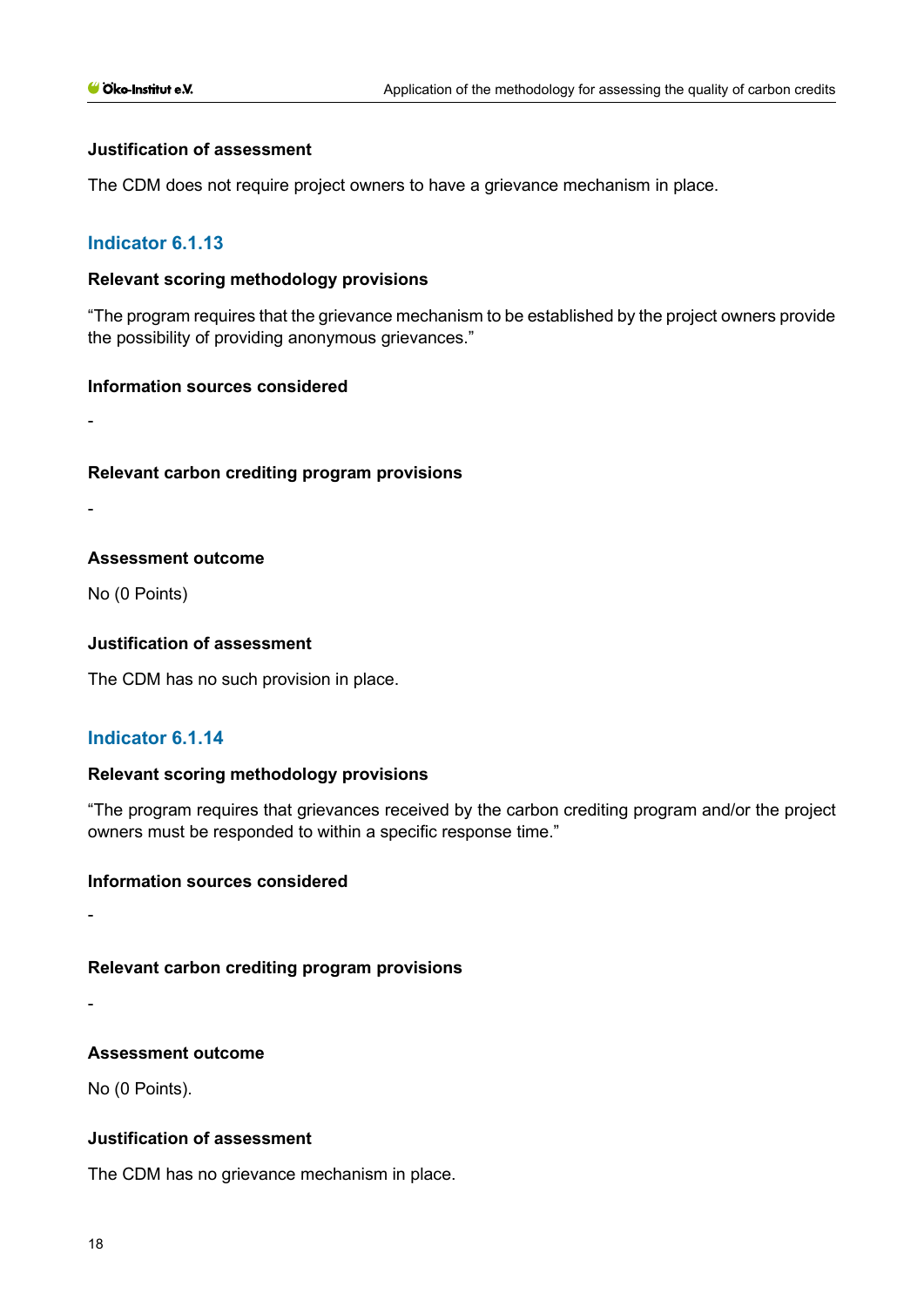# **Indicator 6.1.15**

## **Relevant scoring methodology provisions**

"The program requires the project owners to conduct an assessment of which local stakeholders will be impacted by the project."

## **Information sources considered**

- 1 Decision 5/CMP.1: Modalities and procedures for afforestation and reforestation project activities under the clean development mechanism in the first commitment period of the Kyoto Protocol. ANNEX Modalities and procedures for afforestation and reforestation project activities under the clean development mechanism. Online available at: [https://cdm.unfccc.int/Reference/COPMOP/08a01\\_abbr.pdf.](https://cdm.unfccc.int/Reference/COPMOP/08a01_abbr.pdf)
- 2 CDM project standard for project activities. CDM-EB93-A04-STAN. Version 02.0. Online available at: [https://cdm.unfccc.int/sunsetcms/storage/contents/stored-file-](https://cdm.unfccc.int/sunsetcms/storage/contents/stored-file-20181221092046526/Reg_stan04v02.pdf)[20181221092046526/Reg\\_stan04v02.pdf.](https://cdm.unfccc.int/sunsetcms/storage/contents/stored-file-20181221092046526/Reg_stan04v02.pdf)
- 3 CDM project standard for programmes of activities. CDM-EB93-A04-STAN. Version 02.0. Document issued on 29 November 2018. Online available at: [https://cdm.unfccc.int/sunsetcms/storage/contents/stored-file-](https://cdm.unfccc.int/sunsetcms/storage/contents/stored-file-20181221092036152/Reg_stan03v02.pdf)[20181221092036152/Reg\\_stan03v02.pdf.](https://cdm.unfccc.int/sunsetcms/storage/contents/stored-file-20181221092036152/Reg_stan03v02.pdf)

## **Relevant carbon crediting program provisions**

Provision 1 Source 1, appendix A, page 89: "I) Socio-economic impacts of the project activity:

(i) Documentation on the analysis of the socio-economic impacts, including impacts outside the project boundary of the proposed afforestation or reforestation project activity under the CDM. This analysis should include, where applicable, information on, inter alia, local communities, indigenous peoples, land tenure, local employment, food production, cultural and religious sites, and access to fuelwood and other forest products

(ii) If any negative impact is considered significant by the project participants or the host Party, a statement that project participants have undertaken a socioeconomic impact assessment, in accordance with the procedures required by the host Party, including conclusions and all references to support documentation"

- Provision 2 Source 2, paragraph 94, page 22: "The project participants shall invite local stakeholders to provide comments on the proposed CDM project activity and shall demonstrate how due steps/actions were taken to appropriately engage stakeholders and solicit comments in accordance with this section."
- Provision 3 Source 2, paragraph 97, page 23: "For the purpose of the local stakeholder consultation, the project participants shall invite, as a minimum, representatives of local stakeholders directly impacted by the proposed CDM project activity and representatives of local authorities relevant to the project activity."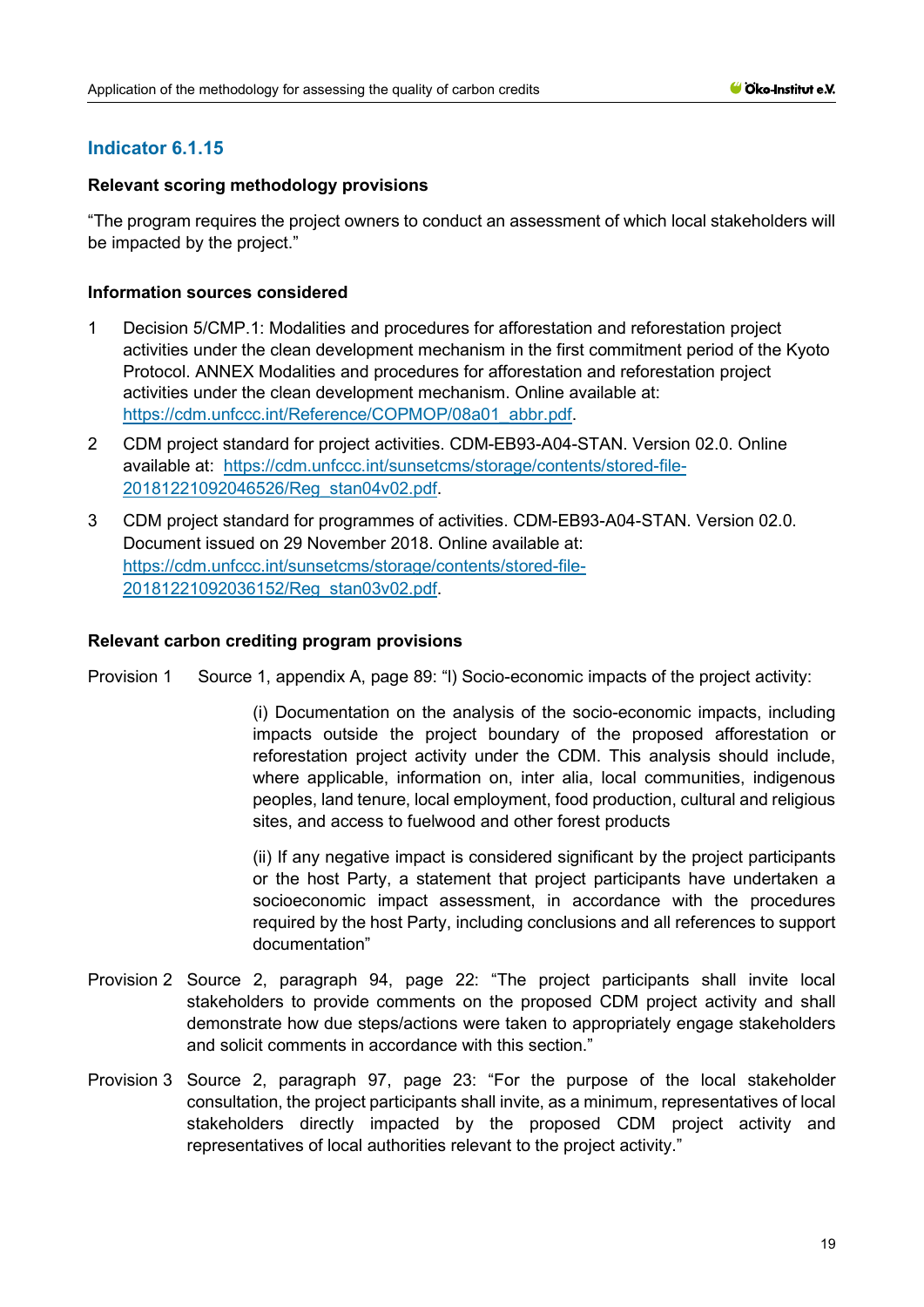- Provision 4 Source 3, paragraph 51, page 14: "The coordinating/managing entity shall invite local stakeholders to provide comments on the proposed CDM PoA and shall demonstrate how due steps/actions were taken to appropriately engage stakeholders and solicit comments in accordance with this section. A local stakeholder consultation shall be carried out for the whole PoA or at the CPA level. The coordinating/managing entity shall specify the level of consultation applied."
- Provision 5 Source 3, paragraph 54, page14: "For the purpose of the local stakeholder consultation, the coordinating/managing entity shall invite, as a minimum, representatives of local stakeholders directly impacted by the proposed CDM PoA and representatives of local authorities relevant to the PoA."

## **Assessment outcome**

Yes (1 Point).

# **Justification of assessment**

For afforestation and reforestation projects under the CDM, the analysis of socio-economic impacts includes information on local stakeholder (Provision 1). Additionally, the general program provisions prescribe the consultation of directly impact stakeholders (Provision 2 to Provision 5). The indicator is therefore fulfilled.

# **Indicator 6.1.16**

## **Relevant scoring methodology provisions**

"In assessing which local stakeholders will be impacted by the project, the program explicitly requires, at least for projects affecting land use, that the project owners identify local stakeholders that hold any legal or customary tenure or access rights to the land."

## **Information sources considered**

- 1 Decision 5/CMP.1: Modalities and procedures for a clean development mechanism as defined in Article 12 of the Kyoto Protocol. APPENDIX B Project design document for afforestation and reforestation project activities under the clean development mechanism. Online available at: [https://cdm.unfccc.int/Reference/COPMOP/08a01\\_abbr.pdf.](https://cdm.unfccc.int/Reference/COPMOP/08a01_abbr.pdf)
- 2 CDM project standard for project activities. CDM-EB93-A04-STAN. Version 02.0. Document issued on 29 November 2018. Online available at: [https://cdm.unfccc.int/sunsetcms/storage/contents/stored-file-](https://cdm.unfccc.int/sunsetcms/storage/contents/stored-file-20181221092046526/Reg_stan04v02.pdf)[20181221092046526/Reg\\_stan04v02.pdf.](https://cdm.unfccc.int/sunsetcms/storage/contents/stored-file-20181221092046526/Reg_stan04v02.pdf)
- 3 CDM project standard for programmes of activities. CDM-EB93-A04-STAN. Version 02.0. Document issued on 29 November 2018. Online available at: [https://cdm.unfccc.int/sunsetcms/storage/contents/stored-file-](https://cdm.unfccc.int/sunsetcms/storage/contents/stored-file-20181221092036152/Reg_stan03v02.pdf)[20181221092036152/Reg\\_stan03v02.pdf.](https://cdm.unfccc.int/sunsetcms/storage/contents/stored-file-20181221092036152/Reg_stan03v02.pdf)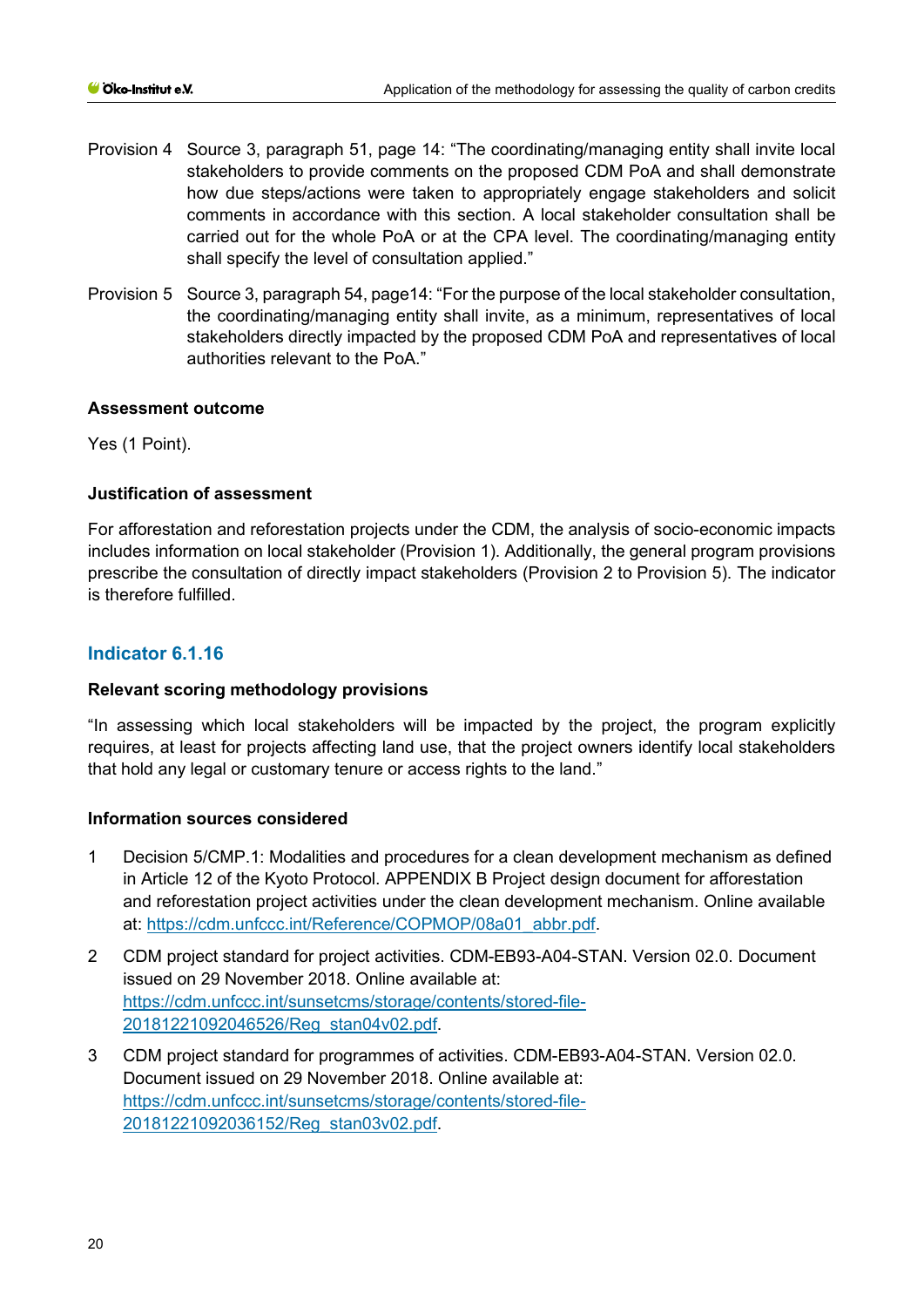#### **Relevant carbon crediting program provisions**

- Provision 1 Source 1, appendix B, paragraph 2, page 76-77: "[…] A project activity shall be described in detail in a project design document, taking into account the provisions for afforestation and reforestation project activities under the CDM as set out in the present annex, in particular, section G on validation and registration and section H on monitoring. The description shall include the following:
	- […]

(c) A description of legal title to the land, rights of access to the sequestered carbon, current land tenure and land use

 $[\ldots]$ 

(k) Socio-economic impacts of the project activity:

(i) Documentation on the analysis of the socio-economic impacts, including impacts outside the project boundary of the proposed afforestation or reforestation project activity under the CDM. This analysis should include, where applicable, information on, inter alia, local communities, indigenous peoples, land tenure, local employment, food production, cultural and religious sites, and access to fuelwood and other forest products

(ii) If any negative impact is considered significant by the project participants or the host Party, a statement that project participants have undertaken a socio-economic impact assessment, in accordance with the procedures required by the host Party, including conclusions and all references to support documentation"

Provision 2 Source 2, paragraph 136, page 30: "When describing a proposed A/R CDM project activity, the project participants shall:

[…]

e) Describe or list the legal title(s) to the land, current land tenure and rights enabling determination of the owner of the temporary CERs (tCERs) or longterm CERs (lCERs) to be issued for the project activity."

Provision 3 Source 3, paragraph 198, page 43: "When describing a proposed A/R CPA, the coordinating/managing entity shall:

[…]

e) Describe or list the legal title(s) to the land, current land tenure and rights enabling determination of the owner of the tCERs or lCERs to be issued for the A/R CPA."

#### **Assessment outcome**

Yes (1 Point).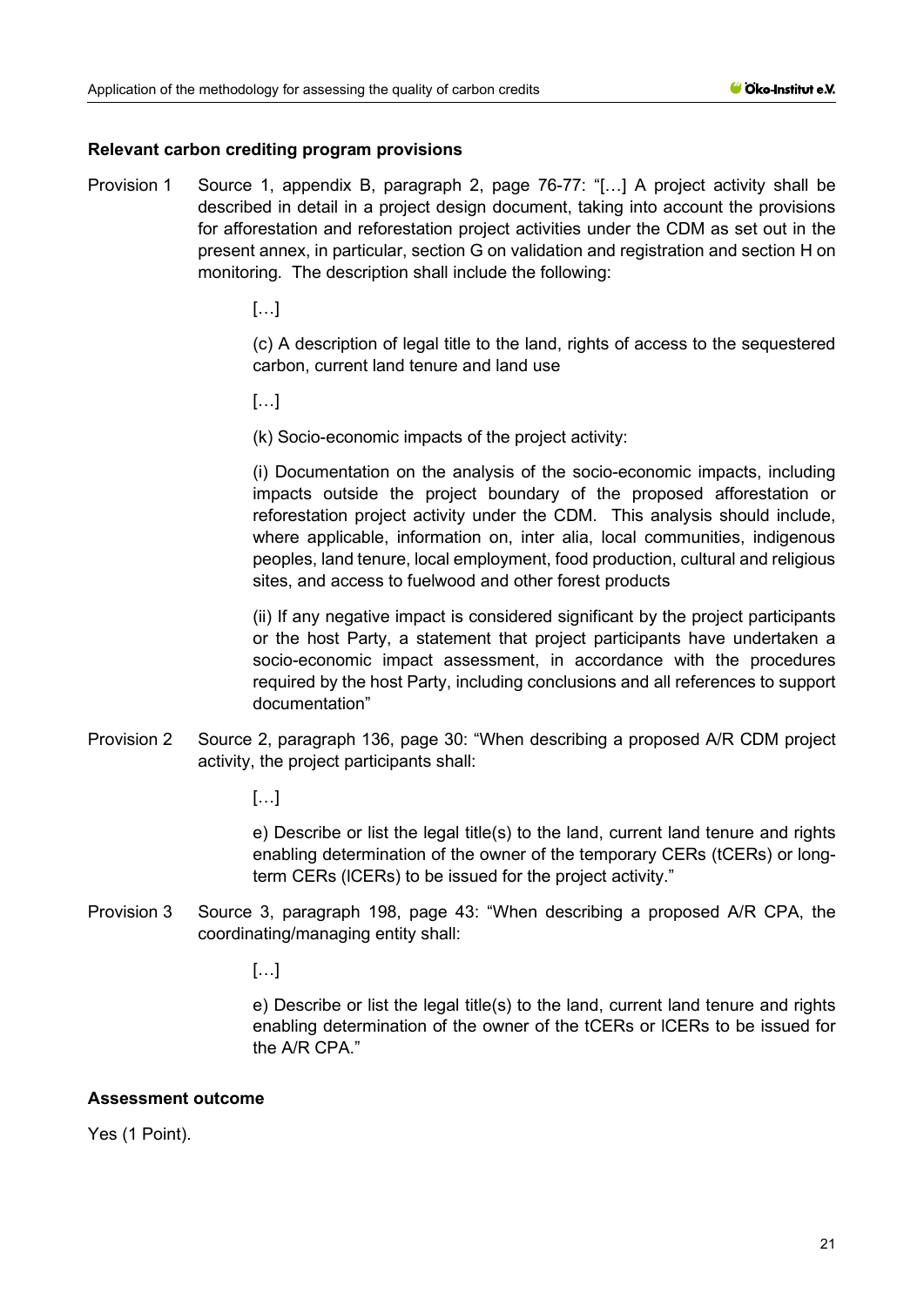#### **Justification of assessment**

The above documentation specifies that the indicator is fulfilled.

# **Indicator 6.1.17**

#### **Relevant scoring methodology provisions**

"The program requires the project owners to conduct a local stakeholder consultation in a way that is inclusive and culturally appropriate for local communities (taking into account, e.g., literacy, culture and language)."

#### **Information sources considered**

- 1 CDM project standard for project activities. CDM-EB93-A04-STAN. Version 02.0. Online available at: [https://cdm.unfccc.int/sunsetcms/storage/contents/stored-file-](https://cdm.unfccc.int/sunsetcms/storage/contents/stored-file-20181221092046526/Reg_stan04v02.pdf)[20181221092046526/Reg\\_stan04v02.pdf.](https://cdm.unfccc.int/sunsetcms/storage/contents/stored-file-20181221092046526/Reg_stan04v02.pdf)
- 2 CDM project standard for programmes of activities. CDM-EB93-A04-STAN. Version 02.0. Document issued on 29 November 2018. Online available at: [https://cdm.unfccc.int/sunsetcms/storage/contents/stored-file-](https://cdm.unfccc.int/sunsetcms/storage/contents/stored-file-20181221092036152/Reg_stan03v02.pdf)[20181221092036152/Reg\\_stan03v02.pdf.](https://cdm.unfccc.int/sunsetcms/storage/contents/stored-file-20181221092036152/Reg_stan03v02.pdf)

- Provision 1 Source 1, paragraph 99, page 23: "The project participants shall invite local stakeholders to provide comments on the proposed CDM project activity in an open and transparent manner, in a way that facilitates comments to be received from local stakeholders and allows for a reasonable time for comments to be submitted. The project participants shall describe the steps/actions taken to invite comments, taking into account local and national circumstances."
- Provision 2 Source 1, paragraph 100, page 23: "The project participants shall convey information to stakeholders about the local stakeholder consultation and the proposed CDM project activity. This should include information disseminated in ways that are appropriate for the community that is directly affected by the project activity. In areas where a significant part of the population is illiterate, the information shall be provided orally."
- Provision 3 Source 1, paragraph 102, page 24: "The project participants shall conduct the local stakeholder consultation through means that are appropriate for the local and national circumstances."
- Provision 4 Source 2, paragraph 59, page 15: "The coordinating/managing entity shall conduct the local stakeholder consultation through means that are appropriate for the local and national circumstances."
- Provision 5 Source 2, paragraph 60, page 15: "The coordinating/managing entity shall provide local stakeholders with the opportunity to comment in writing or via other means and gather their comments about the proposed CDM PoA and its direct impacts."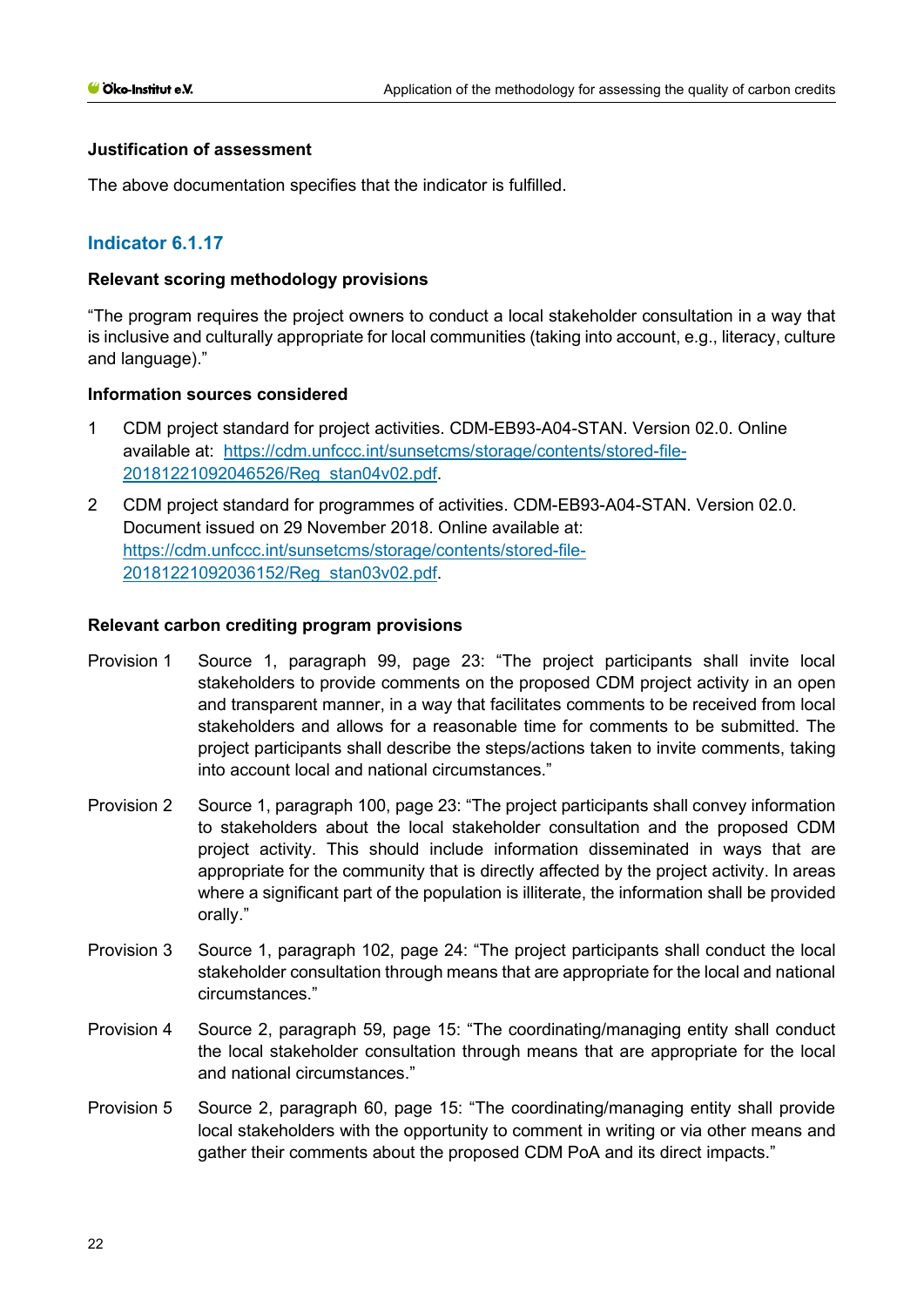#### **Assessment outcome**

Yes (1 Point).

## **Justification of assessment**

While the program provision not explicitly refer to "culturally appropriate" local stakeholder consultations, the requirements do take literacy and local/national circumstances into account.

# **Indicator 6.1.18**

#### **Relevant scoring methodology provisions**

"The program requires that the local stakeholder consultation be conducted before the decision of the project owners to proceed with the project and before the validation of the project."

#### **Information sources considered**

- 1 CDM project standard for project activities. CDM-EB93-A04-STAN. Version 02.0. Document issued on 29 November 2018. Online available at: [https://cdm.unfccc.int/sunsetcms/storage/contents/stored-file-](https://cdm.unfccc.int/sunsetcms/storage/contents/stored-file-20181221092046526/Reg_stan04v02.pdf)[20181221092046526/Reg\\_stan04v02.pdf.](https://cdm.unfccc.int/sunsetcms/storage/contents/stored-file-20181221092046526/Reg_stan04v02.pdf)
- 2 CDM project standard for programmes of activities. CDM-EB93-A04-STAN. Version 02.0. Document issued on 29 November 2018. Online available at: [https://cdm.unfccc.int/sunsetcms/storage/contents/stored-file-](https://cdm.unfccc.int/sunsetcms/storage/contents/stored-file-20181221092036152/Reg_stan03v02.pdf)[20181221092036152/Reg\\_stan03v02.pdf.](https://cdm.unfccc.int/sunsetcms/storage/contents/stored-file-20181221092036152/Reg_stan03v02.pdf)
- 3 CDM Glossary of Terms, CDM-EB07-A04-GLOS Version 10.0. Online available at: [https://cdm.unfccc.int/Reference/Guidclarif/glos\\_CDM.pdf](https://cdm.unfccc.int/Reference/Guidclarif/glos_CDM.pdf)

## **Relevant carbon crediting program provisions**

Provision 1 Source 1, paragraph 107, page 24: "The project participants shall complete the local stakeholder consultation process at the timing required by the rules of the host Party on local stakeholder consultation, if such rules exist. If host Party rules do not exist, the project participants shall complete the process before, whichever the earlier of:

> (a) The start date of the project activity as defined in the "Glossary: CDM terms"; or

> (b) The date of submitting the PDD of the proposed CDM project activity to a DOE for validation."

Provision 2 Source 2, paragraph 64, page 15: "The coordinating/managing entity shall complete the local stakeholder consultation process at the timing required by the rules of the host Party on local stakeholder consultation, if such rules exist. If host Party rules do not exist, the coordinating/managing entity shall complete the process before, whichever the earlier of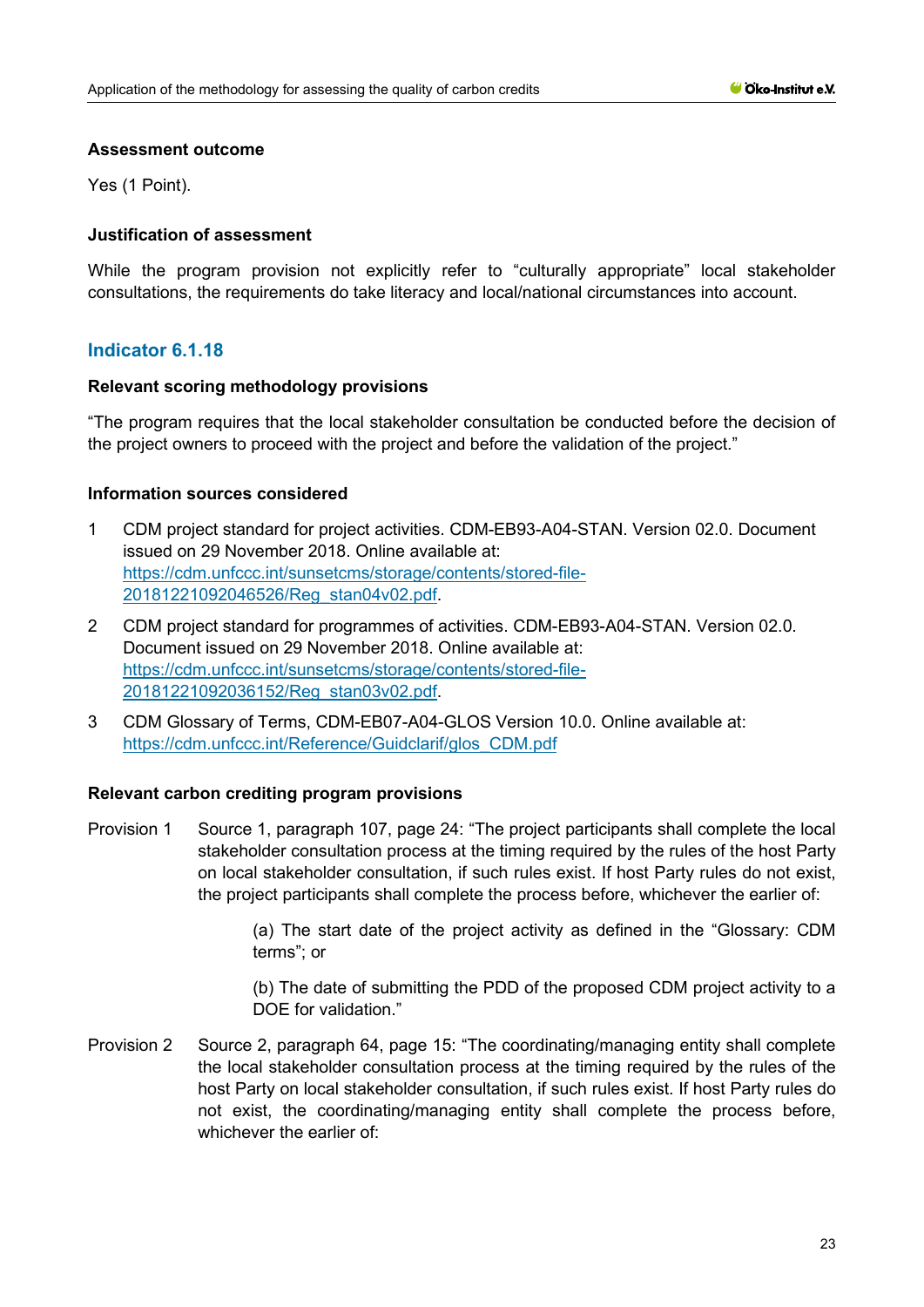(a) The earliest of the start dates of the CPAs as defined in the "Glossary: CDM terms"; that will be included in the PoA; or

(b) The date of submitting the PoA-DD of the proposed CDM PoA to a DOE for validation."

Provision 3 Source 3, paragraph "Definition for the term Start Date", page 20: "For an A/R CDM project activity or A/R CPA, the date on which the site preparation begins."

## **Assessment outcome**

No (0 Points).

## **Justification of assessment**

The CDM provisions require the timing of local stakeholder consultations to be in accordance with the rules of the host Party. If no host Party rules exist, the CDM prescribes that the consultation should be conducted prior to the start date of the project or the date of submitting the PDD to the DOE for validation (Provision 1 and Provision 2). The start date of the project is defined as the date on which the site preparation begins (Provision 3). As it foremost depends on the rules of the host Party, the indicator is considered to be not sufficiently fulfilled.

# **Indicator 6.1.19**

#### **Relevant scoring methodology provisions**

"The program requires the project owners to take due account of any input received in the local stakeholder consultation and to publicly document how inputs received are addressed."

#### **Information sources considered**

- 1 CDM project standard for project activities. CDM-EB93-A04-STAN. Version 02.0. Document issued on 29 November 2018. Online available at: [https://cdm.unfccc.int/sunsetcms/storage/contents/stored-file-](https://cdm.unfccc.int/sunsetcms/storage/contents/stored-file-20181221092046526/Reg_stan04v02.pdf)[20181221092046526/Reg\\_stan04v02.pdf.](https://cdm.unfccc.int/sunsetcms/storage/contents/stored-file-20181221092046526/Reg_stan04v02.pdf)
- 2 CDM project standard for programmes of activities. CDM-EB93-A04-STAN. Version 02.0. Document issued on 29 November 2018. Online available at: [https://cdm.unfccc.int/sunsetcms/storage/contents/stored-file-](https://cdm.unfccc.int/sunsetcms/storage/contents/stored-file-20181221092036152/Reg_stan03v02.pdf)[20181221092036152/Reg\\_stan03v02.pdf.](https://cdm.unfccc.int/sunsetcms/storage/contents/stored-file-20181221092036152/Reg_stan03v02.pdf)
- 3 CDM project cycle procedure for project activities. CDM-EB93-A06-PROC. Version 02.0. Document issued on 29 November 2018. Online available at: [https://cdm.unfccc.int/sunsetcms/storage/contents/stored-file-](https://cdm.unfccc.int/sunsetcms/storage/contents/stored-file-20181221092024737/PC_proc03v02.pdf)[20181221092024737/PC\\_proc03v02.pdf.](https://cdm.unfccc.int/sunsetcms/storage/contents/stored-file-20181221092024737/PC_proc03v02.pdf)
- 4 CDM project cycle procedure for programmes of activities. CDM-EB93-A09-PROC. Version 02.0. Document issued on 29 November 2018. Online available at: [https://cdm.unfccc.int/sunsetcms/storage/contents/stored-file-](https://cdm.unfccc.int/sunsetcms/storage/contents/stored-file-20181221092012422/PC_proc02v02.pdf)[20181221092012422/PC\\_proc02v02.pdf.](https://cdm.unfccc.int/sunsetcms/storage/contents/stored-file-20181221092012422/PC_proc02v02.pdf)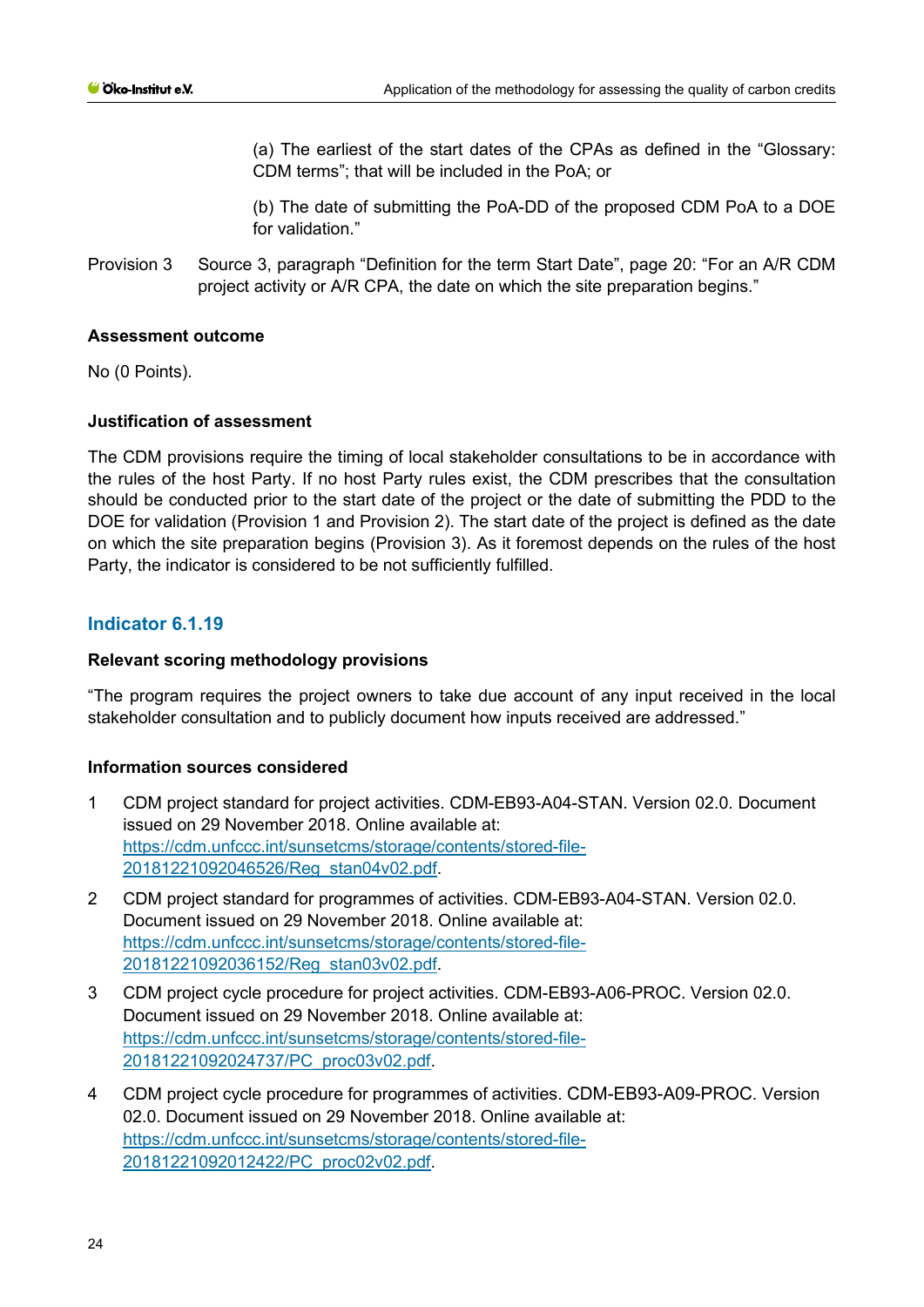#### **Relevant carbon crediting program provisions**

- Provision 1 Source 1, paragraph 96, page 23: "The project participants shall conduct the local stakeholder consultation in accordance with applicable host Party rules, if any. Where host Party rules on local stakeholder consultation are applicable, the project participants shall provide, in the PDD, a summary of the consultations carried out under the host Party rules, including the direct positive and negative impacts identified and how the negative impacts identified will be addressed."
- Provision 2 Source 1, paragraph 106, page 24: "The project participants shall consider the comments provided by local stakeholders and report on how they have taken them into account in the PDD or in the revised PDD. The project participants shall provide justification if any comments were not incorporated."
- Provision 3 Source 2, paragraph 53, page 14 "The coordinating/managing entity shall conduct the local stakeholder consultation in accordance with applicable host Party rules, if any. Where host Party rules on local stakeholder consultation are applicable, the coordinating/managing entity shall provide, in the PoA-DD, a summary of the consultations carried out under the host Party rules, including the direct positive and negative impacts identified and how the negative impacts identified will be addressed."
- Provision 4 Source 2, paragraph 63, page 15: "The coordinating/managing entity shall consider the comments provided by local stakeholders and report on how they have taken them into account in the PoA-DD or in the revised PoA-DD. The coordinating/managing entity shall provide justification if any comments were not incorporated."
- Provision 5 Source 3, paragraph 19, page 9: "When submitting the PDD through the dedicated interface, the DOE shall provide the following information to be made publicly available on the UNFCCC CDM website:

(a) Reference to any previous publication of the PDD for public comments on the UNFCCC CDM website;

(b) The summary report of the comments received from local stakeholders during the local stakeholder consultation and how they have been taken into account;

(c) A summary of the environmental impact assessment report of the proposed CDM project activity, if the environmental impact assessment was conducted in accordance with the "CDM project standard for project activities"."

Provision 6 Source 4, paragraph 11, page 8: "When submitting the PoA-DD through the dedicated interface, the DOE shall provide the following information, to be made publicly available on the UNFCCC CDM website:

> (a) Reference to any previous publication of the PoA-DD for public comments on the UNFCCC CDM website;

> (b) The summary report of the comments received from local stakeholders during the local stakeholder consultation and how they have been taken into account, if local stakeholder consultation was conducted at the PoA level;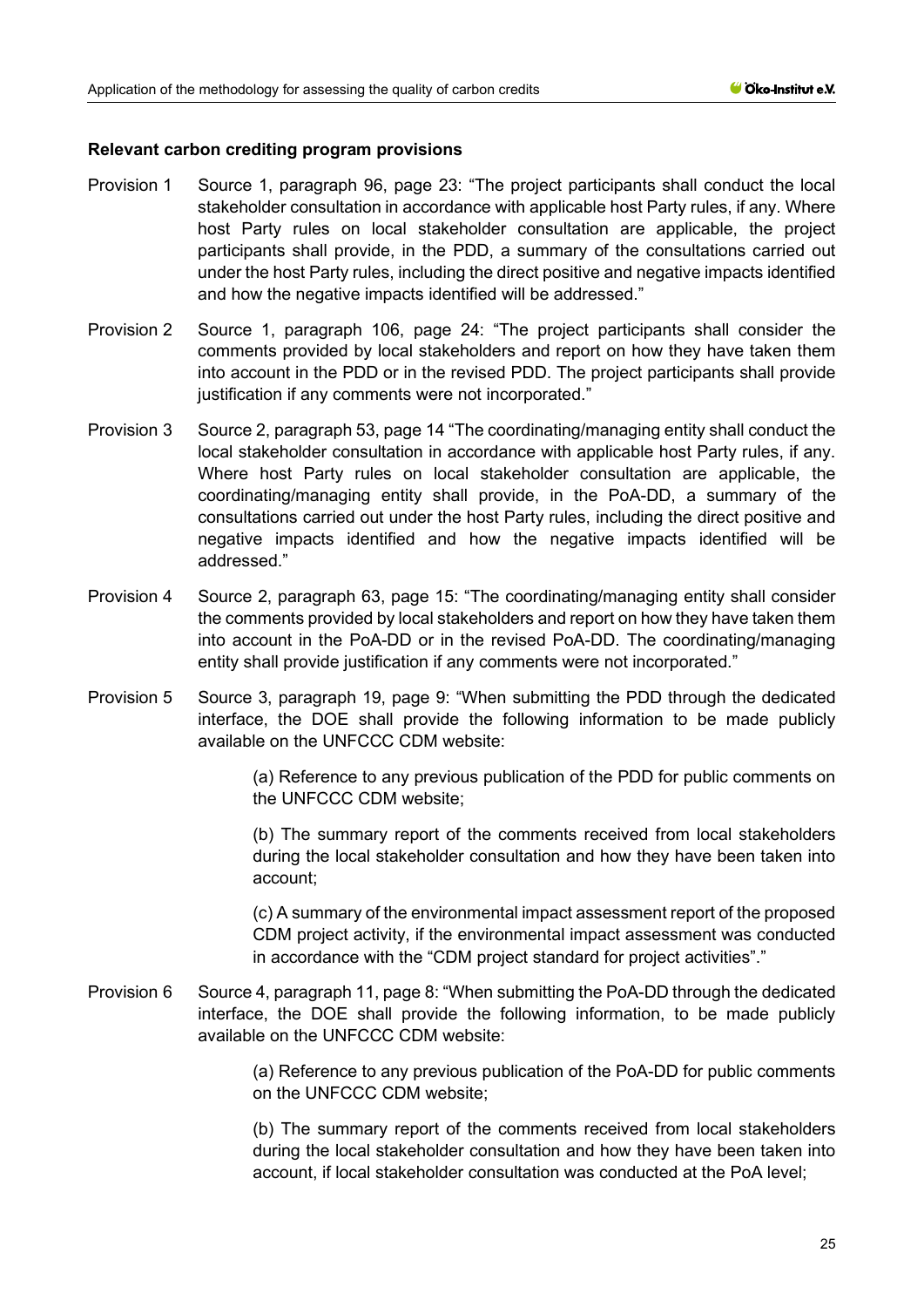(c) A summary of the environmental impact assessment report of the proposed CDM PoA, if the environmental impact assessment was conducted for the PoA in accordance with the "CDM project standard for programmes of activities"  $\left[ \ldots \right]$ "

## **Assessment outcome**

Yes (1 Point)

#### **Justification of assessment**

Stakeholder inputs are collected, and it is documented if and how they were considered (Provision 1 to Provision 4). The program also requires the public documentation of inputs received and how they are addressed (Provision 5 and Provision 6). The indicator is therefore fulfilled.

# **Indicator 6.1.20**

#### **Relevant scoring methodology provisions**

"The program requires that a validation and verification entity assesses whether the project owners have taken due account of all inputs received in the local stakeholder consultation."

#### **Information sources considered**

- 1 CDM validation and verification standard for project activities. CDM-EB93-A05-STAN. Version 02.0. Document issued on 29 November 2018. Online available at: [https://cdm.unfccc.int/sunsetcms/storage/contents/stored-file-](https://cdm.unfccc.int/sunsetcms/storage/contents/stored-file-20181221092105818/Reg_stan06v02.pdf)[20181221092105818/Reg\\_stan06v02.pdf.](https://cdm.unfccc.int/sunsetcms/storage/contents/stored-file-20181221092105818/Reg_stan06v02.pdf)
- 2 CDM validation and verification standard for programmes of activities. CDM-EB93-A08-STAN. Version 02.0. Document issued on 29 November 2018. Online available at: [https://cdm.unfccc.int/sunsetcms/storage/contents/stored-file-](https://cdm.unfccc.int/sunsetcms/storage/contents/stored-file-20190102091604136/Reg_Stan05v02.pdf)[20190102091604136/Reg\\_Stan05v02.pdf.](https://cdm.unfccc.int/sunsetcms/storage/contents/stored-file-20190102091604136/Reg_Stan05v02.pdf)

- Provision 1 Source 1, paragraph 130, page 28: "The DOE shall determine whether the project participants have completed the local stakeholder consultation in accordance with the relevant requirements in the "CDM project standard for project activities"
- Provision 2 Source 1, paragraph 131, page 29: "The DOE shall determine whether there are applicable host Party rules on local stakeholder consultation. Where such rules exist, the DOE shall, by means of document review and interviews with local stakeholders and/or the DNA, as appropriate, determine whether the local stakeholder consultation was conducted in accordance with the rules."
- Provision 3 Source 1, paragraph 132, page 29: "If applicable host Party rules on local stakeholder consultation do not exist, the DOE shall, by means of document review and interviews with local stakeholders and/or the DNA as appropriate, determine whether the local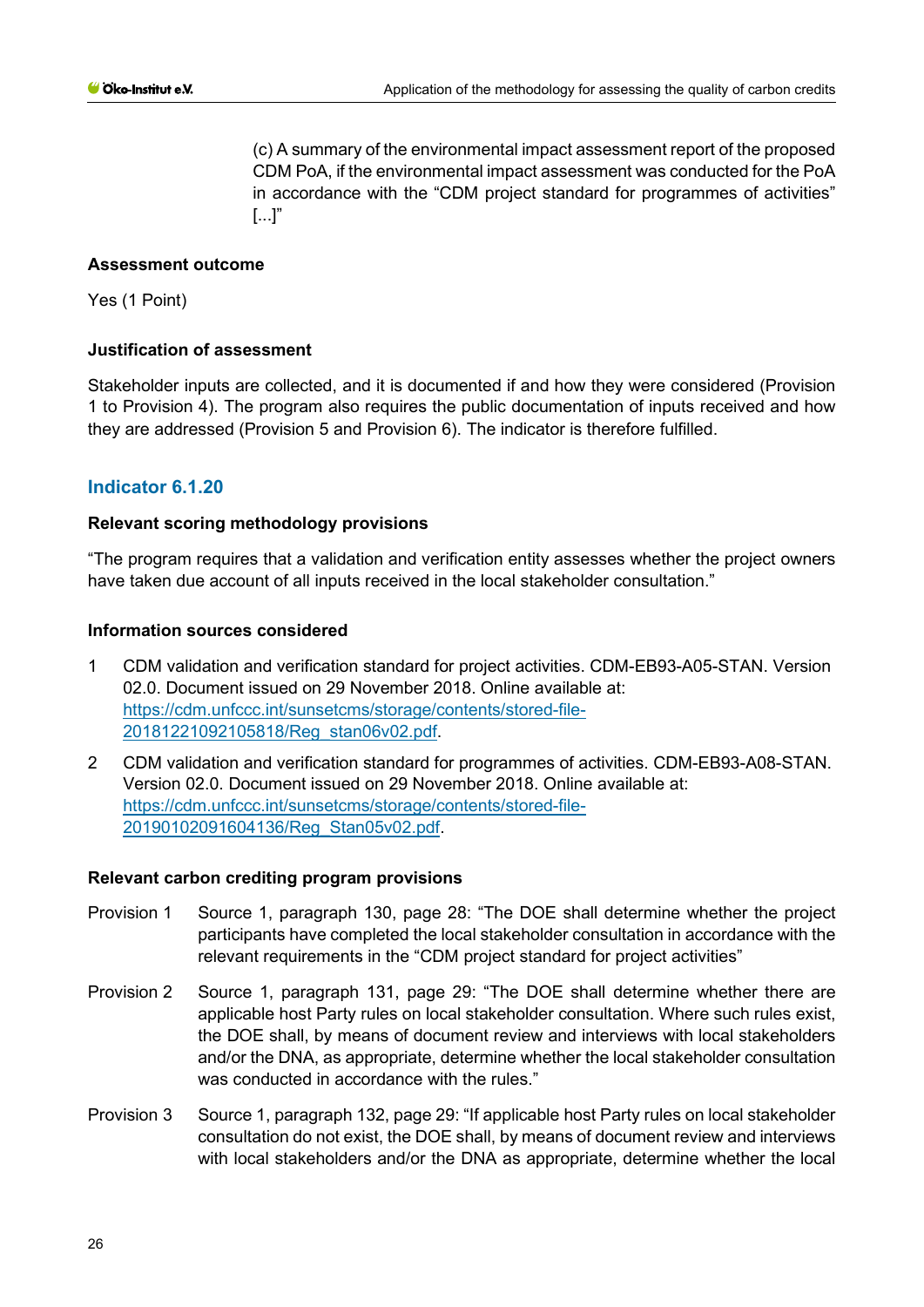stakeholder consultation was conducted in accordance with the requirements in the "CDM project standard for project activities" pertaining to:

- (a) Scope of local stakeholder consultation;
- (b) Minimum group of stakeholders to be involved;
- (c) Means for inviting stakeholders' participation;
- (d) Information to be made available to stakeholders;
- (e) Conduct of consultation;
- (f) Summary of comments received;
- (g) Consideration of comments received;
- (h) Timing of local stakeholder consultation"
- Provision 4 Source 2, paragraph 59, page 16: "The DOE shall determine whether the consultation was carried out in accordance with the relevant requirements in the "CDM project standard for programmes of activities".
- Provision 5 Source 2, paragraph 60, page 16: "The DOE shall determine whether there are applicable host Party rules on local stakeholder consultation. Where such rules exist, the DOE shall, by means of document review and interviews with local stakeholders and/or the DNA, as appropriate, determine whether the local stakeholder consultation was conducted in accordance with the rules."
- Provision 6 Source 2, paragraph 61, page 16: "If applicable host Party rules on local stakeholder consultation do not exist, the DOE shall, by means of document review and interviews with local stakeholders and/or the DNA as appropriate, determine whether the local stakeholder consultation was conducted in accordance with the requirements in the "CDM project standard for programmes of activities" related to:
	- (a) Scope of local stakeholder consultation;
	- (b) Minimum group of stakeholders to be involved;
	- (c) Means for inviting stakeholders' participation;
	- (d) Information to be made available to stakeholders;
	- (e) Conduct of consultation;
	- (f) Summary of comments received;
	- (g) Consideration of comments received;
	- (h) Timing of local stakeholder consultation."

#### **Assessment outcome**

No (0 Points).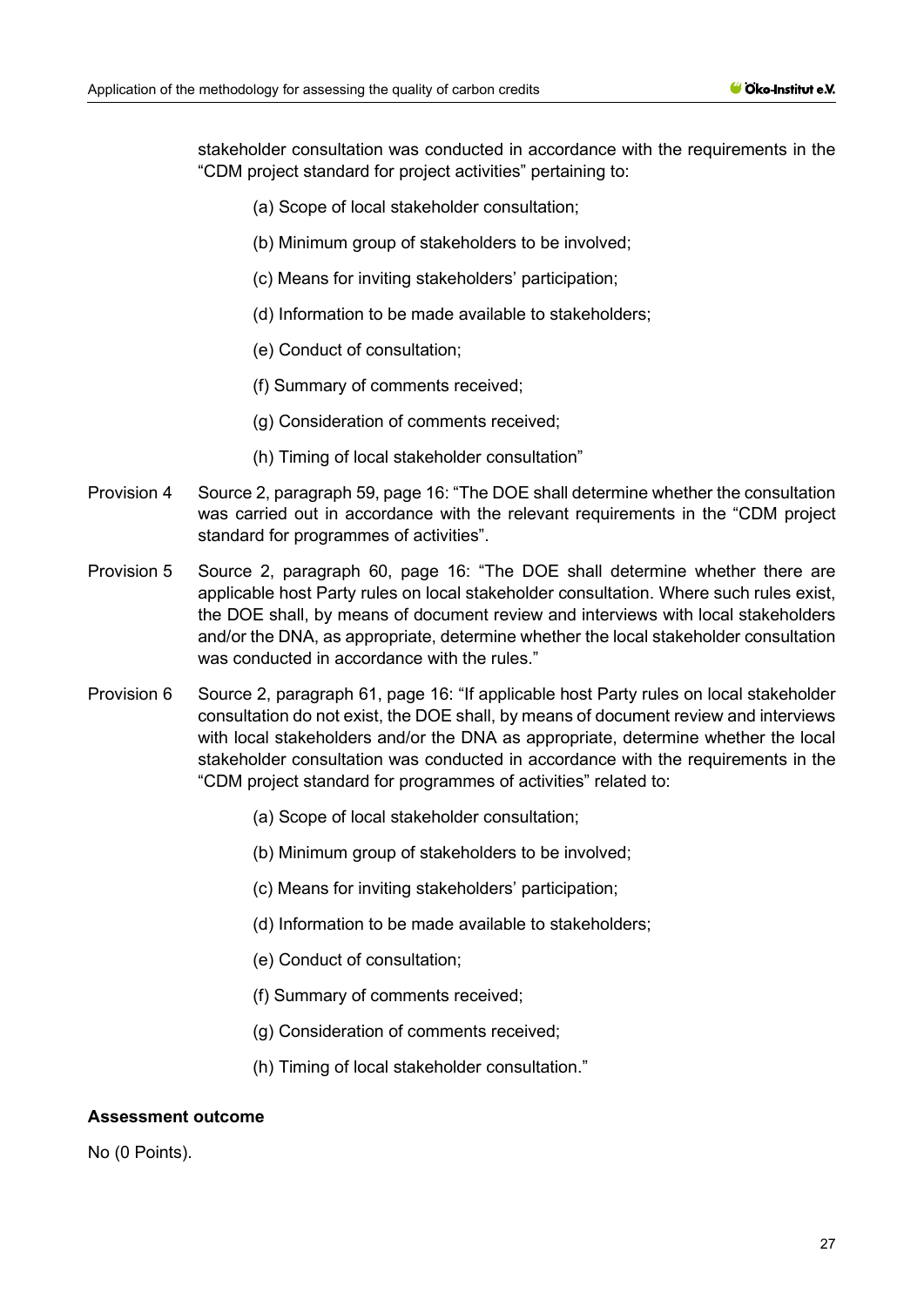## **Justification of assessment**

The validation and verification of local stakeholder consultation depends on host Party rules in the CDM program provisions (Provision 2 and Provision 5). If no host Party rules exist, the validation and verification body is required to assess whether entity assesses whether the project owners have taken due account of all inputs received in the local stakeholder consultation amongst other things (Provision 3 and Provision 6). As the provision depends on the host Party rules, the indicator is considered to be not sufficiently fulfilled.

# **Indicator 6.1.21**

## **Relevant scoring methodology provisions**

"The program requires that project owners make key information on the project available to local stakeholders prior to conducting the local stakeholder consultation, such as the project design documents and any supplemental project documentation."

## **Information sources considered**

- 1 CDM project standard for project activities. CDM-EB93-A04-STAN. Version 02.0. Online available at: [https://cdm.unfccc.int/sunsetcms/storage/contents/stored-file-](https://cdm.unfccc.int/sunsetcms/storage/contents/stored-file-20181221092046526/Reg_stan04v02.pdf)[20181221092046526/Reg\\_stan04v02.pdf.](https://cdm.unfccc.int/sunsetcms/storage/contents/stored-file-20181221092046526/Reg_stan04v02.pdf)
- 2 CDM project standard for programmes of activities. CDM-EB93-A04-STAN. Version 02.0. Document issued on 29 November 2018. Online available at: [https://cdm.unfccc.int/sunsetcms/storage/contents/stored-file-](https://cdm.unfccc.int/sunsetcms/storage/contents/stored-file-20181221092036152/Reg_stan03v02.pdf)[20181221092036152/Reg\\_stan03v02.pdf.](https://cdm.unfccc.int/sunsetcms/storage/contents/stored-file-20181221092036152/Reg_stan03v02.pdf)

## **Relevant carbon crediting program provisions**

Provision 1 Source 1, paragraph 101, page 23: "The project participants shall describe the proposed CDM project activity in a manner that allows local stakeholders to understand the project activity. The information to be made available to stakeholders shall include, inter alia:

> (a) A summary of the proposed CDM project activity, explaining the project activity in simple, non-technical terms, and containing a description of the direct positive and negative impacts;

> (b) Information on the projected scope, lifetime, and direct positive and negative impacts of the proposed CDM project activity;

> (c) Other relevant information about the proposed CDM project activity, taking into account confidentiality provisions of the applicable CDM M&Ps referred to in paragraph 1 above;

- (d) The means to provide comments about the proposed CDM project activity."
- Provision 2 Source 2, paragraph 58, page 15: "The coordinating/managing entity shall describe the proposed CDM PoA in manner that allows local stakeholders to understand the PoA. The information to be made available to stakeholders shall include, inter alia: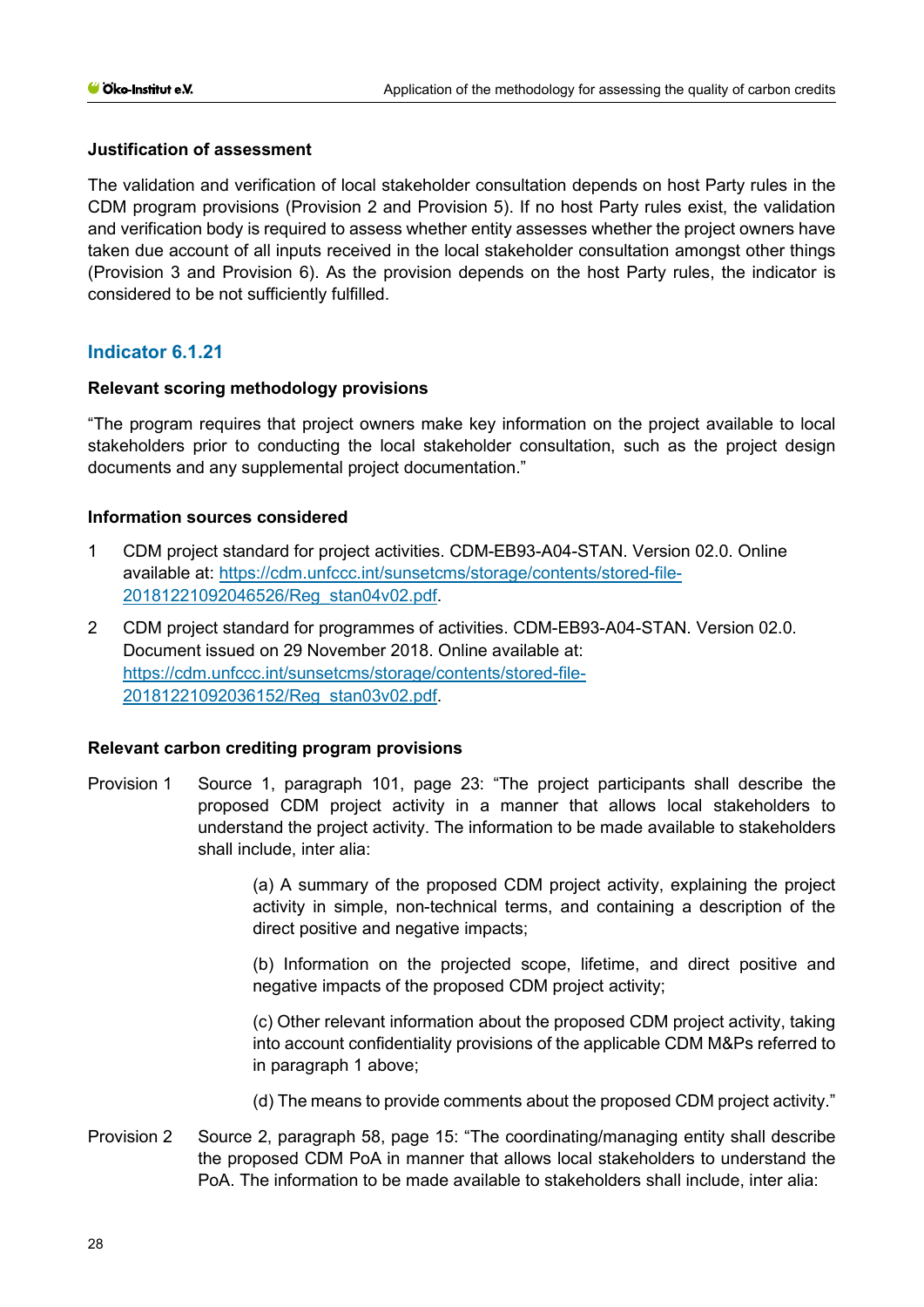(a) A summary of the proposed CDM PoA, explaining the PoA in simple, nontechnical terms, and containing a description of the direct positive and negative impacts;

(b) Information on the projected scope, lifetime, and direct positive and negative impacts of the proposed CDM PoA;

(c) Other relevant information about the proposed CDM PoA, taking into account confidentiality provisions of the applicable CDM M&Ps referred to in paragraph 1 above;

(d) The means to provide comments about the proposed CDM PoA."

#### **Assessment outcome**

Yes (1 Point)

#### **Justification of assessment**

The above documentation clearly specifies that the indicator is fulfilled.

# **Indicator 6.1.22**

#### **Relevant scoring methodology provisions**

"The program requires free, prior and informed consent if indigenous, tribal or traditional people are directly affected by a project (e.g., in case of re-locations or where property rights or land inhabited or used by people is affected).

#### **Information sources considered**

-

-

## **Relevant carbon crediting program provisions**

**Assessment outcome**

No (0 Points).

# **Justification of assessment**

The CDM has no such provision in place.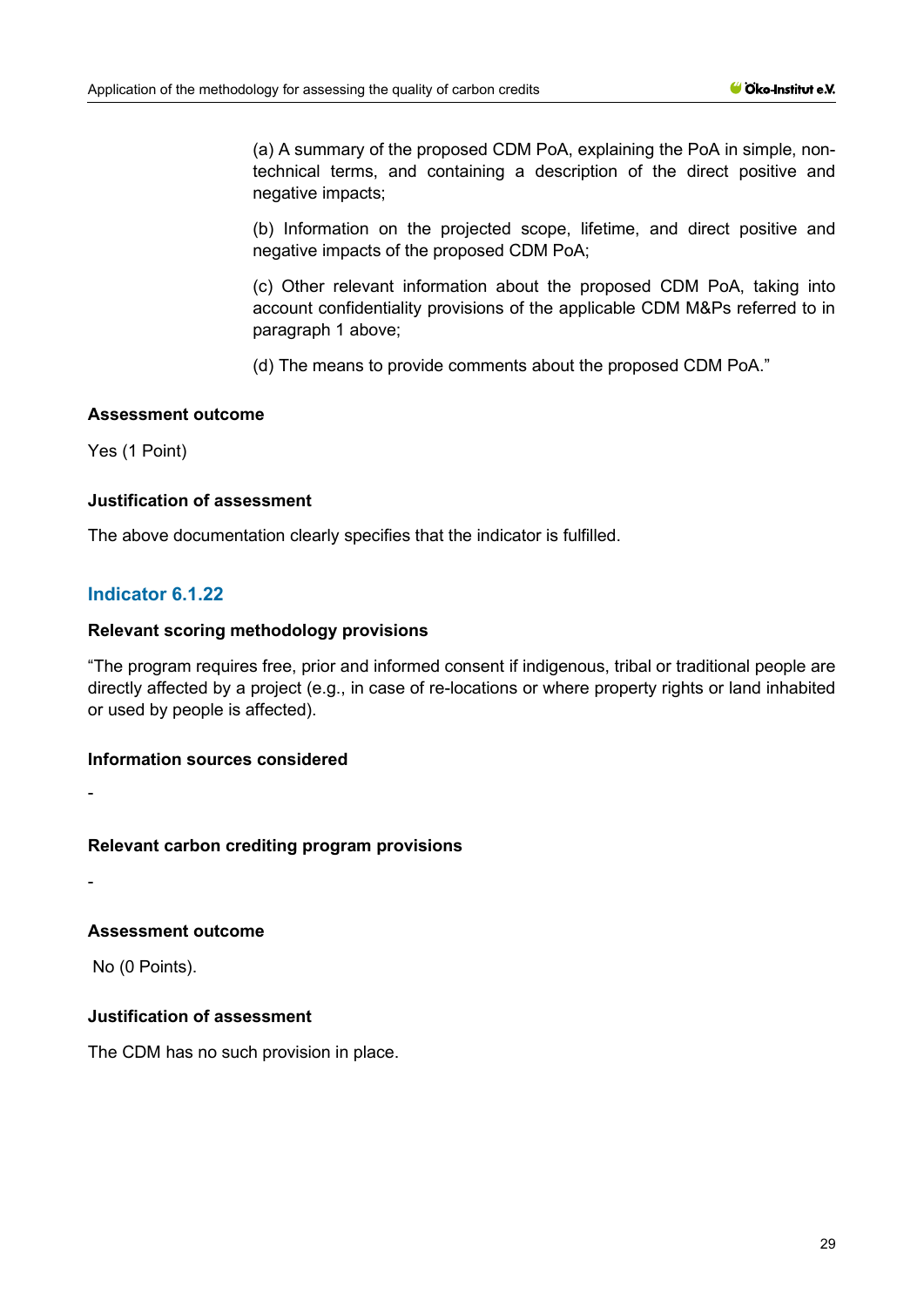# **Indicator 6.1.23**

## **Relevant scoring methodology provisions**

"The program requires the project owners to establish mechanisms for ongoing communication with local stakeholders in a manner appropriate to the context of the stakeholders (e.g., literacy, culture and language) and take due account of input received."

#### **Information sources considered**

-

# **Relevant carbon crediting program provisions**

-

# **Assessment outcome**

No (0 Points).

# **Justification of assessment**

The CDM has no such provision in place.

# **Indicator 6.1.24**

## **Relevant scoring methodology provisions**

"The program requires that a record of how issues from the local stakeholder consultation, grievances communicated to project owners and ongoing communication have been addressed is made publicly available or made available upon request."

## **Information sources considered**

-

-

## **Relevant carbon crediting program provisions**

**Assessment outcome**

No (0 Points).

## **Justification of assessment**

The CDM has no provisions regarding ongoing communication and grievances nor does the program require the publication of how issues raised from these channels have been addressed.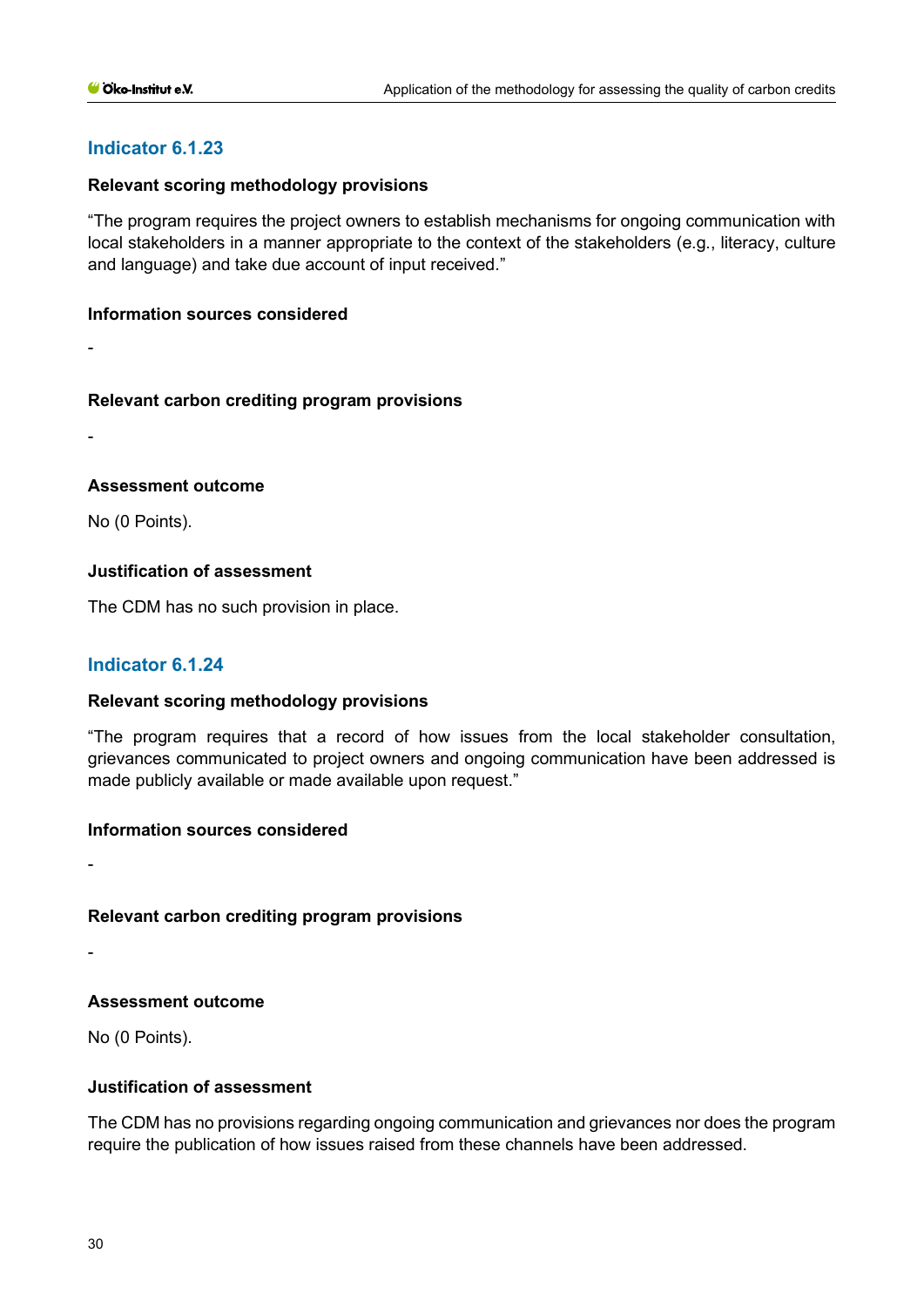# **Indicator 6.1.25**

## **Relevant scoring methodology provisions**

"The program requires project validation and verification entities to contact and engage with affected local stakeholders during validation."

## **Information sources considered**

- 1 CDM validation and verification standard for project activities. CDM-EB93-A05-STAN. Version 02.0. Document issued on 29 November 2018. Online available at: [https://cdm.unfccc.int/sunsetcms/storage/contents/stored-file-](https://cdm.unfccc.int/sunsetcms/storage/contents/stored-file-20181221092105818/Reg_stan06v02.pdf)[20181221092105818/Reg\\_stan06v02.pdf.](https://cdm.unfccc.int/sunsetcms/storage/contents/stored-file-20181221092105818/Reg_stan06v02.pdf)
- 2 CDM validation and verification standard for programmes of activities. CDM-EB93-A08-STAN. Version 02.0. Document issued on 29 November 2018. Online available at: [https://cdm.unfccc.int/sunsetcms/storage/contents/stored-file-](https://cdm.unfccc.int/sunsetcms/storage/contents/stored-file-20190102091604136/Reg_Stan05v02.pdf)[20190102091604136/Reg\\_Stan05v02.pdf.](https://cdm.unfccc.int/sunsetcms/storage/contents/stored-file-20190102091604136/Reg_Stan05v02.pdf)

- Provision 1 Source 1, paragraph 131, page 29: "The DOE shall determine whether there are applicable host Party rules on local stakeholder consultation. Where such rules exist, the DOE shall, by means of document review and interviews with local stakeholders and/or the DNA, as appropriate, determine whether the local stakeholder consultation was conducted in accordance with the rules."
- Provision 2 Source 1, paragraph 132, page 29: "If applicable host Party rules on local stakeholder consultation do not exist, the DOE shall, by means of document review and interviews with local stakeholders and/or the DNA as appropriate, determine whether the local stakeholder consultation was conducted in accordance with the requirements in the "CD project standard for project activities" related to: […]"
- Provision 3 Source 1, paragraph 136, page 29: "If significant changes to the PoA design occurs after the local stakeholder consultation, the DOE shall determine whether a new local stakeholder consultation was conducted with relevant stakeholders in accordance with paragraphs 130 and 131 above."
- Provision 4 Source 2, paragraph 60, page 16: "The DOE shall determine whether there are applicable host Party rules on local stakeholder consultation. Where such rules exist, the DOE shall, by means of document review and interviews with local stakeholders and/or the DNA, as appropriate, determine whether the local stakeholder consultation was conducted in accordance with the rules."
- Provision 5 Source 2, paragraph 61, page 16: "If applicable host Party rules on local stakeholder consultation do not exist, the DOE shall, by means of document review and interviews with local stakeholders and/or the DNA as appropriate, determine whether the local stakeholder consultation was conducted in accordance with the requirements in the "CD project standard for programmes of activities" related to: […]"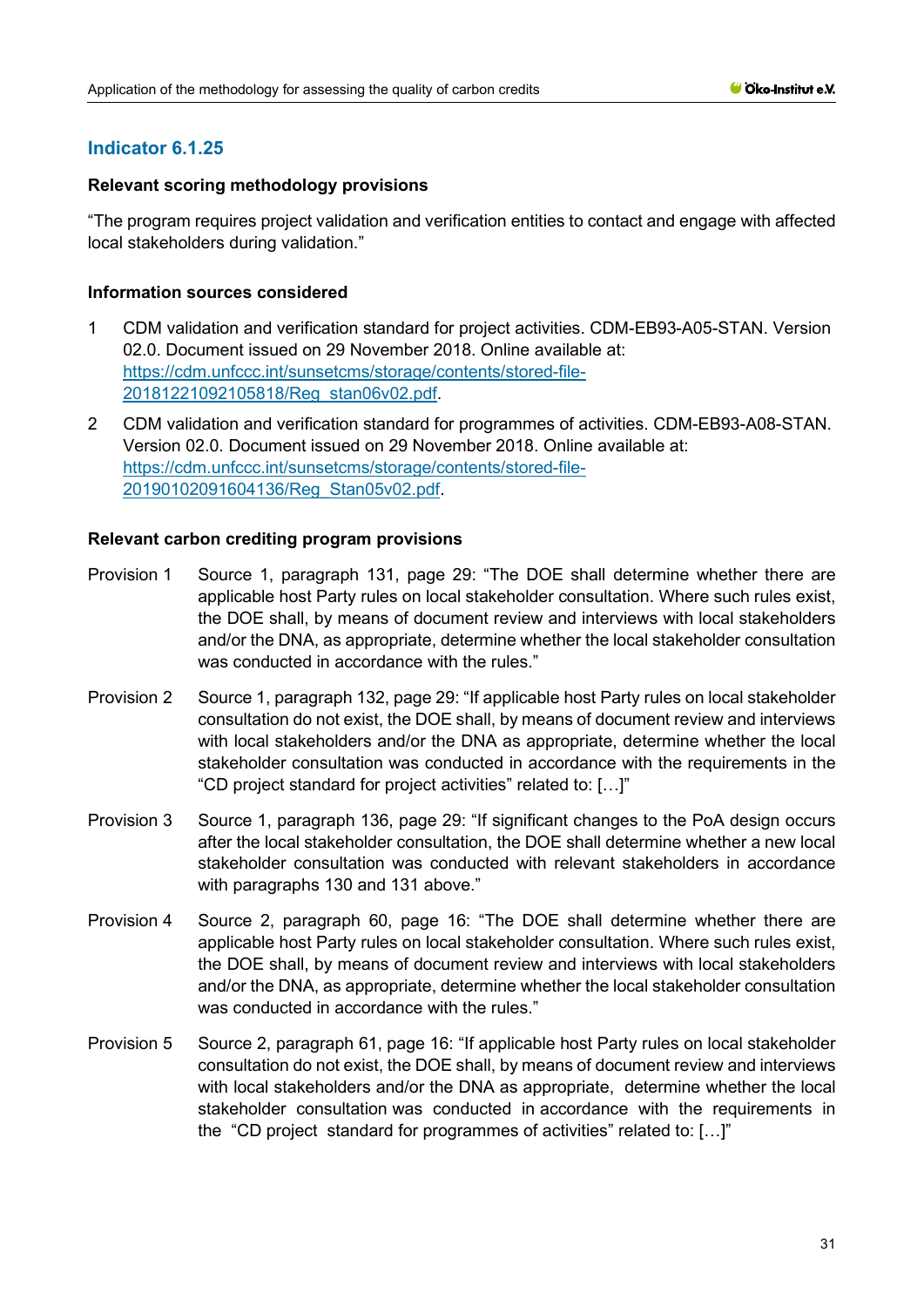Provision 6 Source 2, paragraph 65, page 17: "If significant changes to the PoA design occurs after the local stakeholder consultation, the DOE shall determine whether a new local stakeholder consultation was conducted with relevant stakeholders in accordance with paragraphs 60 and 61 above."

#### **Assessment outcome**

Yes (1 Point).

## **Justification of assessment**

The program does require project validation and verification entities to interview local stakeholders to assess whether the consultation was conducted according to the applicable rules.

## **Indicator 6.1.26**

#### **Relevant scoring methodology provisions**

"The program requires that projects be subject to public consultation on the global level via online facilities (e.g., submitting comments on an online platform or portal) prior to project registration."

#### **Information sources considered**

- 1 CDM project cycle procedure for project activities. CDM-EB93-A06-PROC. Version 02.0. Document issued on 29 November 2018. Online available at: [https://cdm.unfccc.int/sunsetcms/storage/contents/stored-file-](https://cdm.unfccc.int/sunsetcms/storage/contents/stored-file-20181221092024737/PC_proc03v02.pdf)[20181221092024737/PC\\_proc03v02.pdf.](https://cdm.unfccc.int/sunsetcms/storage/contents/stored-file-20181221092024737/PC_proc03v02.pdf)
- 2 CDM project cycle procedure for programmes of activities. CDM-EB93-A09-PROC. Version 02.0. Document issued on 29 November 2018. Online available at: [https://cdm.unfccc.int/suns8etcms/storage/contents/stored-file-](https://cdm.unfccc.int/suns8etcms/storage/contents/stored-file-20181221092012422/PC_proc02v02.pdf)[20181221092012422/PC\\_proc02v02.pdf.](https://cdm.unfccc.int/suns8etcms/storage/contents/stored-file-20181221092012422/PC_proc02v02.pdf)

- Provision 1 Source 1, paragraph 17, page 9: "The project participants of a proposed CDM project activity shall complete a PDD, in accordance with the "CDM project standard for project activities", and submit it together with supporting documentation to the DOE contracted by the project participants to perform validation of the project activity."
- Provision 2 Source 1, paragraph 18, page 9: "The DOE shall make the PDD publicly available through a dedicated interface on the UNFCCC CDM website for global stakeholder consultation. The duration of the period for submission of comments for the global stakeholder consultation shall be 30 days, except with respect to large-scale afforestation and reforestation (A/R) CDM project activities, for which the duration shall be 45 days."
- Provision 3 Source 2, paragraph 10, page 8: "The DOE shall make the PoA-DD publicly available through a dedicated interface on the UNFCCC CDM website for global stakeholder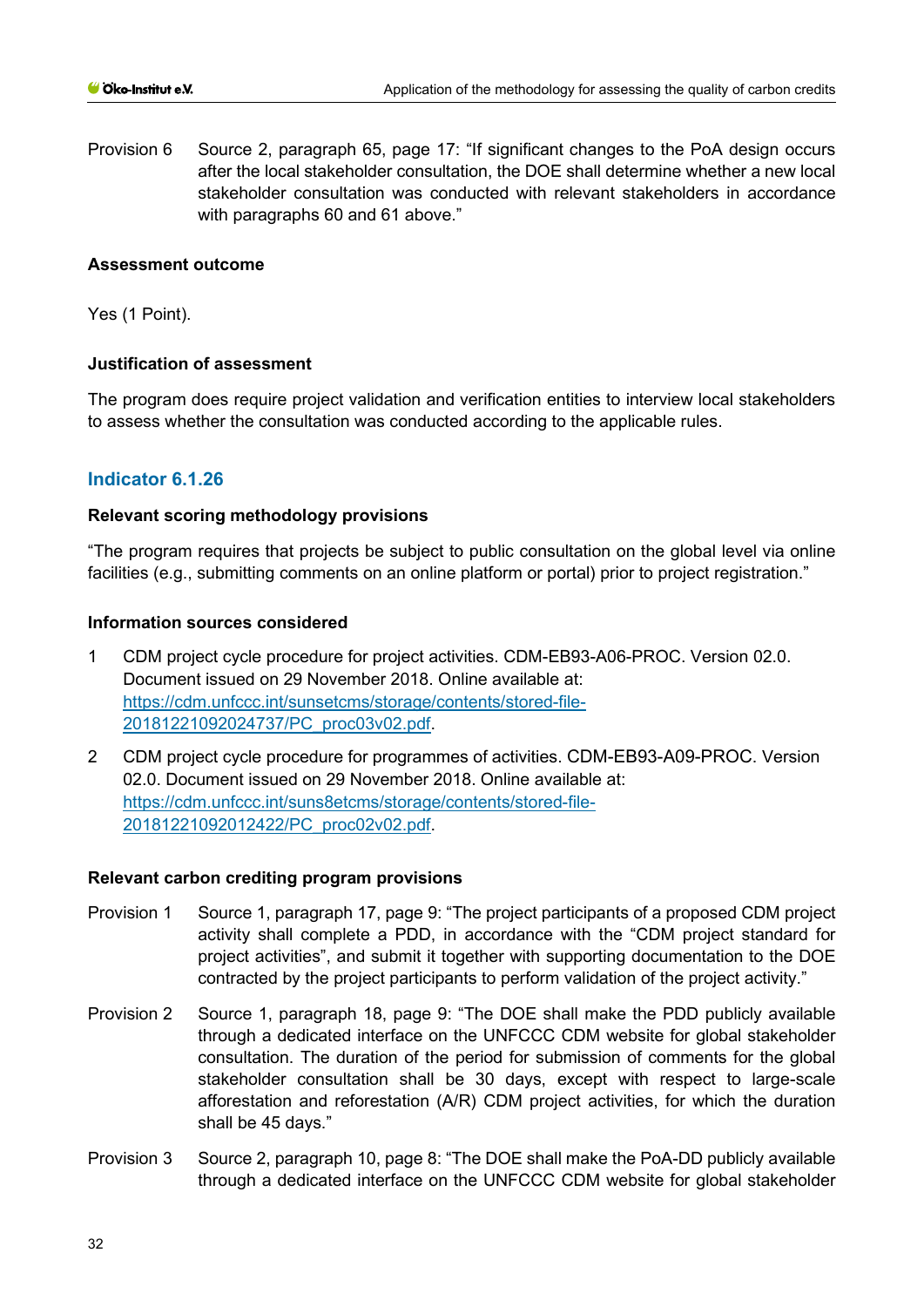consultation. The duration of the period for submission of comments for the global stakeholder consultation shall be 30 days except with respect to large-scale afforestation and reforestation (A/R) CDM PoAs, for which the duration shall be 45 days."

# **Assessment outcome**

Yes (1 Point).

# **Justification of assessment**

The above documentation clearly specifies that the indicator is fulfilled.

# **Indicator 6.1.27**

# **Relevant scoring methodology provisions**

"The program requires that global public consultations of projects make available key information on the project, such as the project design documents and any supplemental project documentation."

# **Information sources considered**

- 1 CDM project cycle procedure for project activities. CDM-EB93-A06-PROC. Version 02.0. Document issued on 29 November 2018. Online available at: [https://cdm.unfccc.int/sunsetcms/storage/contents/stored-file-](https://cdm.unfccc.int/sunsetcms/storage/contents/stored-file-20181221092024737/PC_proc03v02.pdf)[20181221092024737/PC\\_proc03v02.pdf.](https://cdm.unfccc.int/sunsetcms/storage/contents/stored-file-20181221092024737/PC_proc03v02.pdf)
- 2 CDM project cycle procedure for programmes of activities. CDM-EB93-A09-PROC. Version 02.0. Document issued on 29 November 2018. Online available at: [https://cdm.unfccc.int/sunsetcms/storage/contents/stored-file-](https://cdm.unfccc.int/sunsetcms/storage/contents/stored-file-20181221092012422/PC_proc02v02.pdf)[20181221092012422/PC\\_proc02v02.pdf.](https://cdm.unfccc.int/sunsetcms/storage/contents/stored-file-20181221092012422/PC_proc02v02.pdf)

- Provision 1 Source 1, paragraph 17, page 9: "The project participants of a proposed CDM project activity shall complete a PDD, in accordance with the "CDM project standard for project activities", and submit it together with supporting documentation to the DOE contracted by the project participants to perform validation of the project activity."
- Provision 2 Source 1, paragraph 18, page 9: "The DOE shall make the PDD publicly available through a dedicated interface on the UNFCCC CDM website for global stakeholder consultation. The duration of the period for submission of comments for the global stakeholder consultation shall be 30 days, except with respect to large-scale afforestation and reforestation (A/R) CDM project activities, for which the duration shall be 45 days."
- Provision 3 Source 1, paragraph 19, page 9: "When submitting the PDD through the dedicated interface, the DOE shall provide the following information to be made publicly available on the UNFCCC CDM website: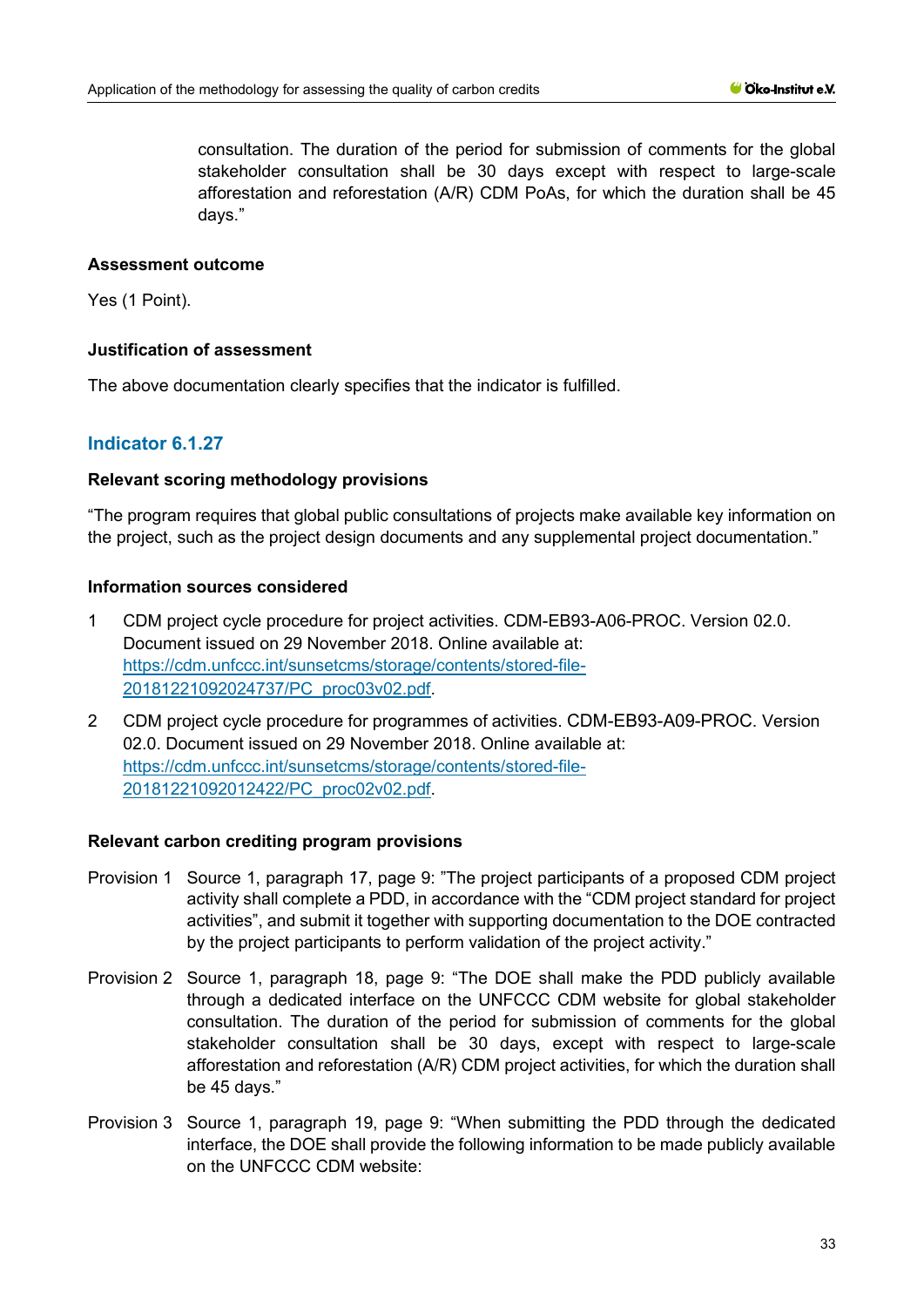(a) Reference to any previous publication of the PDD for public comments on the UNFCCC CDM website;

(b) The summary report of the comments received from local stakeholders during the local stakeholder consultation and how they have been taken into account;

(c) A summary of the environmental impact assessment report of the proposed CDM project activity, if the environmental impact assessment was conducted in accordance with the "CDM project standard for project activities"."

- Provision 4 Source 2, paragraph 7, page 7: "The coordinating/managing entity of a proposed CDM PoA shall complete a programme of activities design document (PoA-DD), in accordance with the "CDM project standard for programmes of activities", and submit it together with supporting documentation to the DOE contracted by the coordinating/managing entity or the project participants to perform validation of the Po<sub>A</sub>"
- Provision 5 Source 2, paragraph 8, page 7: "The PoA-DD shall include a generic CPA-DD part (hereinafter referred to as generic CPA-DD), which:

(a) Describes the technologies/measures to be employed and/or implemented by the corresponding CPAs, including a description of their common features;

(b) Defines the conditions and circumstances under which technologies/measures may be included as CPAs in the PoA, by establishing eligibility criteria for inclusion of CPAs in the PoA;

(c) Specifies how the corresponding CPAs are to be designed to ensure that they comply with all applicable CDM rules and requirements, including the requirements in the "CDM project standard for programmes of activities" and in the applied methodologies, the applied standardized baselines and any other standards, methodologies, methodological tools and guidelines applied in accordance with the applied methodologies (hereinafter "any other standards, methodologies, methodological tools and guidelines (to be) applied in accordance with the selected(applied) methodologies" are collectively referred to as the other (applied) methodological regulatory documents)."

- Provision 6 Source 2, paragraph 10, page 8: "The DOE shall make the PoA-DD publicly available through a dedicated interface on the UNFCCC CDM website for global stakeholder consultation. The duration of the period for submission of comments for the global stakeholder consultation shall be 30 days except with respect to large-scale afforestation and reforestation (A/R) CDM PoAs, for which the duration shall be 45 days."
- Provision 7 Source 2, paragraph 11, page 8: "When submitting the PoA-DD through the dedicated interface, the DOE shall provide the following information, to be made publicly available on the UNFCCC CDM website:

(a) Reference to any previous publication of the PoA-DD for public comments on the UNFCCC CDM website;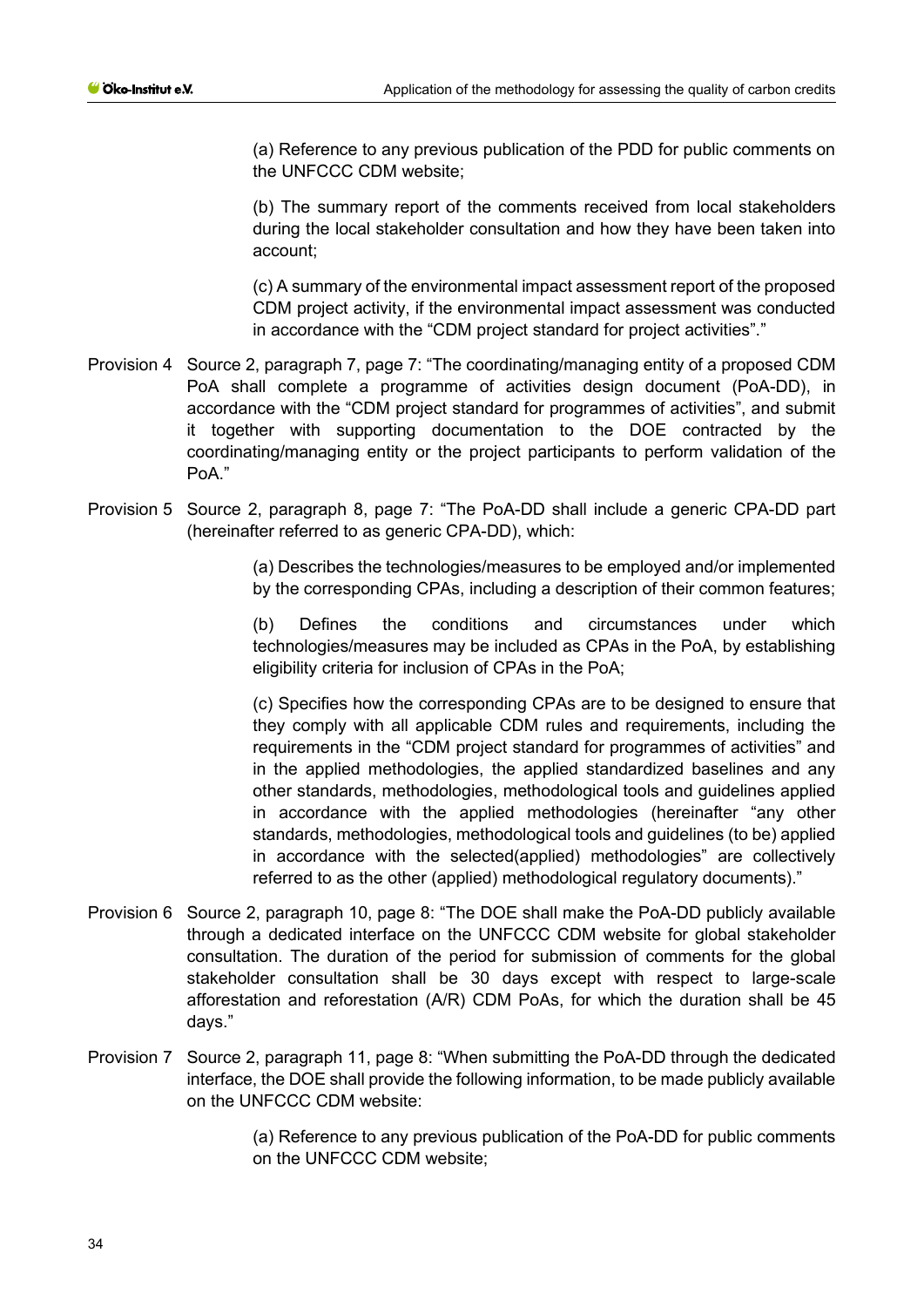(b) The summary report of the comments received from local stakeholders during the local stakeholder consultation and how they have been taken into account, if local stakeholder consultation was conducted at the PoA level;

(c) A summary of the environmental impact assessment report of the proposed CDM PoA, if the environmental impact assessment was conducted for the PoA in accordance with the "CDM project standard for programmes of activities";

(d) The CPA inclusion template, using the "Component project activity inclusion (CME inclusion) form" (CDM-CPA-INC-CME-FORM) if:

(i) It is indicated in a generic CPA-DD that the corresponding CPAs are deemed automatically additional in accordance with the "Methodological tool: Demonstration of additionality of microscale project activities"; and

(ii) The coordinating/managing entity intends to include such CPAs without validation by a DOE prior to inclusion."

# **Assessment outcome**

Yes (1 Point).

# **Justification of assessment**

The above documentation clearly specifies that the indicator is fulfilled.

# **Indicator 6.1.28**

## **Relevant scoring methodology provisions**

"The program requires that input received through global public consultations of projects is publicly documented, that the project owners must take due account of the inputs received, and that it is publicly documented how inputs received are addressed."

## **Information sources considered**

- 1 CDM project cycle procedure for project activities. CDM-EB93-A06-PROC. Version 02.0. Document issued on 29 November 2018. Online available at: [https://cdm.unfccc.int/sunsetcms/storage/contents/stored-file-](https://cdm.unfccc.int/sunsetcms/storage/contents/stored-file-20181221092024737/PC_proc03v02.pdf)[20181221092024737/PC\\_proc03v02.pdf.](https://cdm.unfccc.int/sunsetcms/storage/contents/stored-file-20181221092024737/PC_proc03v02.pdf)
- 2 CDM project cycle procedure for programmes of activities. CDM-EB93-A09-PROC. Version 02.0. Document issued on 29 November 2018. Online available at: [https://cdm.unfccc.int/sunsetcms/storage/contents/stored-file-](https://cdm.unfccc.int/sunsetcms/storage/contents/stored-file-20181221092012422/PC_proc02v02.pdf)[20181221092012422/PC\\_proc02v02.pdf.](https://cdm.unfccc.int/sunsetcms/storage/contents/stored-file-20181221092012422/PC_proc02v02.pdf)
- 3 CDM validation and verification standard for project activities. CDM-EB93-A05-STAN. Version 02.0. Document issued on 29 November 2018. Online available at: [https://cdm.unfccc.int/sunsetcms/storage/contents/stored-file-](https://cdm.unfccc.int/sunsetcms/storage/contents/stored-file-20181221092105818/Reg_stan06v02.pdf)[20181221092105818/Reg\\_stan06v02.pdf.](https://cdm.unfccc.int/sunsetcms/storage/contents/stored-file-20181221092105818/Reg_stan06v02.pdf)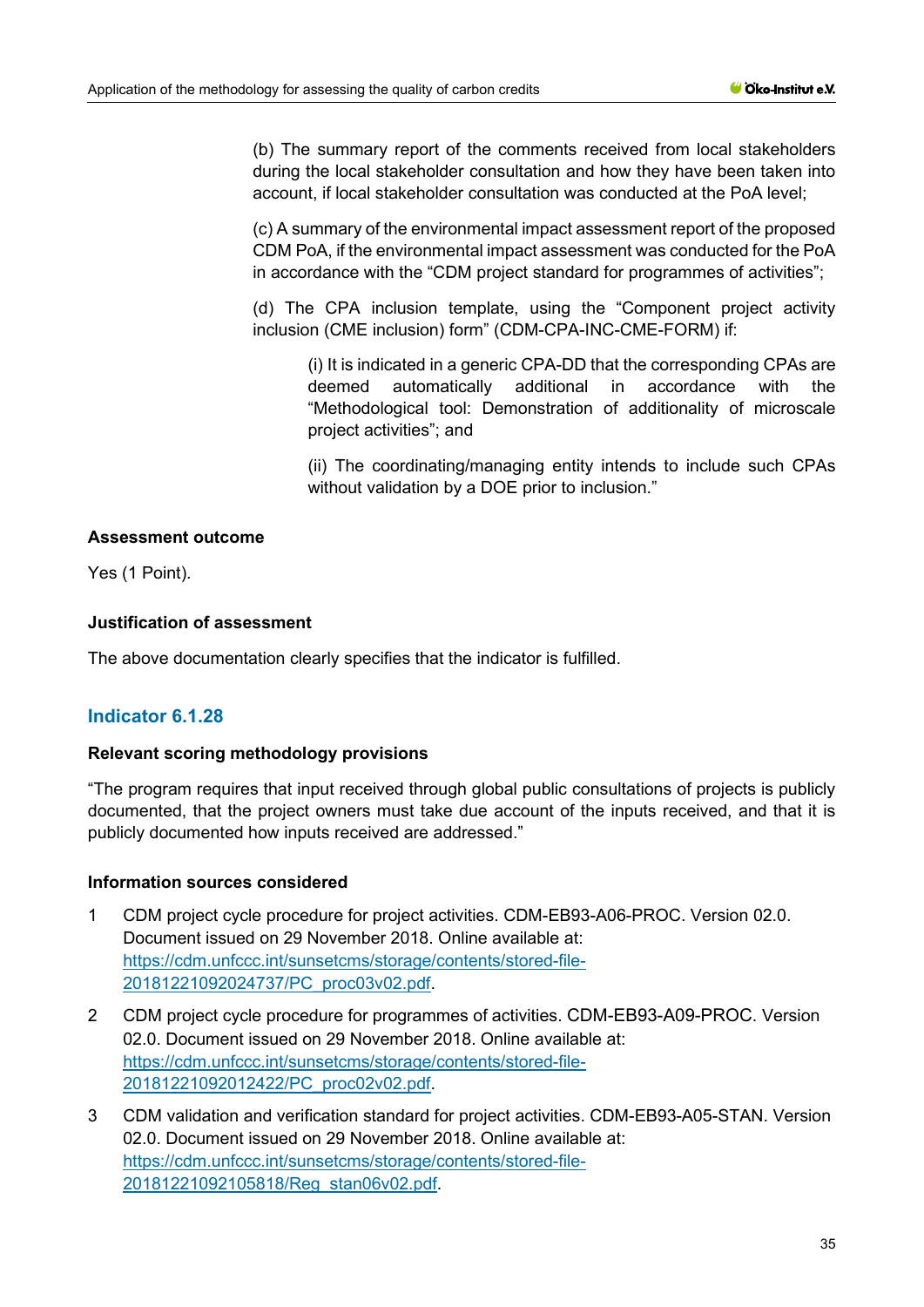4 CDM validation and verification standard for programmes of activities. CDM-EB93-A08-STAN. Version 02.0. Document issued on 29 November 2018. Online available at: [https://cdm.unfccc.int/sunsetcms/storage/contents/stored-file-](https://cdm.unfccc.int/sunsetcms/storage/contents/stored-file-20190102091604136/Reg_Stan05v02.pdf)[20190102091604136/Reg\\_Stan05v02.pdf.](https://cdm.unfccc.int/sunsetcms/storage/contents/stored-file-20190102091604136/Reg_Stan05v02.pdf)

- Provision 1 Source 1, paragraph 33, page 11-12: "Parties, stakeholders and UNFCCC accredited observers may submit comments, in English, on the validation requirements for the proposed CDM project to the DOE via a dedicated interface on the UNFCCC CDM website. The submitters of the comments shall provide the name and contact details of the individual or organization on whose behalf the comments are submitted. Comments from stakeholders shall:
	- (a) Be specific to the proposed CDM project activity;
	- (b) Be related to the compliance with applicable CDM rules and regulations."
- Provision 2 Source 1, paragraph 34, page 12: "The secretariat shall make the comments publicly available on the UNFCCC CDM website where the PDD is displayed, and shall remove those that the DOE has determined to be unauthentic in accordance with the "CDM validation and verification standard for project activities"."
- Provision 3 Source 1, paragraph 35, page 12: "After the completion of the local stakeholder consultation, local stakeholders may submit a complaint to the DNA(s) of the host Party(ies) if they find that the outcome of the local stakeholder consultation is not appropriately taken into account. The DOE shall request the DNA(s) to forward such complaints, if any, to the DOE and promptly forward them to the project participants during the validation in accordance with the "CDM validation and verification standard for project activities"."
- Provision 4 Source 2, paragraph 23, page 10: "Parties, stakeholders and UNFCCC accredited observers may submit comments, in English, on the validation requirements for the proposed CDM PoA to the DOE via a dedicated interface on the UNFCCC CDM website. The submitters of the comments shall provide the name and contact details of the individual or organization on whose behalf the comments are submitted. Comments from stakeholders shall:
	- (a) Be specific to the proposed CDM PoA;
	- (b) Be related to the compliance with applicable CDM rules and regulations."
- Provision 5 Source 2, paragraph 24, page 10: "The secretariat shall make the comments publicly available on the UNFCCC CDM website where the PoA-DD is displayed, and shall remove those that the DOE has determined to be unauthentic in accordance with the "CDM validation and verification standard for programmes of activities"."
- Provision 6 Source 2, paragraph 25, page 11: "After the completion of the local stakeholder consultation, local stakeholders may submit a complaint to the DNA(s) of the host Party(ies) if they find that the outcome of the local stakeholder consultation is not appropriately taken into account. The DOE shall request the DNA(s) to forward such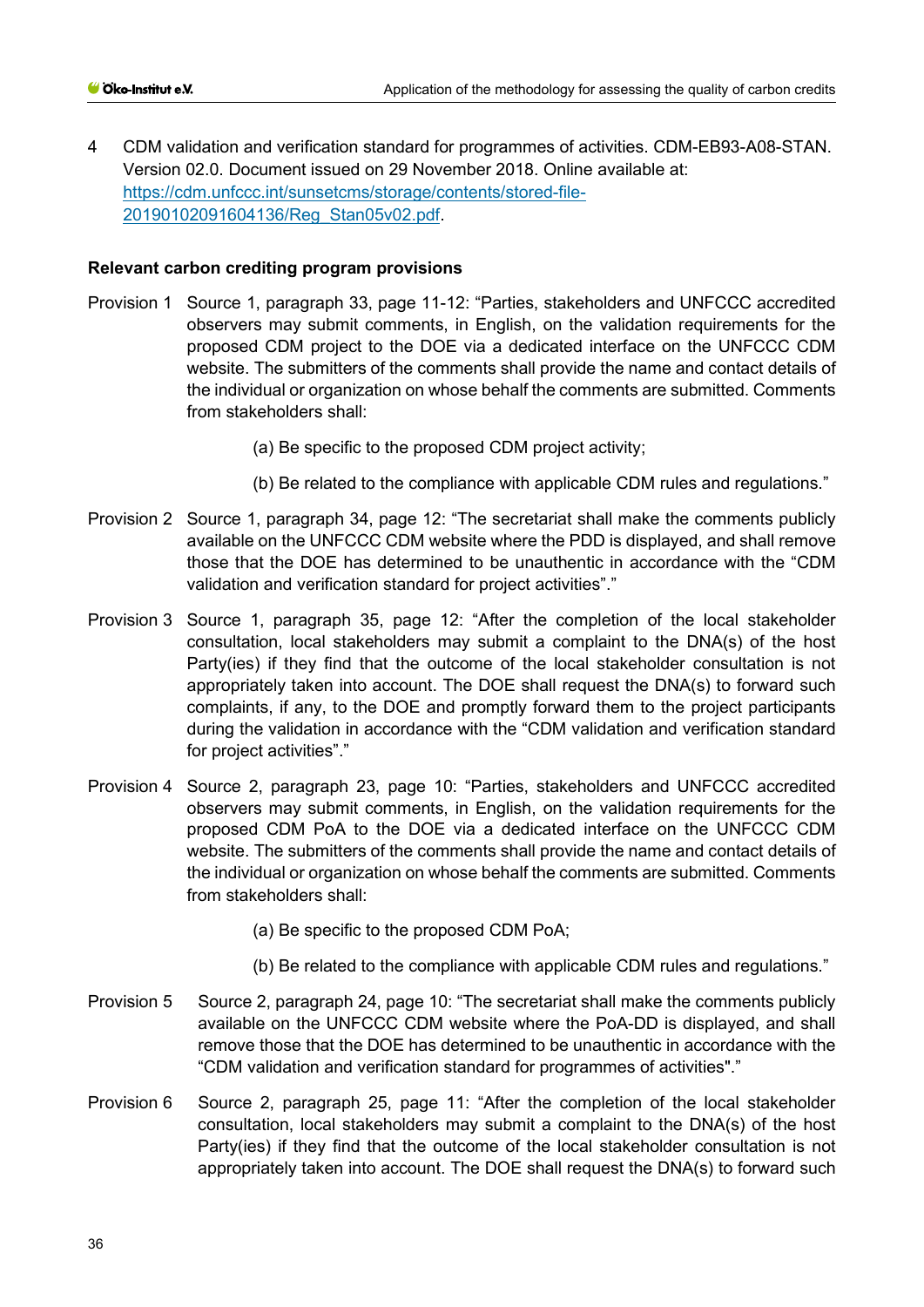complaints, if any, to the DOE and promptly forward them to the coordinating/managing entity during the validation in accordance with the "CDM validation and verification standard for programmes of activities"."

- Provision 7 Source 2, paragraph 254, page 46: "The DOE shall determine whether authentic and relevant comments in the global stakeholder consultation were taken into due account in the PDD of the proposed CDM project activity."
- Provision 8 Source 2, paragraph 256, page 46: "In case of doubt, the DOE shall determine the authenticity of the name and contact details of the individual or organization on whose behalf the comments have been submitted."
- Provision 9 Source 3, paragraph 257, page 46: "Once the DOE has determined which submitted comments are authentic, it shall contact the secretariat to make them publicly available."
- Provision 10 Source 3, paragraph 258, page 47: "The DOE shall determine whether the authentic comments are relevant to the following defined scope of comments:

(a) The comment discusses issues specific to the proposed CDM project activity;

(b) The comment discusses issues related to the compliance with the relevant CDM rules and regulations."

- Provision 11 Source 3, paragraph 259, page 47: "The DOE shall request the project participants to address all the comments that it determined to be authentic and relevant in accordance with paragraphs 256 and 258 above."
- Provision 12 Source 3, paragraph 262, page 47: "A DOE shall make the revised PDD publicly available for global stakeholder consultation in accordance with the "CDM project cycle procedure for project activities" if it determines that:

(a) The project participants that have a contractual relationship with the DOE have been replaced;

(b) Significant changes have been made to the project design; or

(c) The selected methodologies, the selected standardized baselines and/or the combination thereof have been changed by the project participants, unless the change only involves the removal and no addition of methodologies and/or standardized baselines, and the removal of the methodologies and/or the standardized baselines does not affect the physical design of, and the enduse services provided by, the proposed CDM project activity."

- Provision 13 Source 3, paragraph 263, page 47: "If the DOE determines that significant changes have been made to the project design, the DOE may seek guidance from the Board on whether the revised PDD shall be published for global stakeholder consultation in accordance with the "CDM project cycle procedure for project activities"."
- Provision 14 Source 4, paragraph 159, page 32: "The DOE shall determine whether authentic and relevant comments in the global stakeholder consultation were taken into due account in the PoA-DD of the proposed CDM PoA."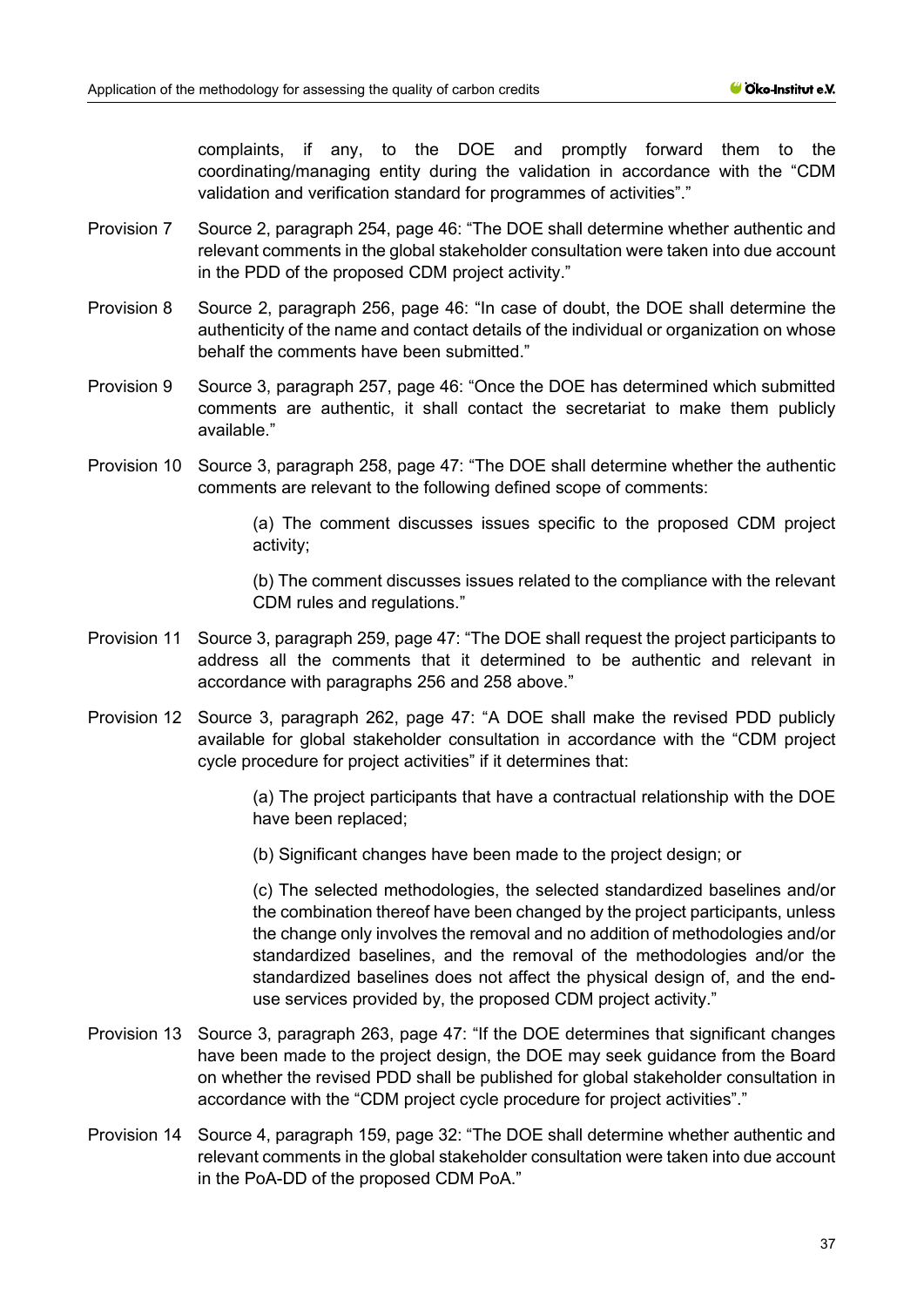- Provision 15 Source 4, paragraph 161, page 33: "In case of doubt, the DOE shall determine the authenticity of the name and contact details of the individual or organization on whose behalf the comments have been submitted."
- Provision 16 Source 4, paragraph 162, page 33: "Once the DOE has determined which submitted comments are authentic, it shall contact the secretariat to make them publicly available."
- Provision 17 Source 4, paragraph 163, page 33: "The DOE shall determine whether the authentic comments are relevant to the following defined scope of comments:
	- (a) The comment discusses issues specific to the proposed CDM PoA;

(b) The comment discusses issues related to compliance with the relevant CDM rules and requirements."

- Provision 18 Source 4, paragraph 164, page 33: "The DOE shall request the coordinating/managing entity to address all the comments that it determined to be authentic and relevant in accordance with paragraphs 161 and 163 above."
- Provision 19 Source 4, paragraph 167, page 33: "A DOE shall make the revised PoA-DD publicly available for global stakeholder consultation in accordance with the "CDM project cycle procedure for programmes of activities" if it determines that:

(a) The project participants or the coordinating/managing entity that have a contractual relationship with the DOE have been replaced;

(b) Significant changes have been made to the PoA design; or

(c) The selected methodologies, the selected standardized baselines and/or the combination thereof have been changed by the coordinating/managing entity, unless the change only involves the removal and no addition of methodologies and/or standardized baselines, and the removal of the methodologies and/or the standardized baselines does not affect the physical design of, and the end-use services provided by, CPAs corresponding to the generic CPAs that apply the methodologies and the standardized baselines that remain (i.e. the methodologies and, where applicable, the standardized baselines that were not removed)."

- Provision 20 Source 4, paragraph 168, page 33: "If the DOE determines that significant changes have been made to the PoA design, the DOE may seek guidance from the Board on whether the revised PoA-DD shall be published for global stakeholder consultation in accordance with the "CDM project cycle procedure for programmes of activities".
- Provision 21 Source 3, paragraph 271, page 49: "The DOE shall report the results of its assessment in the validation report."
- Provision 22 Source 3, paragraph 272, page 49: "In its validation report, the DOE shall provide the following:

(a) A summary of the validation process and its conclusions;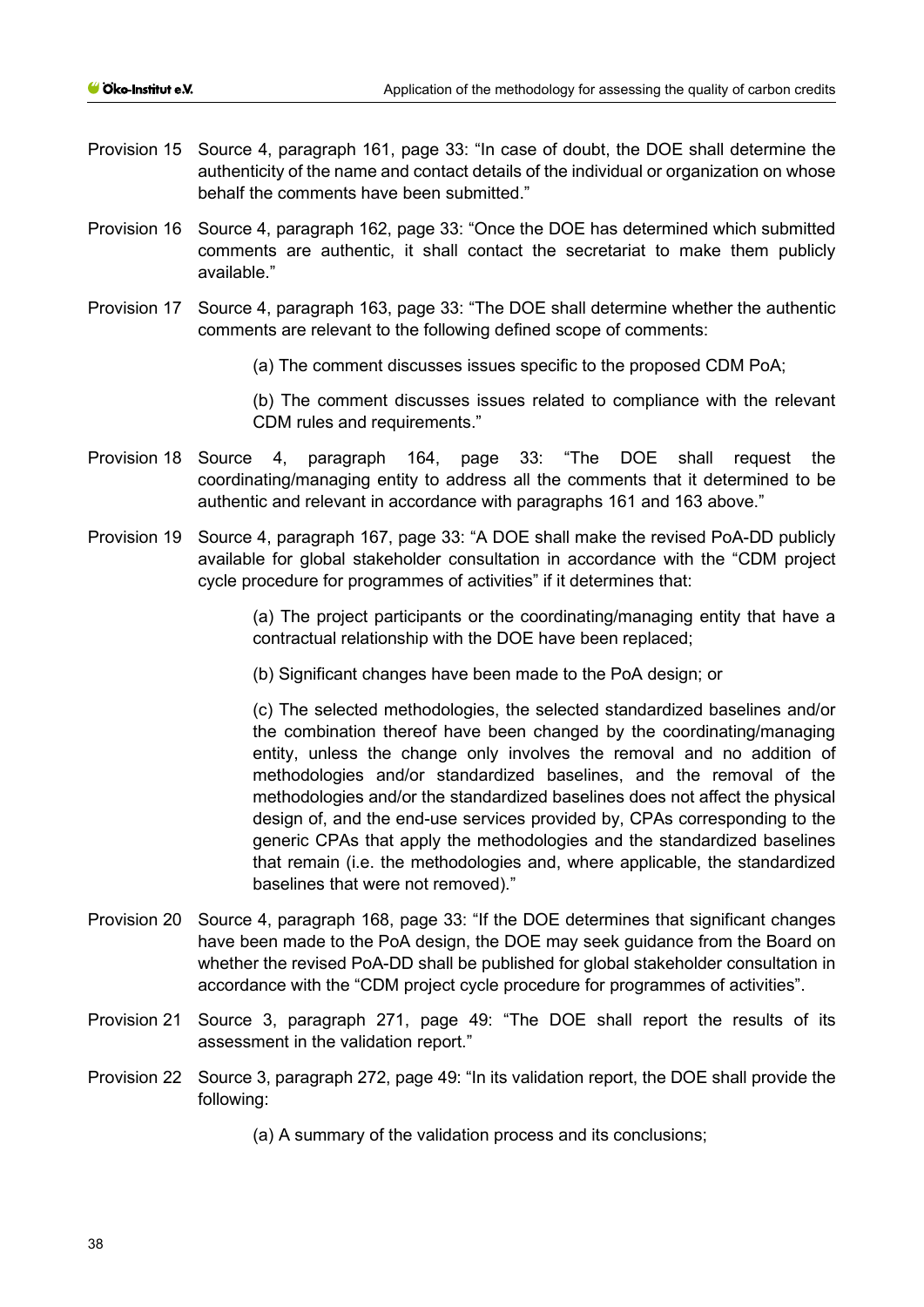(b) Results of the dialogue between the DOE and the project participants, as well as any adjustments made to the project design following the stakeholder consultation. It shall reflect the responses to CARs and CLs, the identification of FARs, and discussions on and revisions to the project documentation; […]"

Provision 23 Source 1, paragraph 155, page 29: "The secretariat shall make the revised PDD and the validation by the DOE publicly available on the UNFCCC CDM website. This version of the PDD shall be applied for future requests for issuance."

# **Assessment outcome**

Yes (1 Point).

# **Justification of assessment**

The program provisions do require a public documentation of comments from the global public consultations (Provision 2, Provision 5, and Provision 16) and that these inputs are addressed, for projects activities and programmes of activities (Provision 3, Provision 7, Provision 11, and Provision 18). It is only required that the project documents need to be revised based on the inputs (Provision 14) and the auditor needs to check if the inputs have been incorporated into the revised project documentation (Provision 19). The project documentation can be found on the website and Provision 23 implies that the PDD and validation report are publicly available too. The indicator is therefore considered to be fulfilled.

# **Indicator 6.1.29**

## **Relevant scoring methodology provisions**

"The program requires that a validation and verification entity assesses whether the project owners have taken due account of all inputs received in the global stakeholder consultation."

## **Information sources considered**

- 1 CDM validation and verification standard for project activities. CDM-EB93-A05-STAN. Version 02.0. Document issued on 29 November 2018. Online available at: [https://cdm.unfccc.int/sunsetcms/storage/contents/stored-file-](https://cdm.unfccc.int/sunsetcms/storage/contents/stored-file-20181221092105818/Reg_stan06v02.pdf)[20181221092105818/Reg\\_stan06v02.pdf.](https://cdm.unfccc.int/sunsetcms/storage/contents/stored-file-20181221092105818/Reg_stan06v02.pdf)
- 2 CDM validation and verification standard for programmes of activities. CDM-EB93-A08-STAN. Version 02.0. Document issued on 29 November 2018. Online available at: [https://cdm.unfccc.int/sunsetcms/storage/contents/stored-file-](https://cdm.unfccc.int/sunsetcms/storage/contents/stored-file-20190102091604136/Reg_Stan05v02.pdf)[20190102091604136/Reg\\_Stan05v02.pdf.](https://cdm.unfccc.int/sunsetcms/storage/contents/stored-file-20190102091604136/Reg_Stan05v02.pdf)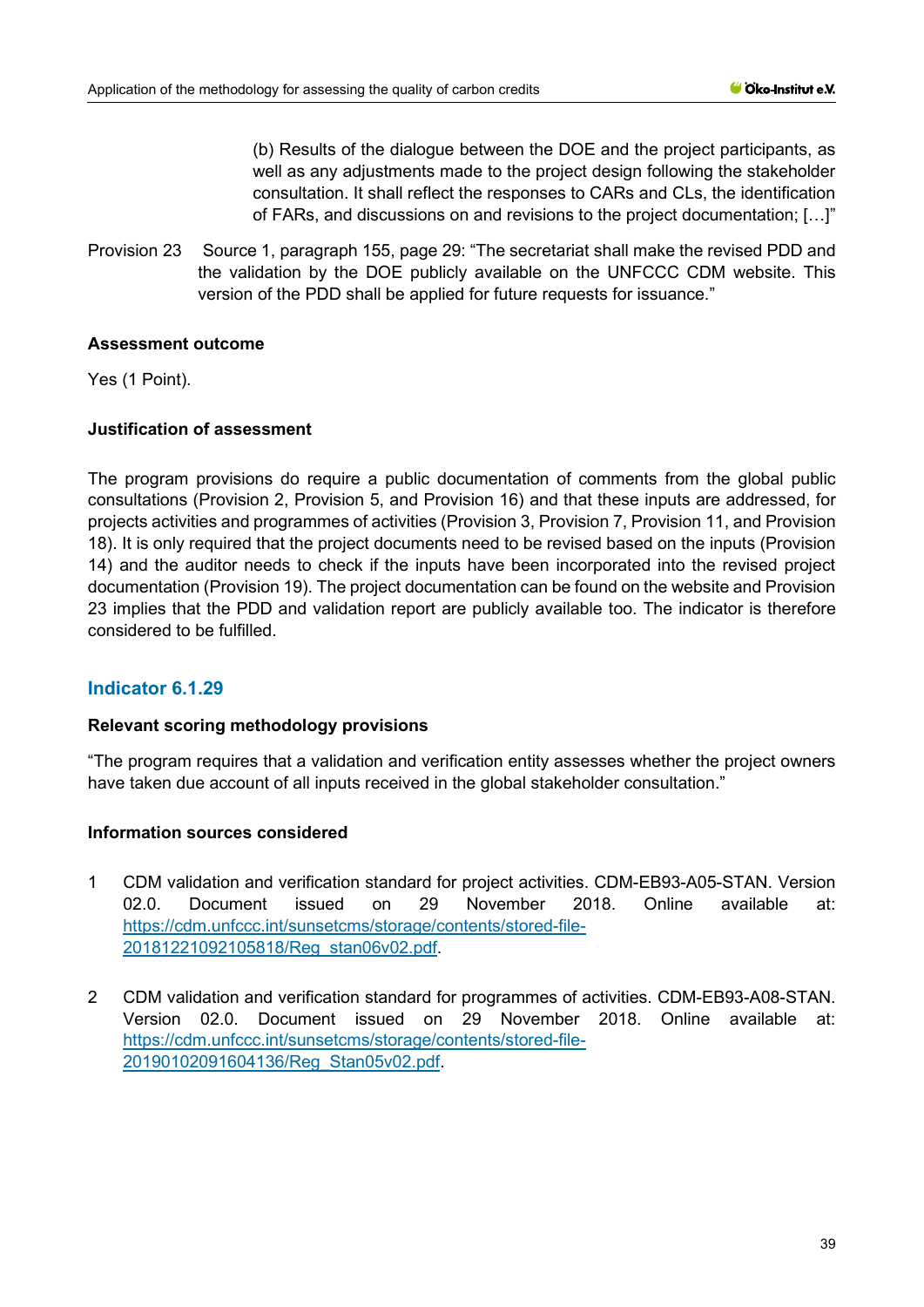## **Relevant carbon crediting program provisions**

- Provision 1 Source 1, paragraph 254, page 46: "The DOE shall determine whether authentic and relevant comments in the global stakeholder consultation were taken into due account in the PDD of the proposed CDM project activity."
- Provision 2 Source 2, paragraph 159, page 32: "The DOE shall determine whether authentic and relevant comments in the global stakeholder consultation were taken into due account in the PoA-DD of the proposed CDM PoA."

#### **Assessment outcome**

Yes (1 Point).

#### **Justification of assessment**

The above documentation clearly specifies that the indicator is fulfilled.

## **Indicator 6.1.30**

## **Relevant scoring methodology provisions**

"The program has established provisions that allow the public (both global and local project stakeholders) to submit comments to the program about a project at any time during project operation. This includes provisions for the program's due consideration of the comments received and possible action to address the concern (e.g., halting the issuance of credits, deregistering the project, or requiring compensation for over-issuance)."

#### **Information sources considered**

-

## **Relevant carbon crediting program provisions**

-

# **Assessment outcome**

No (0 Points)

# **Justification of assessment**

No such provision found.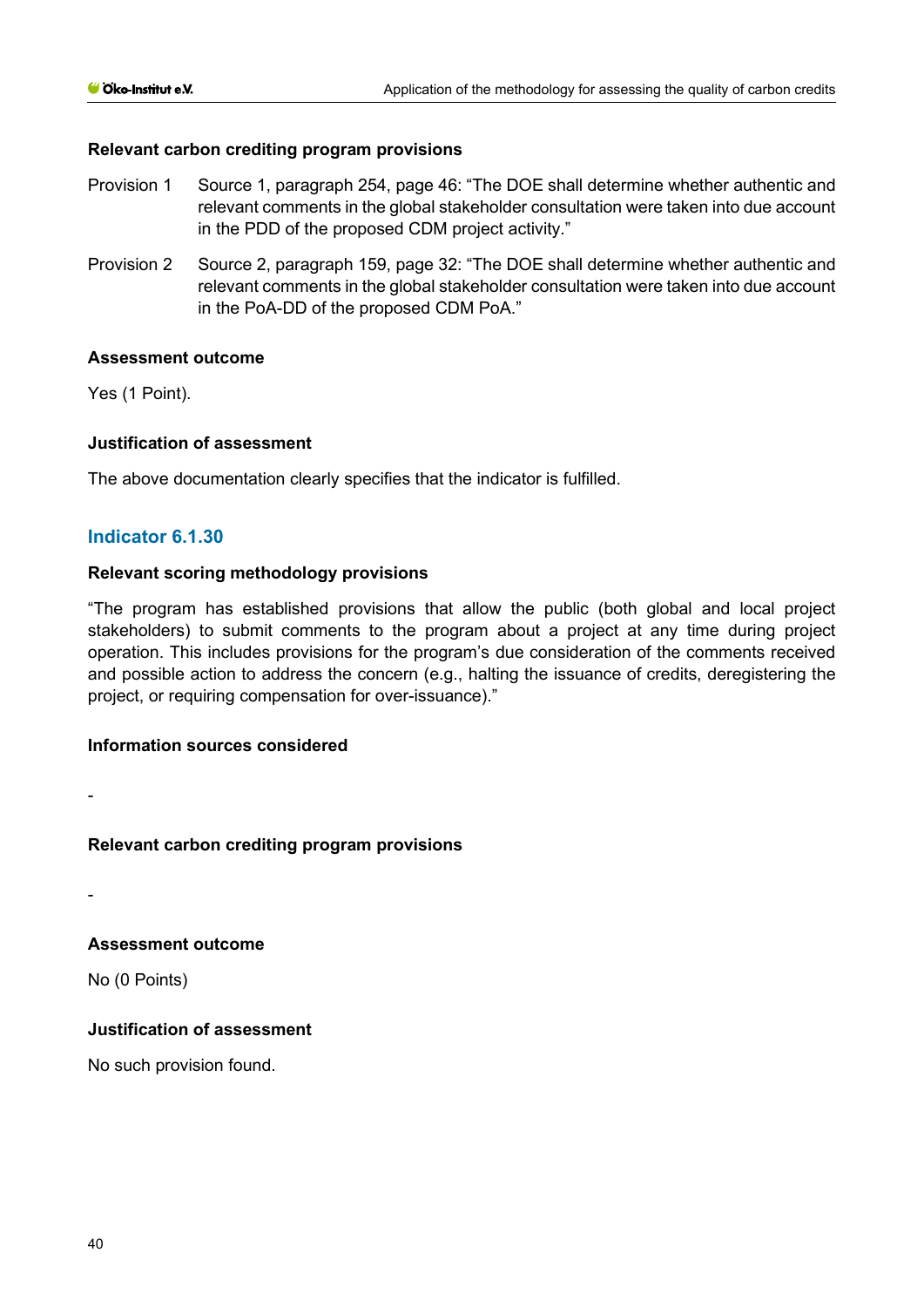# **Indicator 6.1.31**

#### **Relevant scoring methodology provisions**

"The program provisions explicitly ban any violation of human rights by the project owner or any other entity involved in project design or implementation."

#### **Information sources considered**

-

#### **Relevant carbon crediting program provisions**

-

## **Assessment outcome**

No (0 Points).

## **Justification of assessment**

The program has no such provisions.

# **Indicator 6.1.32**

## **Relevant scoring methodology provisions**

"The program has safeguards in place that require preserving and protecting cultural heritage in projects."

## **Information sources considered**

1 Decision 5/CMP.1: Modalities and procedures for a clean development mechanism as defined in Article 12 of the Kyoto Protocol. APPENDIX B Project design document for afforestation and reforestation project activities under the clean development mechanism. Online available at: [https://cdm.unfccc.int/Reference/COPMOP/08a01\\_abbr.pdf.](https://cdm.unfccc.int/Reference/COPMOP/08a01_abbr.pdf)

- Provision 1 Source 1, appendix B, paragraph 2, page 76-77: "The purpose of this appendix is to outline the information required in the project design document. A project activity shall be described in detail in a project design document, taking into account the provisions for afforestation and reforestation project activities under the CDM as set out in the present annex, in particular, section G on validation and registration and section H on monitoring. The description shall include the following:
	- […]
	- k) Socio-economic impacts of the project activity: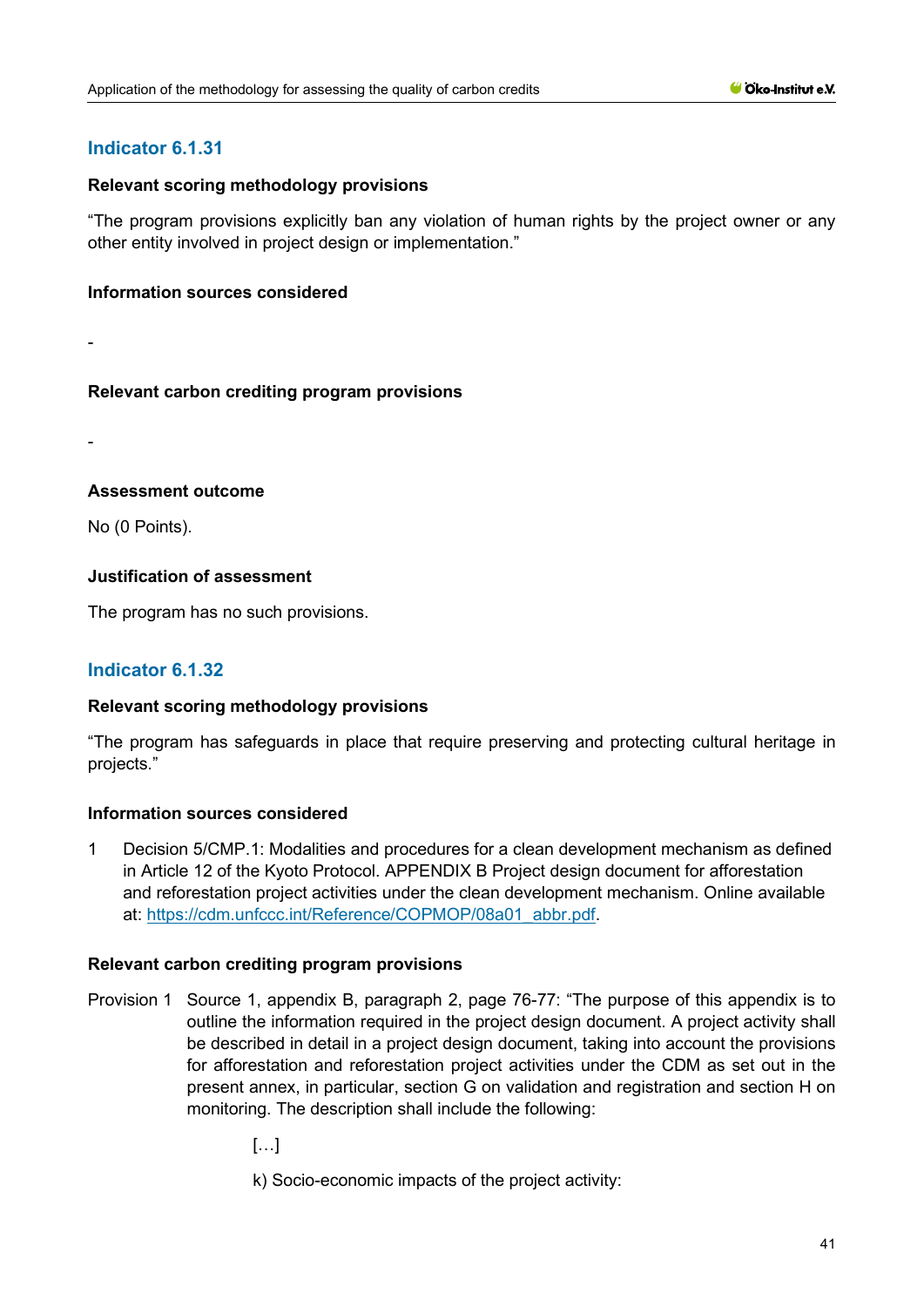(i) Documentation on the analysis of the socio-economic impacts, including impacts outside the project boundary of the proposed afforestation or reforestation project activity under the CDM. This analysis should include, where applicable, information on, inter alia, local communities, indigenous peoples, land tenure, local employment, food production, cultural and religious sites, and access to fuelwood and other forest products

(ii) If any negative impact is considered significant by the project participants or the host Party, a statement that project participants have undertaken a socio-economic impact assessment, in accordance with the procedures required by the host Party, including conclusions and all references to support documentation"

(l) A description of planned monitoring and remedial measures to address significant impacts referred to in paragraph 2 (i) (ii) and (k) (ii) above"

## **Assessment outcome**

No (0 Points).

## **Justification of assessment**

The program requires project participants to provide an analysis of the socio-economic impacts of the proposed afforestation or reforestation project activity in the project design document, including information on cultural and religious sites, and a description of planned monitoring and remedial measures to address relevant impacts (Provision 1). To deliver information on cultural and religious sites can however not be considered a safeguard on cultural heritage. The indicator is therefore not fulfilled.

## **Indicator 6.1.33**

## **Relevant scoring methodology provisions**

"The program has safeguards in place in relation to health that at least address the need to avoid or minimize the risks and impacts to (community) health, safety and security that may arise from projects."

## **Information sources considered**

-

## **Relevant carbon crediting program provisions**

-

## **Assessment outcome**

No (0 Points).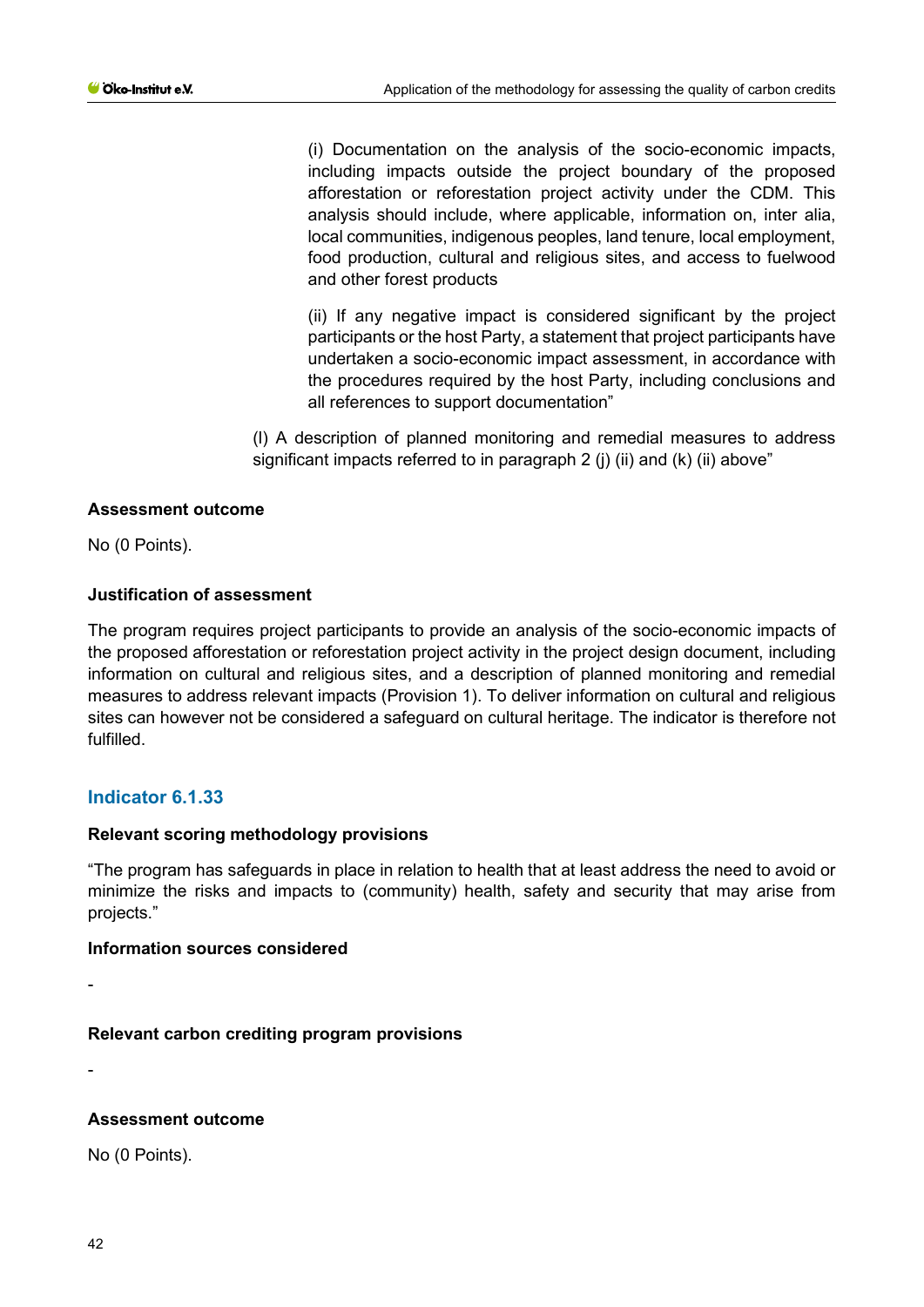#### **Justification of assessment**

The CDM has no such provisions in place.

# **Indicator 6.1.34**

#### **Relevant scoring methodology provisions**

"The program provisions specifically require that projects avoid physical and economic displacement in its projects and that, in exceptional circumstances where avoidance is not possible, displacement occurs only with appropriate forms of legal protection and compensation as well as informed participation of those affected."

#### **Information sources considered**

-

## **Relevant carbon crediting program provisions**

-

#### **Assessment outcome**

No (0 Points)

## **Justification of assessment**

The CDM has no such provision in place.

## **Indicator 6.1.35**

## **Relevant scoring methodology provisions**

"The program has safeguards in place in relation to labour rights that at least require projects to ensure decent and safe working conditions, fair treatment, sound worker-management relationships and equal opportunity for workers."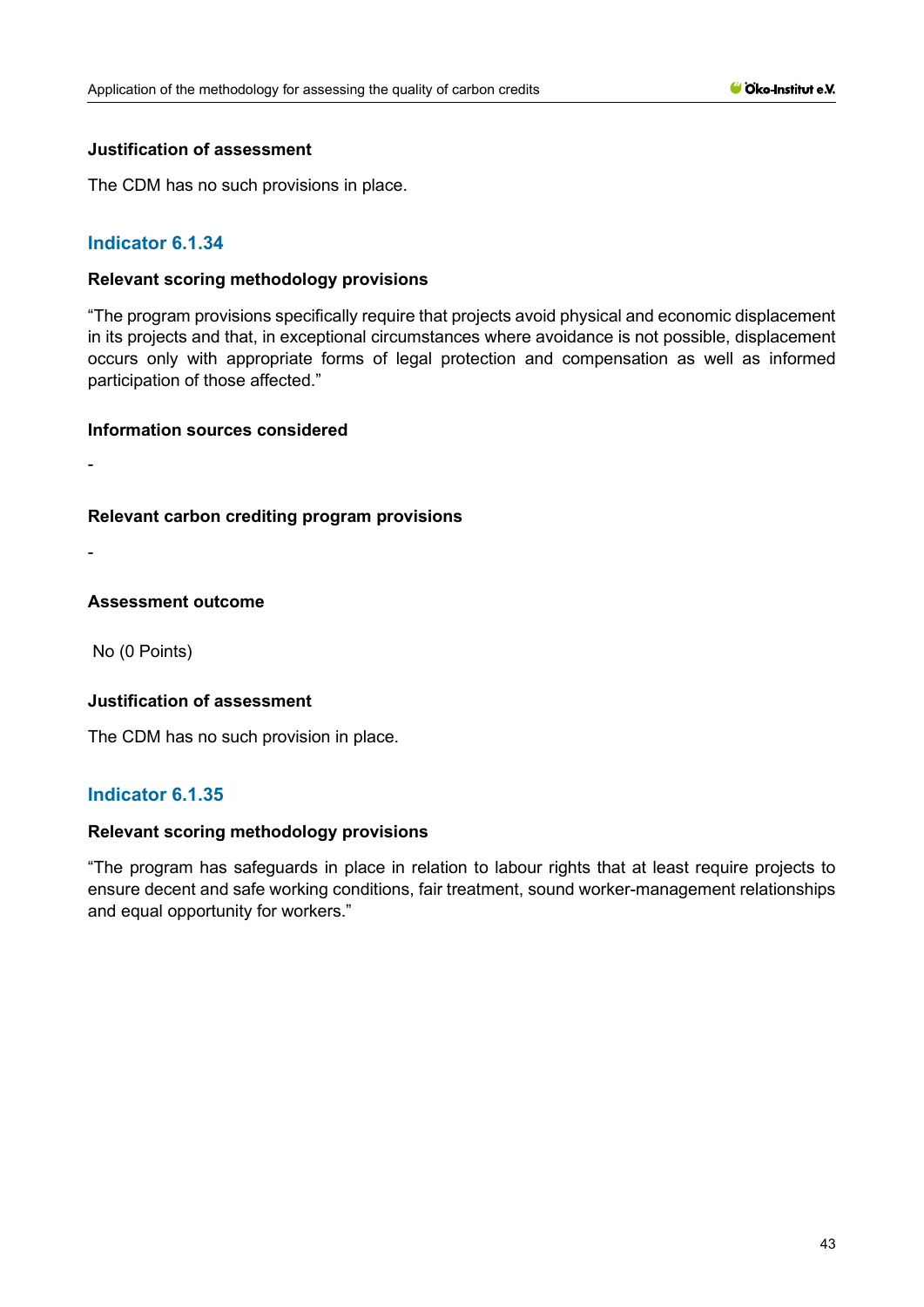-

-

#### **Information sources considered**

**Relevant carbon crediting program provisions**

**Assessment outcome**

No (0 Points).

# **Justification of assessment**

There program has no such provisions.

# **Indicator 6.1.36**

## **Relevant scoring methodology provisions**

"The program has safeguards in place in relation to environmental issues that at least address air pollution, water pollution, soil and land protection, waste management, and biodiversity."

## **Information sources considered**

- 1 CDM project standard for project activities. CDM-EB93-A04-STAN. Version 02.0. Document issued on 29 November 2018. Online available at: [https://cdm.unfccc.int/sunsetcms/storage/contents/stored-file-](https://cdm.unfccc.int/sunsetcms/storage/contents/stored-file-20181221092046526/Reg_stan04v02.pdf)[20181221092046526/Reg\\_stan04v02.pdf.](https://cdm.unfccc.int/sunsetcms/storage/contents/stored-file-20181221092046526/Reg_stan04v02.pdf)
- 2 CDM project standard for programmes of activities. CDM-EB93-A04-STAN. Version 02.0. Document issued on 29 November 2018. Online available at: [https://cdm.unfccc.int/sunsetcms/storage/contents/stored-file-](https://cdm.unfccc.int/sunsetcms/storage/contents/stored-file-20181221092036152/Reg_stan03v02.pdf)[20181221092036152/Reg\\_stan03v02.pdf.](https://cdm.unfccc.int/sunsetcms/storage/contents/stored-file-20181221092036152/Reg_stan03v02.pdf)
- 3 Decision 5/CMP.1: Modalities and procedures for a clean development mechanism as defined in Article 12 of the Kyoto Protocol. APPENDIX B Project design document for afforestation and reforestation project activities under the clean development mechanism. Online available at: [https://cdm.unfccc.int/Reference/COPMOP/08a01\\_abbr.pdf.](https://cdm.unfccc.int/Reference/COPMOP/08a01_abbr.pdf)

## **Relevant carbon crediting program provisions**

Provision 1 Source 1, paragraph 165, page 34: "The project participants shall carry out an analysis of the environmental impacts of the proposed A/R CDM project activity, including impacts on biodiversity and natural ecosystems and impacts outside the project boundary. The project participants shall provide a summary of the analysis and references to all related documentation."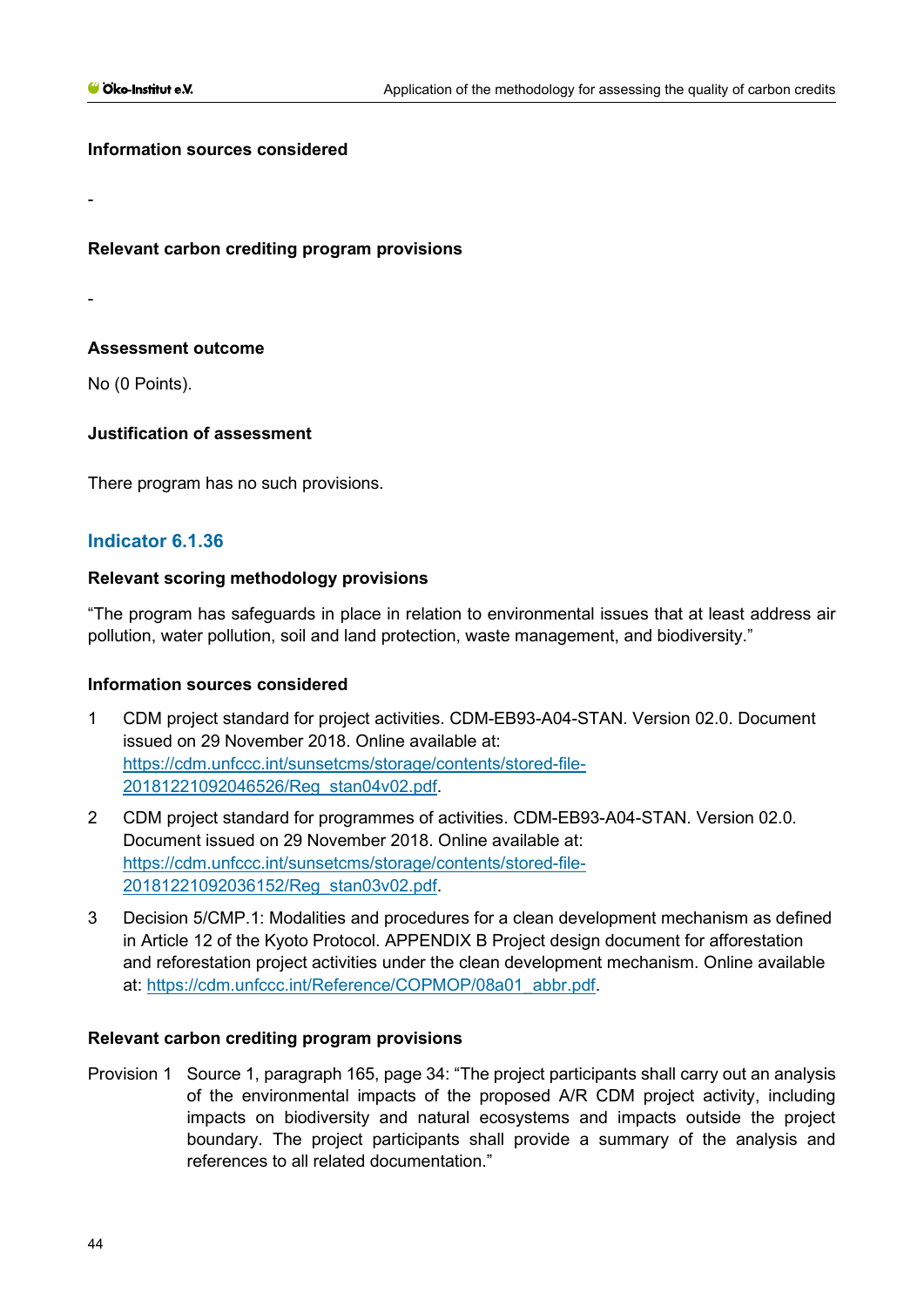- Provision 2 Source 2, paragraph 44, page 13: "The analysis of the environmental impacts and, as applicable, the environmental impact assessment referred to in this section shall be carried out for the whole PoA or at the CPA level. The coordinating/managing entity shall describe the level applied."
- Provision 3 Source 2, paragraph 45, page 13: "If the coordinating/managing entity has chosen to carry out the analysis of the environmental impacts for the whole PoA, it shall carry out the analysis, including transboundary impacts (or, in the case of a proposed A/R CDM PoA, impacts on biodiversity and natural ecosystems and impacts outside the programme boundary), and provide a summary of the analysis and references to all related documentation."
- Provision 4 Source 3, appendix B, paragraph 2, page 76-77: "The purpose of this appendix is to outline the information required in the project design document. A project activity shall be described in detail in a project design document, taking into account the provisions for afforestation and reforestation project activities under the CDM as set out in the present annex, in particular, section G on validation and registration and section H on monitoring. The description shall include the following:
	- $\left[\ldots\right]$
	- (j) Environmental impacts of the project activity:

(i) Documentation on the analysis of the environmental impacts, including impacts on biodiversity and natural ecosystems, and impacts outside the project boundary of the proposed afforestation or reforestation project activity under the CDM. This analysis should include, where applicable, information on, inter alia, hydrology, soils, risk of fires, pests and diseases

(ii) If any negative impact is considered significant by the project participants or the host Party, a statement that project participants have undertaken an environmental impact assessment, in accordance with the procedures required by the host Party, including conclusions and all references to support documentation"

## **Assessment outcome**

No (0 Points).

## **Justification of assessment**

The CDM program provisions explicitly require the assessment of impacts on biodiversity (Provision 1). Provision 4 requires that also "information" on other aspects like soils should be included "where applicable" and thereby does not mandatorily request the analysis of the listed aspects. The indicator is therefore not sufficiently fulfilled.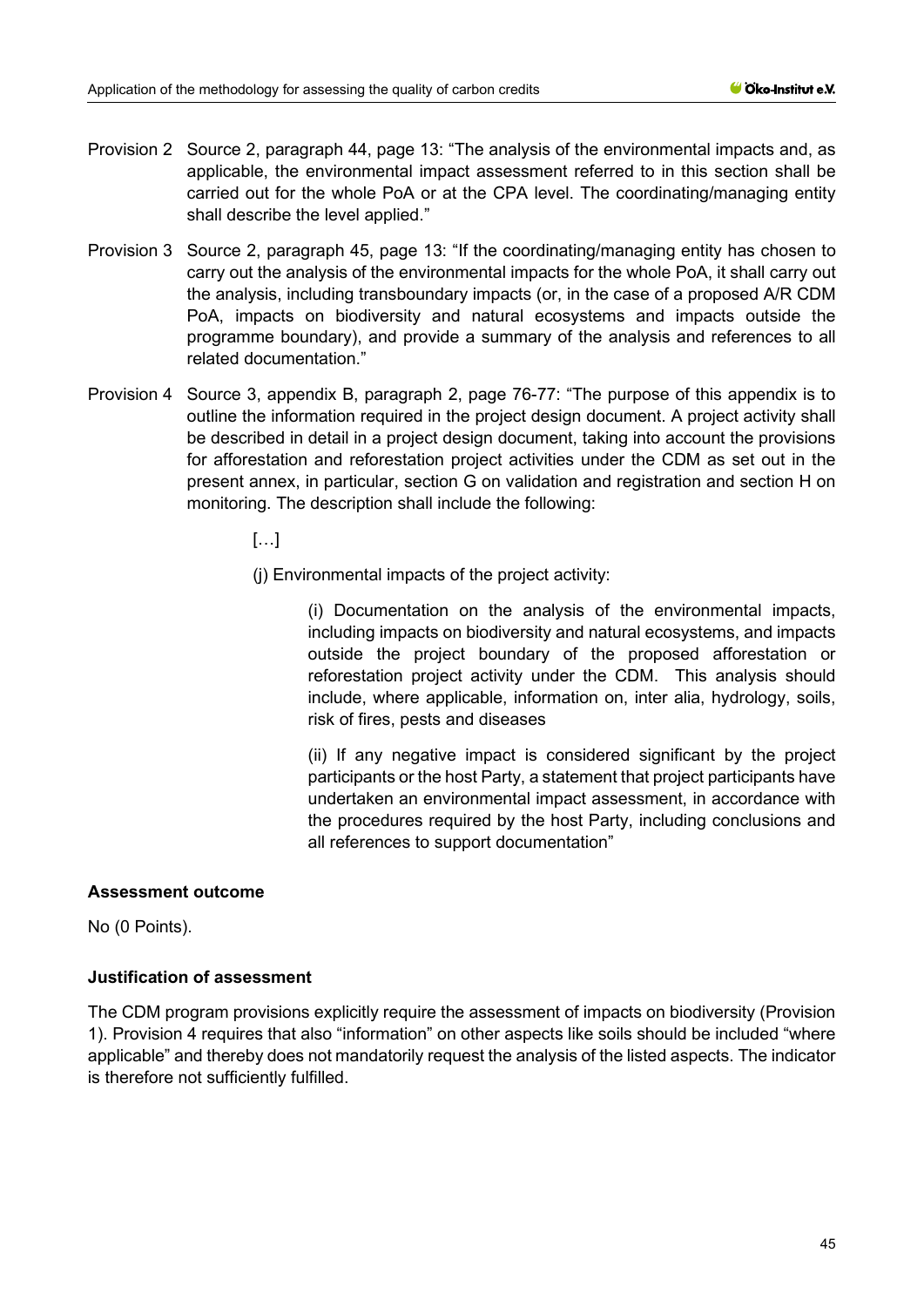# **Indicator 6.1.37**

#### **Relevant scoring methodology provisions**

"The program requires, at least for specific project types as defined by the program, the establishment of a specific benefits-sharing mechanism with local stakeholders (e.g., that part of carbon credit proceeds are made available for community activities)."

#### **Information sources considered**

-

## **Relevant carbon crediting program provisions**

-

## **Assessment outcome**

No (0 Points).

## **Justification of assessment**

The CDM does not require the establishment of a specific benefits sharing mechanism with local stakeholders.

## **Indicator 6.1.38**

## **Relevant scoring methodology provisions**

"The program explicitly prohibits the introduction of invasive non-native species, where relevant (e.g. land use projects)."

## **Information sources considered**

-

-

# **Relevant carbon crediting program provisions**

**Assessment outcome**

No (0 Points).

# **Justification of assessment**

The CDM does not explicitly prohibit the introduction of invasive non-native species.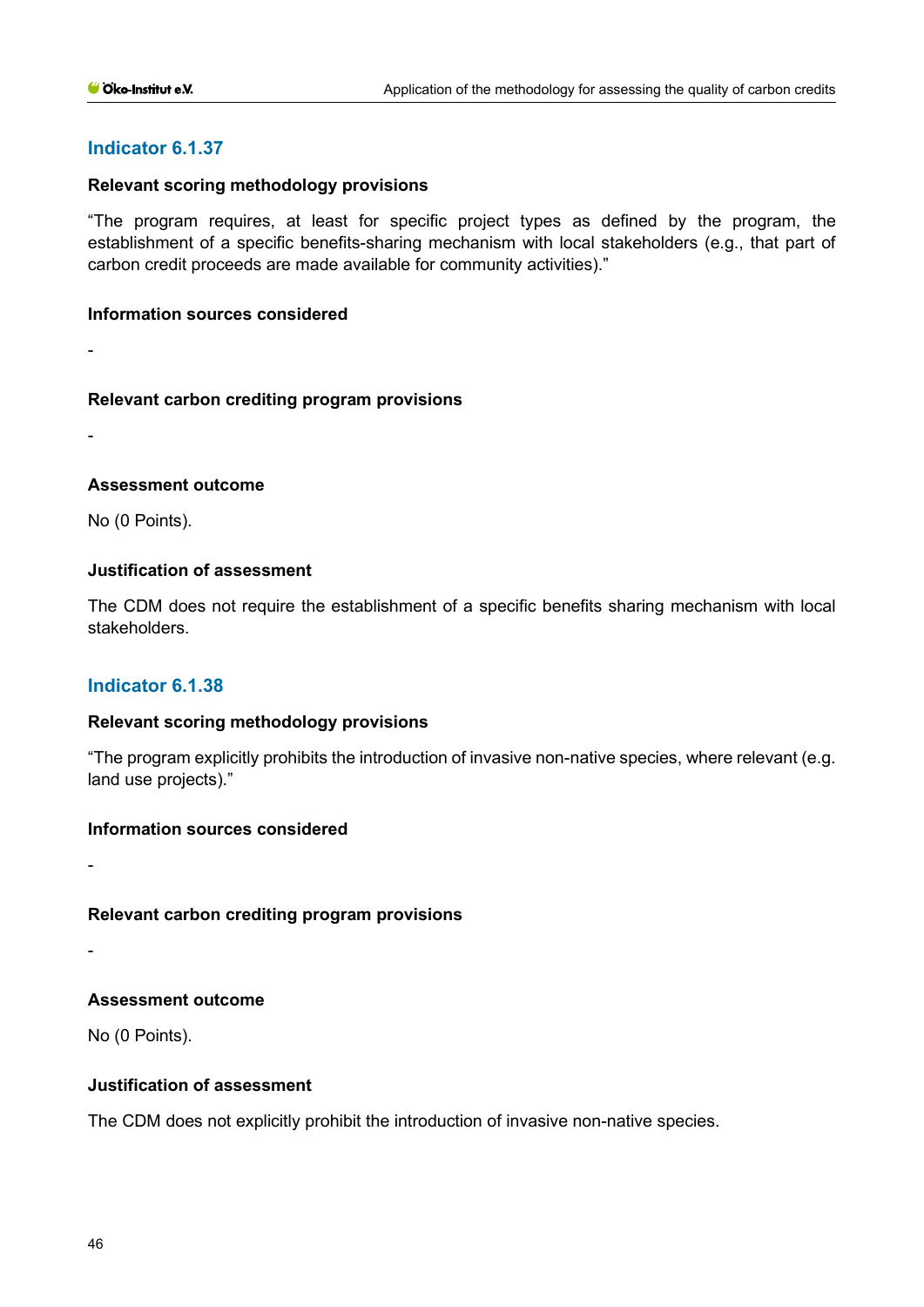# **Indicator 6.1.39**

#### **Relevant scoring methodology provisions**

"The program requires experts to support processes dedicated to avoiding physical and economic displacement and to free, prior and informed consent from indigenous people.

OR

The program requires experts to support all safeguard processes which are included in the program's provisions."

#### **Information sources considered**

-

## **Relevant carbon crediting program provisions**

-

#### **Assessment outcome**

No (0 Points).

## **Justification of assessment**

There program has no such provisions.

# **Indicator 6.1.40**

#### **Relevant scoring methodology provisions**

"The program provides specific guidance for how each of its safeguards should be applied (for example, similar to the guidance notes of the IFC)."

#### **Information sources considered**

-

# **Relevant carbon crediting program provisions**

-

## **Assessment outcome**

No (0 Points).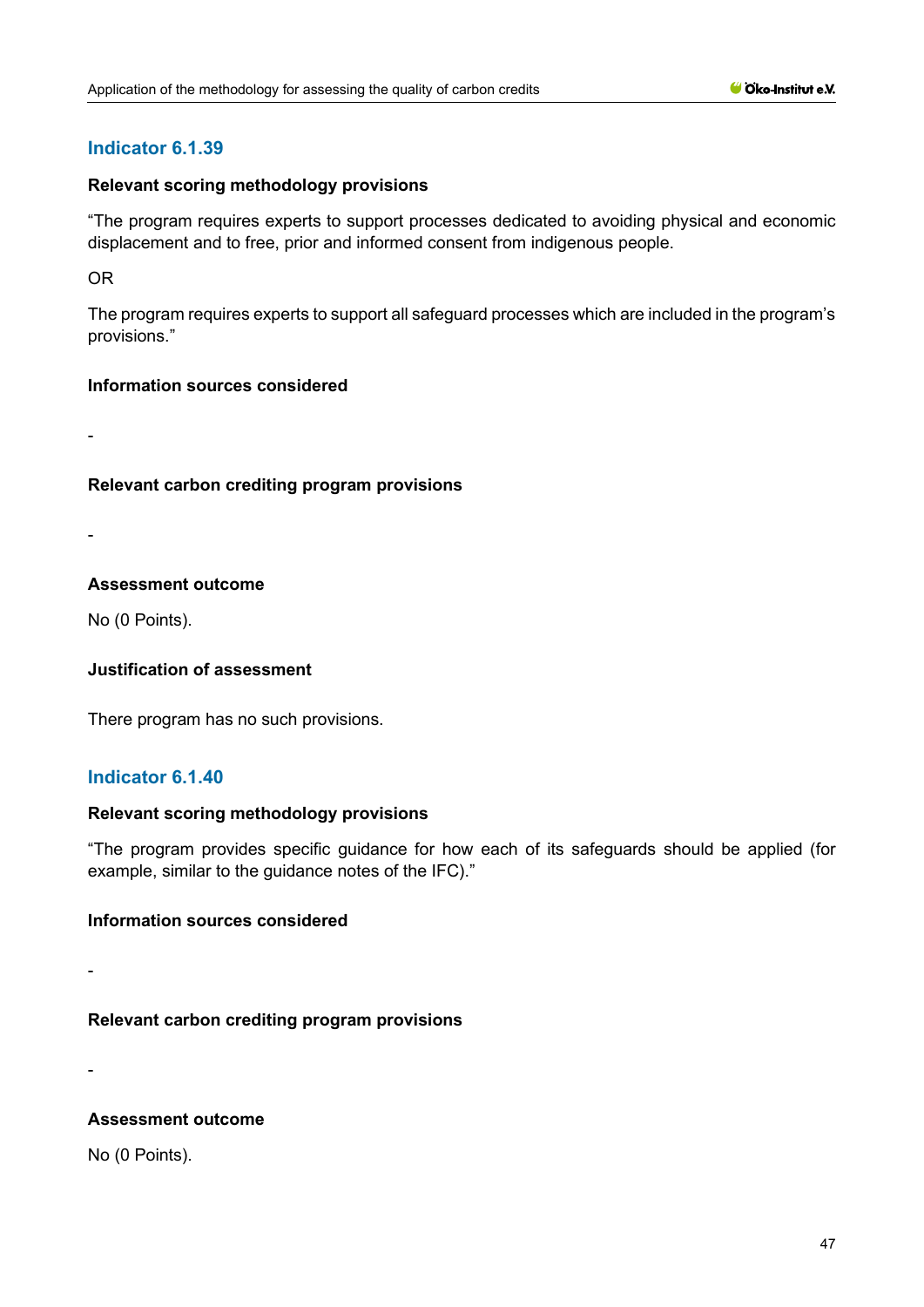#### **Justification of assessment**

There program has no such specific guidance.

## **Indicator 6.1.41**

#### **Relevant scoring methodology provisions**

"The program has a dedicated gender policy, strategy or action plan that integrates gender considerations and women empowerment into all aspects of its operations."

#### **Information sources considered**

-

## **Relevant carbon crediting program provisions**

-

#### **Assessment outcome**

No (0 Points).

#### **Justification of assessment**

The CDM has no dedicated gender policy, strategy or action plan that integrates gender considerations and women empowerment into all aspects of its operations.

# **Indicator 6.1.42**

#### **Relevant scoring methodology provisions**

"The program explicitly requires that stakeholder consultations are conducted in a gender sensitive manner, enabling equal participation."

#### **Information sources considered**

**Relevant carbon crediting program provisions**

-

-

#### **Assessment outcome**

No (0 Points).